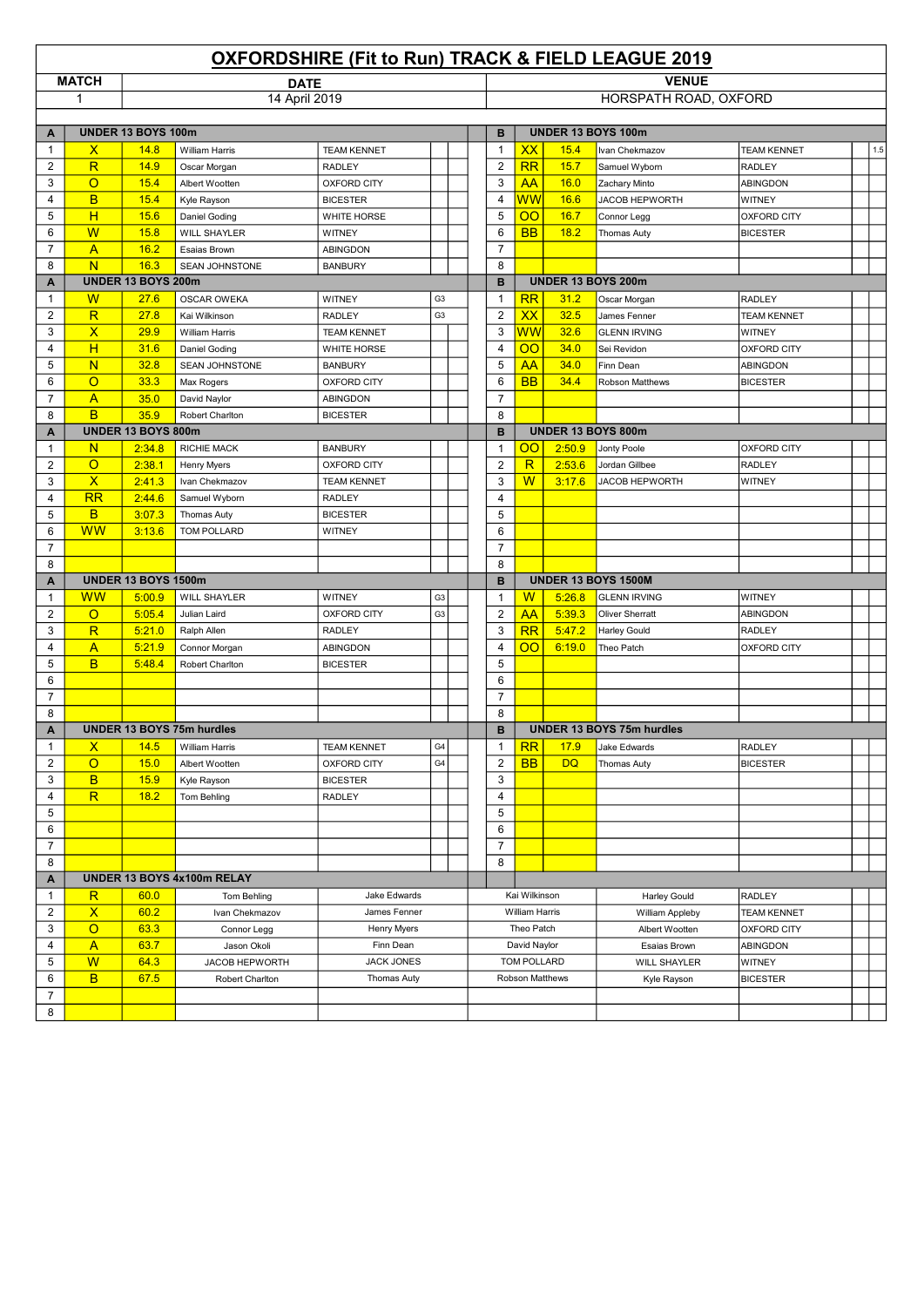| A              |                         |                              | <b>UNDER 13 BOYS LONG JUMP</b> |                    |                | B                       |                          |      | <b>UNDER 13 BOYS LONG JUMP</b> |                    |    |
|----------------|-------------------------|------------------------------|--------------------------------|--------------------|----------------|-------------------------|--------------------------|------|--------------------------------|--------------------|----|
| $\mathbf{1}$   | $\overline{\mathsf{W}}$ | 4.10                         | <b>OSCAR OWEKA</b>             | <b>WITNEY</b>      |                | $\mathbf{1}$            | $\overline{\mathsf{x}}$  | 3.61 | James Fenner                   | <b>TEAM KENNET</b> |    |
| $\overline{2}$ | $\circ$                 | 4.06                         | Albert Wootten                 | <b>OXFORD CITY</b> |                | $\overline{2}$          | RR                       |      | 3.46 Tom Behling               | RADLEY             |    |
| 3              | $\overline{\mathsf{R}}$ | 3.84                         | Kai Wilkinson                  | <b>RADLEY</b>      |                | 3                       | $\overline{\textsf{WW}}$ |      | 3.13 JACK JONES                | <b>WITNEY</b>      |    |
| 4              | N                       | 3.77                         | RICHIE MACK                    | <b>BANBURY</b>     |                | $\overline{\mathbf{4}}$ | <b>BB</b>                |      | 3.11 Robson Matthews           | <b>BICESTER</b>    |    |
| 5              | XX                      | 3.68                         | Ivan Chekmazov                 | <b>TEAM KENNET</b> |                | 5                       | $\overline{O}O$          |      | 3.00 Max Rogers                | OXFORD CITY        |    |
| 6              | B                       | 3.64                         | Kyle Rayson                    | <b>BICESTER</b>    |                | 6                       | AA                       |      | 2.98 David Naylor              | <b>ABINGDON</b>    |    |
| $\overline{7}$ | $\overline{A}$          | 3.52                         | Esaias Brown                   | <b>ABINGDON</b>    |                | $\overline{7}$          |                          |      |                                |                    |    |
| 8              | $\overline{H}$          | 3.07                         | Daniel Goding                  | WHITE HORSE        |                | 8                       |                          |      |                                |                    |    |
| Α              |                         |                              | UNDER 13 BOYS HIGH JUMP        |                    |                | B                       |                          |      | UNDER 13 BOYS HIGH JUMP        |                    |    |
| $\mathbf{1}$   | $\mathsf R$             | 1.10                         | Jordan Gillbee                 | <b>RADLEY</b>      |                | $\mathbf{1}$            |                          |      |                                |                    |    |
| $\overline{2}$ | $\overline{\mathsf{x}}$ | 1.08                         | William Appleby                | <b>TEAM KENNET</b> |                | $\overline{2}$          |                          |      |                                |                    |    |
| 3              | $\overline{A}$          | 1.00                         | Jason Okoli                    | ABINGDON           |                | 3                       |                          |      |                                |                    |    |
| $\overline{4}$ | $\circ$                 | $\blacksquare$               | Theo Patch                     | <b>OXFORD CITY</b> |                | $\overline{4}$          |                          |      |                                |                    |    |
| 5              |                         |                              |                                |                    |                | 5                       |                          |      |                                |                    |    |
| 6              |                         |                              |                                |                    |                | 6                       |                          |      |                                |                    |    |
| $\overline{7}$ |                         |                              |                                |                    |                | $\overline{7}$          |                          |      |                                |                    |    |
| 8              |                         |                              |                                |                    |                | 8                       |                          |      |                                |                    |    |
| A              |                         | <b>UNDER 13 BOYS SHOT</b>    |                                |                    |                | B                       |                          |      | <b>UNDER 13 BOYS SHOT</b>      |                    |    |
| $\mathbf{1}$   | X                       | 5.99                         | Seb Simpson                    | <b>TEAM KENNET</b> |                | $\mathbf{1}$            | XX                       |      | 4.63 Joseph Hoaen              | <b>TEAM KENNET</b> |    |
| $\overline{2}$ | W                       | 5.31                         | JACK JONES                     | WITNEY             |                | $\overline{2}$          | $\overline{\mathsf{R}}$  |      | 4.39 Tom Behling               | RADLEY             |    |
| 3              | RR                      | 4.80                         | Ralph Allen                    | <b>RADLEY</b>      |                | 3                       | $\overline{O}O$          |      | 3.66 Sei Revidon               | OXFORD CITY        |    |
| $\overline{4}$ | $\circ$                 | 4.66                         | Connor Legg                    | <b>OXFORD CITY</b> |                | $\overline{4}$          |                          |      |                                |                    |    |
| 5              |                         |                              |                                |                    |                | 5                       |                          |      |                                |                    |    |
| 6              |                         |                              |                                |                    |                | 6                       |                          |      |                                |                    |    |
| $\overline{7}$ |                         |                              |                                |                    |                | $\overline{7}$          |                          |      |                                |                    |    |
| 8              |                         |                              |                                |                    |                | 8                       |                          |      |                                |                    |    |
| A              |                         | <b>UNDER 13 BOYS DISCUS</b>  |                                |                    |                | B                       |                          |      | <b>UNDER 13 BOYS DISCUS</b>    |                    |    |
| $\mathbf{1}$   | $\mathsf{X}$            | 18.41                        | Seb Simpson                    | <b>TEAM KENNET</b> | G4             | $\mathbf{1}$            | <b>XX</b>                |      | 12.10 Joseph Hoaen             | <b>TEAM KENNET</b> |    |
| 2              | 00                      | 12.07                        | <b>Henry Myers</b>             | <b>OXFORD CITY</b> |                | $\overline{2}$          | $\overline{O}$           |      | 10.84 Theo Patch               | <b>OXFORD CITY</b> |    |
| 3              | W                       | 11.50                        | <b>WILL SHAYLER</b>            | <b>WITNEY</b>      |                | 3                       |                          |      |                                |                    |    |
| $\overline{4}$ |                         |                              |                                |                    |                | $\overline{4}$          |                          |      |                                |                    |    |
| 5              |                         |                              |                                |                    |                | 5                       |                          |      |                                |                    |    |
| 6              |                         |                              |                                |                    |                | 6                       |                          |      |                                |                    |    |
| $\overline{7}$ |                         |                              |                                |                    |                | $\overline{7}$          |                          |      |                                |                    |    |
| 8              |                         |                              |                                |                    |                | 8                       |                          |      |                                |                    |    |
| A              |                         | <b>UNDER 13 BOYS JAVELIN</b> |                                |                    |                | B                       |                          |      | <b>UNDER 13 BOYS JAVELIN</b>   |                    |    |
| $\mathbf{1}$   | $\circ$                 | 22.56                        | Connor Legg                    | OXFORD CITY        | G4             | $\mathbf{1}$            | $\overline{O}O$          |      | 22.56 Henry Myers              | <b>OXFORD CITY</b> | G4 |
| 2              | $\mathsf{X}$            | 21.25                        | James Fenner                   | <b>TEAM KENNET</b> | G <sub>4</sub> | $\overline{2}$          | XX                       |      | 9.60 William Appleby           | <b>TEAM KENNET</b> |    |
| 3              | AA                      | 13.05                        | Jason Okoli                    | <b>ABINGDON</b>    |                | 3                       | W                        |      | 9.24 JACK JONES                | <b>WITNEY</b>      |    |
| $\overline{4}$ | <b>WW</b>               | 10.35                        | TOM POLLARD                    | <b>WITNEY</b>      |                | $\overline{\mathbf{4}}$ |                          |      |                                |                    |    |
| 5              |                         |                              |                                |                    |                | 5                       |                          |      |                                |                    |    |
| $\,6\,$        |                         |                              |                                |                    |                | 6                       |                          |      |                                |                    |    |
| $\overline{7}$ |                         |                              |                                |                    |                | $\overline{7}$          |                          |      |                                |                    |    |
| 8              |                         |                              |                                |                    |                | 8                       |                          |      |                                |                    |    |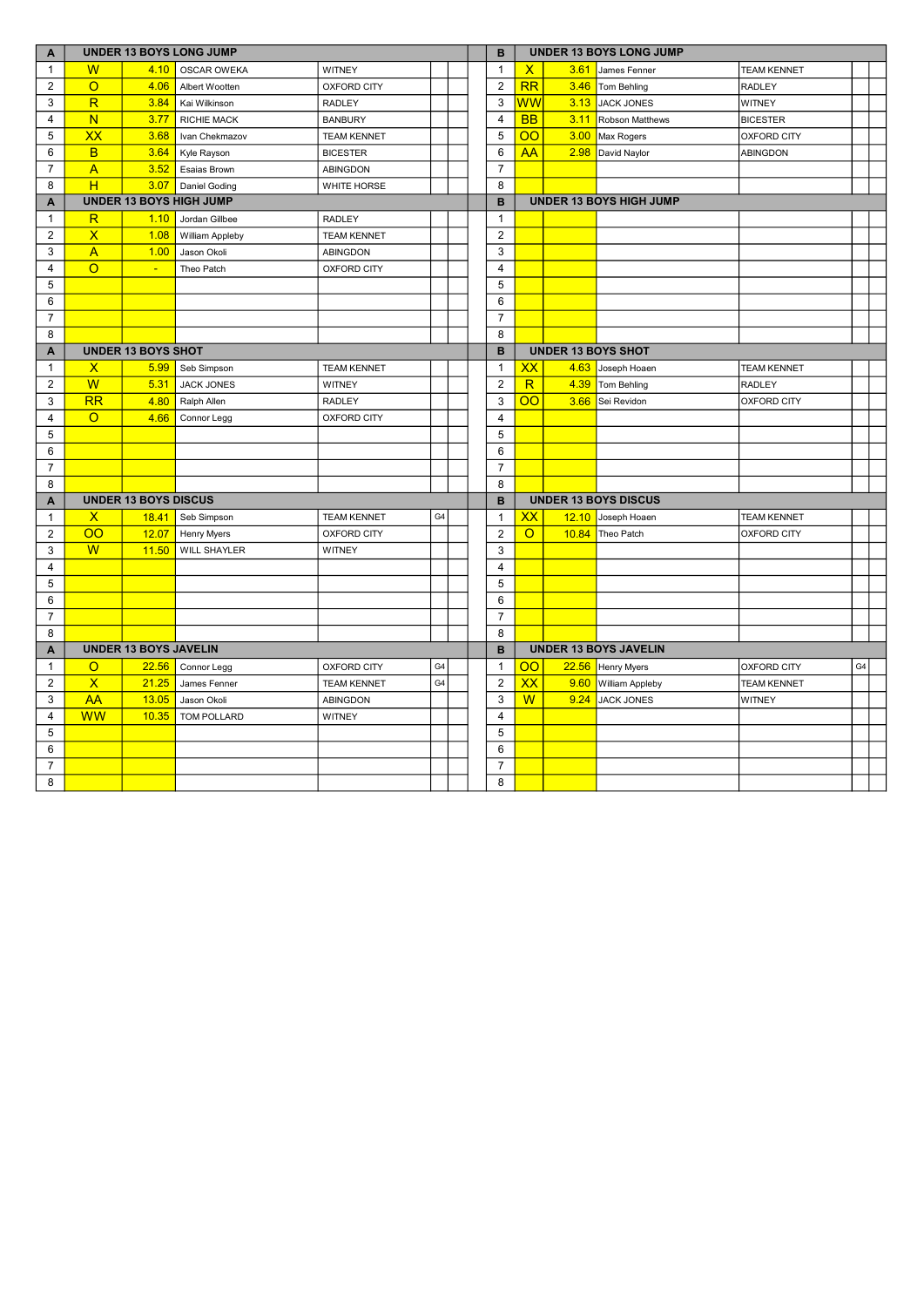| A              |                         | <b>UNDER 15 BOYS 100m</b>  |                            |                    |                |  | в              |                    | UNDER 15 BOYS 100m        |                                  |                    |    |  |
|----------------|-------------------------|----------------------------|----------------------------|--------------------|----------------|--|----------------|--------------------|---------------------------|----------------------------------|--------------------|----|--|
| $\mathbf{1}$   | N                       | 12.4                       | ARCHIE JONES               | <b>BANBURY</b>     | G4             |  | $\mathbf{1}$   | <b>NN</b>          | 12.4                      | <b>ELIJAH PINKNEY</b>            | <b>BANBURY</b>     | G4 |  |
| $\mathbf{2}$   | $\circ$                 | 12.6                       | Moses Sadler               | <b>OXFORD CITY</b> |                |  | $\mathbf{2}$   | $\overline{O}$     | 12.7                      | Scott Jones                      | <b>OXFORD CITY</b> |    |  |
| 3              | $\overline{\mathsf{R}}$ | 13.4                       | David Oyedoh               | <b>RADLEY</b>      |                |  | 3              | RR                 | 15.0                      | Samuel Swadling                  | <b>RADLEY</b>      |    |  |
| $\overline{4}$ | B                       | 13.6                       | Samuel Njuguna             | <b>BICESTER</b>    |                |  | $\overline{4}$ |                    |                           |                                  |                    |    |  |
| 5              | $\overline{\mathsf{x}}$ | 14.8                       | George Mackie              | <b>TEAM KENNET</b> |                |  | 5              |                    |                           |                                  |                    |    |  |
| 6              | A                       | 15.3                       | Samuel Naylor              | ABINGDON           |                |  | 6              |                    |                           |                                  |                    |    |  |
| $\overline{7}$ |                         |                            |                            |                    |                |  | $\overline{7}$ |                    |                           |                                  |                    |    |  |
| 8              |                         |                            |                            |                    |                |  | 8              |                    |                           |                                  |                    |    |  |
| Α              |                         | <b>UNDER 15 BOYS 200m</b>  |                            |                    |                |  | B              |                    | <b>UNDER 15 BOYS 200m</b> |                                  |                    |    |  |
| $\mathbf{1}$   | N                       | 24.9                       | ARCHIE JONES               | <b>BANBURY</b>     | G4             |  | $\mathbf{1}$   | <b>NN</b>          | 25.2                      | <b>ELIJAH PINKNEY</b>            | <b>BANBURY</b>     | G4 |  |
| $\sqrt{2}$     | $\mathsf{R}$            | 25.0                       | Xavier Brown               | <b>RADLEY</b>      | G4             |  | $\sqrt{2}$     | $\overline{O}$     | 28.6                      | Rasool Aminu                     | <b>OXFORD CITY</b> |    |  |
| 3              | $\overline{O}$          | 25.6                       | Moses Sadler               | <b>OXFORD CITY</b> | G4             |  | 3              | <b>RR</b>          | 28.9                      | David Oyedoh                     | <b>RADLEY</b>      |    |  |
| $\overline{4}$ | B                       | 28.5                       | Michael Cadle              | <b>BICESTER</b>    |                |  | $\overline{4}$ | XX                 | 29.2                      | Oliver Humphrey                  | <b>TEAM KENNET</b> |    |  |
| 5              | $\overline{\mathsf{x}}$ | 28.9                       | Matthew Jones              | <b>TEAM KENNET</b> |                |  | 5              | <b>BB</b>          | 31.4                      | Romi Edwards                     | <b>BICESTER</b>    |    |  |
| 6              |                         |                            |                            |                    |                |  | $\,6\,$        |                    |                           |                                  |                    |    |  |
| $\overline{7}$ |                         |                            |                            |                    |                |  | $\overline{7}$ |                    |                           |                                  |                    |    |  |
| 8              |                         |                            |                            |                    |                |  | 8              |                    |                           |                                  |                    |    |  |
| A              |                         | UNDER 15 BOYS 300m         |                            |                    |                |  | B              |                    | UNDER 15 BOYS 300m        |                                  |                    |    |  |
| $\mathbf{1}$   | N                       | 39.5                       | <b>ELIJAH PINKNEY</b>      | <b>BANBURY</b>     | G <sub>2</sub> |  | $\mathbf{1}$   | <b>NN</b>          | 45.9                      | <b>EVAN PHIPPS</b>               | <b>BANBURY</b>     |    |  |
| $\sqrt{2}$     | B                       | 43.5                       | Samuel Njuguna             | <b>BICESTER</b>    |                |  | $\sqrt{2}$     | XX                 | 46.3                      | Oliver Humphrey                  | <b>TEAM KENNET</b> |    |  |
| 3              | $\overline{\mathsf{x}}$ | 45.4                       | George Mackie              | <b>TEAM KENNET</b> |                |  | 3              | <b>BB</b>          | 46.5                      | Oliver Conway                    | <b>BICESTER</b>    |    |  |
| $\overline{4}$ | $\overline{O}$          | 47.5                       | Jonathan Davies            | <b>OXFORD CITY</b> |                |  | $\overline{4}$ | $\overline{O}O$    | 50.7                      | Isaac Green                      | OXFORD CITY        |    |  |
| 5              |                         |                            |                            |                    |                |  | $\overline{5}$ |                    |                           |                                  |                    |    |  |
| 6              |                         |                            |                            |                    |                |  | 6              |                    |                           |                                  |                    |    |  |
| $\overline{7}$ |                         |                            |                            |                    |                |  | $\overline{7}$ |                    |                           |                                  |                    |    |  |
| 8              |                         |                            |                            |                    |                |  | 8              |                    |                           |                                  |                    |    |  |
| A              |                         | UNDER 15 BOYS 800m         |                            |                    |                |  | B              |                    | UNDER 15 BOYS 800m        |                                  |                    |    |  |
| $\mathbf{1}$   | N                       | 2:33.9                     | ARCHIE STREET              | <b>BANBURY</b>     |                |  | 1              | <b>BB</b>          | 2:53.8                    | Sami Singer                      | <b>BICESTER</b>    |    |  |
| $\sqrt{2}$     | $\overline{\mathsf{R}}$ | 2:35.7                     | Thomas Cripps              | <b>RADLEY</b>      |                |  | $\overline{2}$ |                    |                           |                                  |                    |    |  |
| 3              | B                       | 2:39.9                     | Michael Cadle              | <b>BICESTER</b>    |                |  | 3              |                    |                           |                                  |                    |    |  |
| 4              | $\overline{O}$          | 2:54.8                     | Max Gunthardt              | OXFORD CITY        |                |  | $\overline{4}$ |                    |                           |                                  |                    |    |  |
| 5              |                         |                            |                            |                    |                |  | 5              |                    |                           |                                  |                    |    |  |
| 6              |                         |                            |                            |                    |                |  | 6              |                    |                           |                                  |                    |    |  |
| $\overline{7}$ |                         |                            |                            |                    |                |  | $\overline{7}$ |                    |                           |                                  |                    |    |  |
| 8              |                         |                            |                            |                    |                |  | 8              |                    |                           |                                  |                    |    |  |
| A              |                         | <b>UNDER 15 BOYS 1500m</b> |                            |                    |                |  | B              |                    |                           | <b>UNDER 15 BOYS 1500m</b>       |                    |    |  |
| $\mathbf{1}$   | R                       | 4:39.9                     | Quinn Miell-Ingram         | <b>RADLEY</b>      | G4             |  | $\mathbf{1}$   | RR                 | 5:13.4                    | <b>Freddie Bower</b>             | <b>RADLEY</b>      |    |  |
| $\mathbf{2}$   | B                       | 4:50.9                     | Samuel Njuguna             | <b>BICESTER</b>    |                |  | $\mathbf{2}$   | <b>BB</b>          | 5:35.2                    | Romi Edwards                     | <b>BICESTER</b>    |    |  |
| 3              | N                       | 4:59.3                     | <b>RUBEN SNELSON</b>       | <b>BANBURY</b>     |                |  | 3              | $\overline{O}O$    | 5:39.8                    | Isaac Green                      | <b>OXFORD CITY</b> |    |  |
| 4              | $\circ$                 | 5:10.1                     | Freddie Jones              | OXFORD CITY        |                |  | $\overline{4}$ |                    |                           |                                  |                    |    |  |
| 5              | H                       | 5:12.3                     | Matthew Quartermain        | WHITE HORSE        |                |  | 5              |                    |                           |                                  |                    |    |  |
| 6              |                         |                            |                            |                    |                |  | 6              |                    |                           |                                  |                    |    |  |
| $\overline{7}$ |                         |                            |                            |                    |                |  | $\overline{7}$ |                    |                           |                                  |                    |    |  |
| 8              |                         |                            |                            |                    |                |  | 8              |                    |                           |                                  |                    |    |  |
| Α              |                         |                            | UNDER 15 BOYS 80m hurdles  |                    |                |  | B              |                    |                           | <b>UNDER 15 BOYS 80m hurdles</b> |                    |    |  |
| $\mathbf{1}$   | B                       | 13.5                       | Samual Rayson              | <b>BICESTER</b>    |                |  | $\mathbf{1}$   |                    |                           |                                  |                    |    |  |
| $\sqrt{2}$     | $\overline{O}$          | 14.9                       | Scott Jones                | <b>OXFORD CITY</b> |                |  | $\mathbf{2}$   |                    |                           |                                  |                    |    |  |
| 3              | $\mathsf{X}$            | 16.6                       | Oliver Humphrey            | <b>TEAM KENNET</b> |                |  | 3              |                    |                           |                                  |                    |    |  |
| $\overline{4}$ |                         |                            |                            |                    |                |  | $\overline{4}$ |                    |                           |                                  |                    |    |  |
| 5              |                         |                            |                            |                    |                |  | 5              |                    |                           |                                  |                    |    |  |
| 6              |                         |                            |                            |                    |                |  | 6              |                    |                           |                                  |                    |    |  |
| $\overline{7}$ |                         |                            |                            |                    |                |  | $\overline{7}$ |                    |                           |                                  |                    |    |  |
| 8              |                         |                            |                            |                    |                |  | 8              |                    |                           |                                  |                    |    |  |
| Α              |                         |                            | UNDER 15 BOYS 4x100m RELAY |                    |                |  |                |                    |                           |                                  |                    |    |  |
| $\mathbf{1}$   | N                       | 51.4                       | <b>TED LYONS</b>           | ARCHIE JONES       |                |  |                | <b>EVAN PHIPPS</b> |                           | <b>ELIJAH PINKNEY</b>            | <b>BANBURY</b>     |    |  |
| $\sqrt{2}$     | $\overline{O}$          | 54.3                       | Rasool Aminu               | Scott Jones        |                |  |                | Jonathan Davies    |                           | Moses Sadler                     | OXFORD CITY        |    |  |
| 3              | B                       | 57.2                       | Michael Cadle              | Sami Singer        |                |  |                | <b>Ben Groves</b>  |                           | Samual Rayson                    | <b>BICESTER</b>    |    |  |
| $\overline{4}$ | $\overline{\mathsf{R}}$ | 58.3                       | Samuel Swadling            | Tom Flawn          |                |  |                | Thomas Cripps      |                           | Xavier Brown                     | RADLEY             |    |  |
| 5              |                         |                            |                            |                    |                |  |                |                    |                           |                                  |                    |    |  |
| 6              |                         |                            |                            |                    |                |  |                |                    |                           |                                  |                    |    |  |
| $\overline{7}$ |                         |                            |                            |                    |                |  |                |                    |                           |                                  |                    |    |  |
| 8              |                         |                            |                            |                    |                |  |                |                    |                           |                                  |                    |    |  |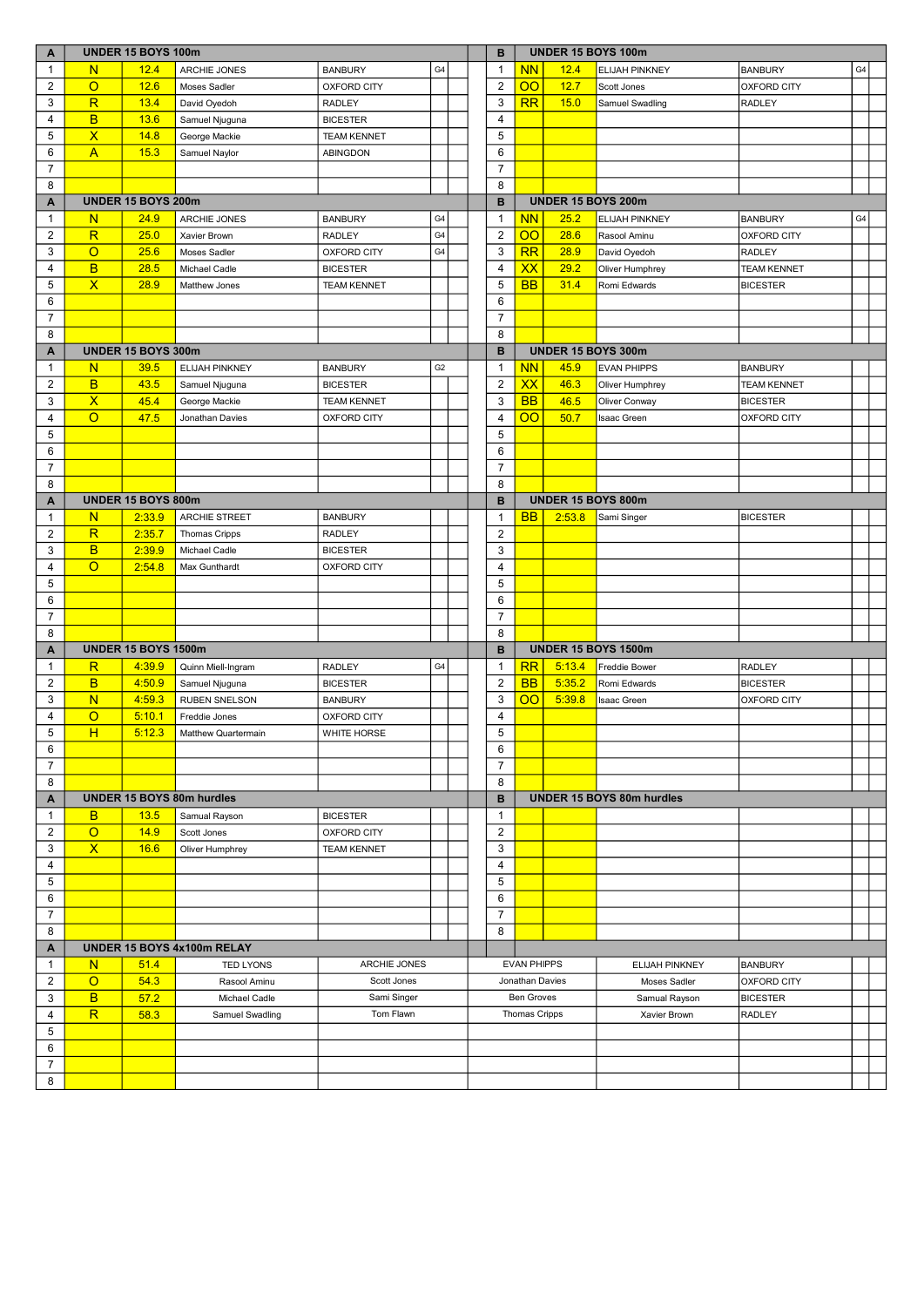| A              |                         |                              | <b>UNDER 15 BOYS LONG JUMP</b> |                    |                |  | B                       |                          | <b>UNDER 15 BOYS LONG JUMP</b> |                    |    |
|----------------|-------------------------|------------------------------|--------------------------------|--------------------|----------------|--|-------------------------|--------------------------|--------------------------------|--------------------|----|
| $\mathbf{1}$   | R                       | 4.93                         | David Oyedoh                   | <b>RADLEY</b>      |                |  | $\mathbf{1}$            | OO                       | 4.80 Scott Jones               | <b>OXFORD CITY</b> |    |
| 2              | N.                      | 4.93                         | ARCHIE JONES                   | <b>BANBURY</b>     |                |  | $\overline{2}$          | B                        | 4.60 Samual Rayson             | <b>BICESTER</b>    |    |
| 3              | $\overline{O}$          | 4.86                         | Moses Sadler                   | <b>OXFORD CITY</b> |                |  | 3                       | <b>NN</b>                | 4.37 EVAN PHIPPS               | <b>BANBURY</b>     |    |
| $\overline{4}$ | <b>BB</b>               | 4.64                         | <b>Ben Groves</b>              | <b>BICESTER</b>    |                |  | $\overline{4}$          |                          |                                |                    |    |
| 5              | $\mathsf{X}$            | 4.08                         | Matthew Jones                  | <b>TEAM KENNET</b> |                |  | 5                       |                          |                                |                    |    |
| $\,6$          |                         |                              |                                |                    |                |  | 6                       |                          |                                |                    |    |
| $\overline{7}$ |                         |                              |                                |                    |                |  | $\overline{7}$          |                          |                                |                    |    |
| 8              |                         |                              |                                |                    |                |  | 8                       |                          |                                |                    |    |
| A              |                         |                              | <b>UNDER 15 BOYS HIGH JUMP</b> |                    |                |  | B                       |                          | <b>UNDER 15 BOYS HIGH JUMP</b> |                    |    |
| $\mathbf{1}$   | B                       | 1.60                         | Samual Rayson                  | <b>BICESTER</b>    | G <sub>3</sub> |  | $\mathbf{1}$            | <b>BB</b>                | 1.55 Ben Groves                | <b>BICESTER</b>    | G4 |
| $\overline{2}$ | $\overline{\mathsf{x}}$ | 1.45                         | Matthew Jones                  | <b>TEAM KENNET</b> |                |  | $\overline{2}$          | N                        | 1.30 ARCHIE STREET             | <b>BANBURY</b>     |    |
| 3              | <b>NN</b>               | 1.35                         | <b>TED LYONS</b>               | <b>BANBURY</b>     |                |  | 3                       |                          |                                |                    |    |
| $\overline{4}$ | $\mathsf{A}$            | 1.25                         | Samuel Naylor                  | ABINGDON           |                |  | $\overline{4}$          |                          |                                |                    |    |
| $\overline{5}$ | $\overline{O}$          | 1.15                         | Charlie Cooper-Edwards         | <b>OXFORD CITY</b> |                |  | 5                       |                          |                                |                    |    |
| $\,6$          |                         |                              |                                |                    |                |  | 6                       |                          |                                |                    |    |
| $\overline{7}$ |                         |                              |                                |                    |                |  | $\overline{7}$          |                          |                                |                    |    |
| 8              |                         |                              |                                |                    |                |  | 8                       |                          |                                |                    |    |
| A              |                         | <b>UNDER 15 BOYS SHOT</b>    |                                |                    |                |  | B                       |                          | <b>UNDER 15 BOYS SHOT</b>      |                    |    |
| $\mathbf{1}$   | Х                       | 9.51                         | Oliver Ford                    | <b>TEAM KENNET</b> |                |  | $\mathbf{1}$            | N                        | 6.48 MATTHEW DAENEN            | <b>BANBURY</b>     |    |
| $\overline{2}$ | B                       | 7.49                         | <b>Ben Groves</b>              | <b>BICESTER</b>    |                |  | $\overline{2}$          | $\overline{\mathsf{xx}}$ | 5.65 Kian Hockaday             | <b>TEAM KENNET</b> |    |
| 3              | <b>NN</b>               | 7.13                         | <b>EVAN PHIPPS</b>             | <b>BANBURY</b>     |                |  | 3                       | <b>BB</b>                | 5.40 Sami Singer               | <b>BICESTER</b>    |    |
| $\overline{4}$ | $\mathsf{A}$            | 5.71                         | Samuel Naylor                  | <b>ABINGDON</b>    |                |  | $\overline{\mathbf{4}}$ | $\circ$                  | 4.41 Charlie Cooper-Edwards    | <b>OXFORD CITY</b> |    |
| 5              | 00                      | 4.65                         | Isaac Green                    | <b>OXFORD CITY</b> |                |  | 5                       |                          |                                |                    |    |
| 6              |                         |                              |                                |                    |                |  | 6                       |                          |                                |                    |    |
| $\overline{7}$ |                         |                              |                                |                    |                |  | $\overline{7}$          |                          |                                |                    |    |
| 8              |                         |                              |                                |                    |                |  | 8                       |                          |                                |                    |    |
| A              |                         | <b>UNDER 15 BOYS DISCUS</b>  |                                |                    |                |  | B                       |                          | <b>UNDER 15 BOYS DISCUS</b>    |                    |    |
| $\mathbf{1}$   | $\mathsf{x}$            | 29.66                        | Oliver Ford                    | <b>TEAM KENNET</b> | G4             |  | $\mathbf{1}$            | $\overline{O}O$          | 20.82 Noah Palmer              | <b>OXFORD CITY</b> |    |
| 2              | $\overline{O}$          | 22.49                        | Jonathan Davies                | OXFORD CITY        |                |  | $\overline{2}$          |                          |                                |                    |    |
| 3              | $\overline{\mathsf{R}}$ | 14.01                        | Freddie Bower                  | <b>RADLEY</b>      |                |  | 3                       |                          |                                |                    |    |
| $\overline{4}$ |                         |                              |                                |                    |                |  | $\overline{4}$          |                          |                                |                    |    |
| 5              |                         |                              |                                |                    |                |  | 5                       |                          |                                |                    |    |
| 6              |                         |                              |                                |                    |                |  | 6                       |                          |                                |                    |    |
| $\overline{7}$ |                         |                              |                                |                    |                |  | $\overline{7}$          |                          |                                |                    |    |
| 8              |                         |                              |                                |                    |                |  | 8                       |                          |                                |                    |    |
| A              |                         | <b>UNDER 15 BOYS JAVELIN</b> |                                |                    |                |  | B                       |                          | <b>UNDER 15 BOYS JAVELIN</b>   |                    |    |
| $\mathbf{1}$   | XX                      | 33.02                        | Kian Hockaday                  | <b>TEAM KENNET</b> | G <sub>4</sub> |  | $\mathbf{1}$            | X                        | 29.64 Oliver Ford              | <b>TEAM KENNET</b> |    |
| $\overline{2}$ | N                       | 29.08                        | <b>MATTHEW DAENEN</b>          | <b>BANBURY</b>     |                |  | $\overline{2}$          | $\overline{OO}$          | 20.42 Rasool Aminu             | <b>OXFORD CITY</b> |    |
| 3              | $\overline{O}$          | 27.48                        | Noah Palmer                    | OXFORD CITY        |                |  | 3                       |                          |                                |                    |    |
| $\overline{4}$ | <b>BB</b>               | 11.55                        | Sami Singer                    | <b>BICESTER</b>    |                |  | $\overline{4}$          |                          |                                |                    |    |
| 5              |                         |                              |                                |                    |                |  | 5                       |                          |                                |                    |    |
| $\,6$          |                         |                              |                                |                    |                |  | 6                       |                          |                                |                    |    |
| $\overline{7}$ |                         |                              |                                |                    |                |  | $\overline{7}$          |                          |                                |                    |    |
| 8              |                         |                              |                                |                    |                |  | 8                       |                          |                                |                    |    |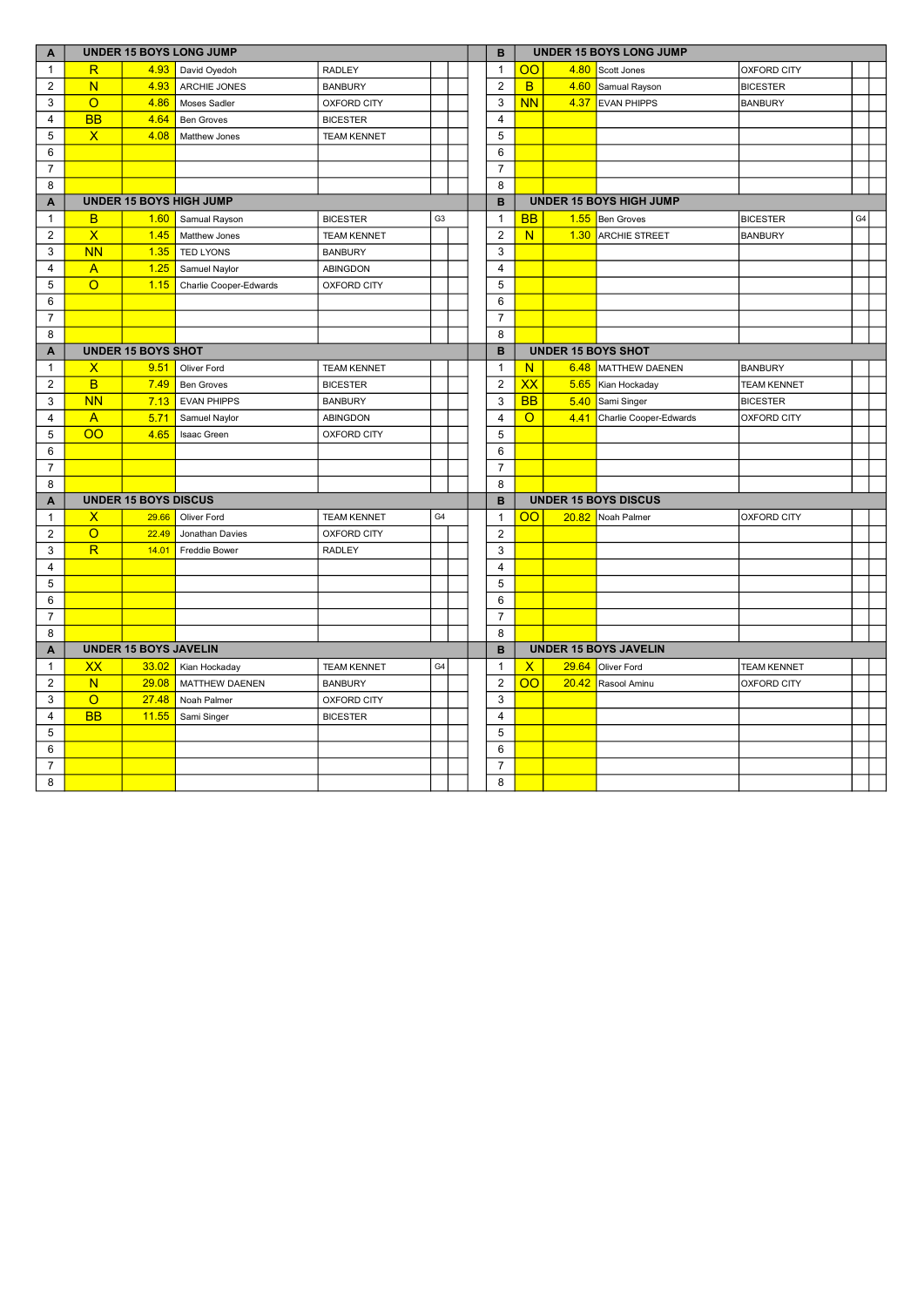| A              |                         | UNDER 17 MEN 100m         |                           |                        |                |  | в                   |                 | UNDER 17 MEN 100m     |                                  |                    |     |
|----------------|-------------------------|---------------------------|---------------------------|------------------------|----------------|--|---------------------|-----------------|-----------------------|----------------------------------|--------------------|-----|
| $\mathbf{1}$   | Α                       | 12.0                      | Malte Wilhelmsson         | ABINGDON               |                |  | $\mathbf{1}$        | RR              | 12.7                  | Ben Flawn                        | <b>RADLEY</b>      |     |
| $\sqrt{2}$     | N                       | 12.2                      | CHRISTOPHER CHARLES       | <b>BANBURY</b>         |                |  | $\overline{2}$      | <b>AA</b>       | 13.2                  | Taimaru Kimber-Bidlot            | <b>ABINGDON</b>    |     |
| 3              | $\overline{\mathsf{H}}$ | 12.7                      | Harry Lundie              | <b>WHITE HORSE</b>     |                |  | 3                   | $\overline{OO}$ | 13.3                  | Adam Davenport                   | <b>OXFORD CITY</b> |     |
| 4              | W                       | 12.7                      | <b>FELIX GREEN</b>        | <b>WITNEY</b>          |                |  | 4                   |                 |                       |                                  |                    |     |
| 5              | $\circ$                 | 12.8                      | James Haidar              | OXFORD CITY            |                |  | 5                   |                 |                       |                                  |                    |     |
| $\,6$          | $\overline{\mathsf{R}}$ | 12.9                      | James Behling             | <b>RADLEY</b>          |                |  | 6                   |                 |                       |                                  |                    |     |
| $\overline{7}$ | $\mathsf{X}$            | 13.0                      | Tom Hills                 | <b>TEAM KENNET</b>     |                |  | $\overline{7}$      |                 |                       |                                  |                    |     |
| 8              |                         |                           |                           |                        |                |  | 8                   |                 |                       |                                  |                    |     |
| Α              |                         | <b>UNDER 17 MEN 200m</b>  |                           |                        |                |  | B                   |                 | UNDER 17 MEN 200m     |                                  |                    |     |
| $\mathbf{1}$   | A                       | 23.7                      | Benji Davys               | <b>ABINGDON</b>        | G4             |  | $\mathbf{1}$        | $\overline{O}O$ | 25.2                  | Roshan Mowat                     | OXFORD CITY        |     |
| $\sqrt{2}$     | W                       | 25.4                      | <b>FELIX GREEN</b>        | WITNEY                 |                |  | $\overline{2}$      | <b>AA</b>       | 25.4                  | <b>William Barrett</b>           | <b>ABINGDON</b>    | ### |
| 3              | $\overline{\mathsf{x}}$ | 25.9                      | Tom Hills                 | <b>TEAM KENNET</b>     |                |  | 3                   | RR              | 25.6                  | Jonny Hall                       |                    |     |
| $\overline{4}$ | $\overline{\mathsf{R}}$ | 26.0                      | James Behling             | <b>RADLEY</b>          |                |  | 4                   |                 |                       |                                  |                    |     |
| 5              | $\overline{O}$          | 26.0                      | Willem Walker-Smith       | OXFORD CITY            |                |  | 5                   |                 |                       |                                  |                    |     |
| 6              | H                       | 27.4                      | Harry Lundie              | WHITE HORSE            |                |  | 6                   |                 |                       |                                  |                    |     |
| $\overline{7}$ |                         |                           |                           |                        |                |  | $\overline{7}$      |                 |                       |                                  |                    |     |
| 8              |                         |                           |                           |                        |                |  | 8                   |                 |                       |                                  |                    |     |
| A              |                         | UNDER 17 MEN 400m         |                           |                        |                |  | B                   |                 | UNDER 17 MEN 400m     |                                  |                    |     |
| $\mathbf{1}$   | A                       | 52.9                      | Benji Davys               | <b>ABINGDON</b>        | G <sub>3</sub> |  | $\mathbf{1}$        | $\overline{O}O$ | 62.7                  | Matthew Stacey                   | <b>OXFORD CITY</b> |     |
| $\sqrt{2}$     | $\overline{O}$          | 54.9                      | Will Midgley              | <b>OXFORD CITY</b>     |                |  | $\overline{2}$      |                 |                       |                                  |                    |     |
| 3              | $\overline{\mathsf{R}}$ | 55.5                      | Kipp Mainstone            | <b>RADLEY</b>          |                |  | 3                   |                 |                       |                                  |                    |     |
| $\overline{4}$ | <sub>B</sub>            | 65.0                      | Samuel Worfolk            | <b>BICESTER</b>        |                |  | 4                   |                 |                       |                                  |                    |     |
| 5              |                         |                           |                           |                        |                |  | 5                   |                 |                       |                                  |                    |     |
| 6              |                         |                           |                           |                        |                |  | 6                   |                 |                       |                                  |                    |     |
| $\overline{7}$ |                         |                           |                           |                        |                |  | $\overline{7}$      |                 |                       |                                  |                    |     |
| 8              |                         |                           |                           |                        |                |  | 8                   |                 |                       |                                  |                    |     |
| A              |                         | UNDER 17 MEN 800m         |                           |                        |                |  | B                   |                 | UNDER 17 MEN 800m     |                                  |                    |     |
| $\mathbf{1}$   | $\circ$                 | 2:11.9                    | Will Midgley              | <b>OXFORD CITY</b>     |                |  | 1                   | RR              | 2:13.8                | Kipp Mainstone                   | <b>RADLEY</b>      |     |
| $\sqrt{2}$     | A                       | 2:14.7                    | Eddie Washbrook           | ABINGDON               |                |  | $\overline{2}$      | $\overline{O}O$ | 2:23.5                | Drew Hogger                      | OXFORD CITY        |     |
| 3              | B                       | 2:27.4                    | Edward Jolliffe           | <b>BICESTER</b>        |                |  | 3                   | AA              | 2:38.0                | Marcus Beech                     | ABINGDON           |     |
| $\overline{4}$ | R                       | 2:35.8                    | Jonny Hall                | <b>RADLEY</b>          |                |  | 4                   |                 |                       |                                  |                    |     |
| 5              |                         |                           |                           |                        |                |  | 5                   |                 |                       |                                  |                    |     |
| 6              |                         |                           |                           |                        |                |  | 6                   |                 |                       |                                  |                    |     |
| $\overline{7}$ |                         |                           |                           |                        |                |  | $\overline{7}$      |                 |                       |                                  |                    |     |
| 8              |                         |                           |                           |                        |                |  | 8                   |                 |                       |                                  |                    |     |
| A              |                         | <b>UNDER 17 MEN 1500m</b> |                           |                        |                |  | B                   |                 |                       | <b>UNDER 17 MEN 1500m</b>        |                    |     |
| $\mathbf{1}$   | A                       | 4:25.7                    | Kie Francis               | <b>ABINGDON</b>        | G4             |  | 1                   | AA              | 4:48.7                | Eddie Washbrook                  | ABINGDON           |     |
| $\sqrt{2}$     | R                       | 4:34.6                    | Rowan Miell-Ingram        | <b>RADLEY</b>          |                |  | $\overline{2}$      | B               | 4:55.0                | Samuel Worfolk                   | <b>BICESTER</b>    |     |
| 3              | <b>BB</b>               | 4:46.5                    | Edward Jolliffe           | <b>BICESTER</b>        |                |  | 3                   |                 |                       |                                  |                    |     |
| $\overline{4}$ | $\overline{O}$          | 4:48.7                    | Drew Hogger               | OXFORD CITY            |                |  | 4                   |                 |                       |                                  |                    |     |
| 5              |                         |                           |                           |                        |                |  | 5                   |                 |                       |                                  |                    |     |
| 6              |                         |                           |                           |                        |                |  | 6                   |                 |                       |                                  |                    |     |
| $\overline{7}$ |                         |                           |                           |                        |                |  | $\overline{7}$      |                 |                       |                                  |                    |     |
| 8              |                         |                           |                           |                        |                |  | 8                   |                 |                       |                                  |                    |     |
| A              |                         |                           | UNDER 17 MEN 100m hurdles |                        |                |  | B                   |                 |                       | <b>UNDER 17 MEN 100m hurdles</b> |                    |     |
| $\mathbf{1}$   | N                       | 15.9                      | CHRISTOPHER CHARLES       | <b>BANBURY</b>         |                |  | $\mathbf{1}$        |                 |                       |                                  |                    |     |
| $\sqrt{2}$     |                         |                           |                           |                        |                |  | $\overline{2}$      |                 |                       |                                  |                    |     |
| 3              |                         |                           |                           |                        |                |  | 3                   |                 |                       |                                  |                    |     |
| $\overline{4}$ |                         |                           |                           |                        |                |  | $\overline{4}$      |                 |                       |                                  |                    |     |
| 5              |                         |                           |                           |                        |                |  | 5                   |                 |                       |                                  |                    |     |
| 6              |                         |                           |                           |                        |                |  | 6<br>$\overline{7}$ |                 |                       |                                  |                    |     |
| $\overline{7}$ |                         |                           |                           |                        |                |  | 8                   |                 |                       |                                  |                    |     |
| 8              |                         |                           | UNDER 17 MEN 4x100m RELAY |                        |                |  |                     |                 |                       |                                  |                    |     |
| A              |                         |                           |                           |                        |                |  |                     |                 |                       |                                  |                    |     |
|                | R                       | 49.6                      | Jonny Hall                | James Behling          |                |  |                     | Ben Flawn       |                       | Kipp Mainstone                   | <b>RADLEY</b>      |     |
|                | $\overline{O}$          | 50.3                      | Adam Davenport            | Willem Walker-Smith    |                |  |                     | Roshan Mowat    |                       | James Haidar                     | OXFORD CITY        |     |
|                | $\mathsf{A}$            | 50.3                      | Malte Wilhelmsson         | <b>William Barrett</b> |                |  |                     |                 | Taimaru Kimber-Bidlot | Benji Davys                      | ABINGDON           |     |
|                |                         |                           |                           |                        |                |  |                     |                 |                       |                                  |                    |     |
|                |                         |                           |                           |                        |                |  |                     |                 |                       |                                  |                    |     |
|                |                         |                           |                           |                        |                |  |                     |                 |                       |                                  |                    |     |
|                |                         |                           |                           |                        |                |  |                     |                 |                       |                                  |                    |     |
|                |                         |                           |                           |                        |                |  |                     |                 |                       |                                  |                    |     |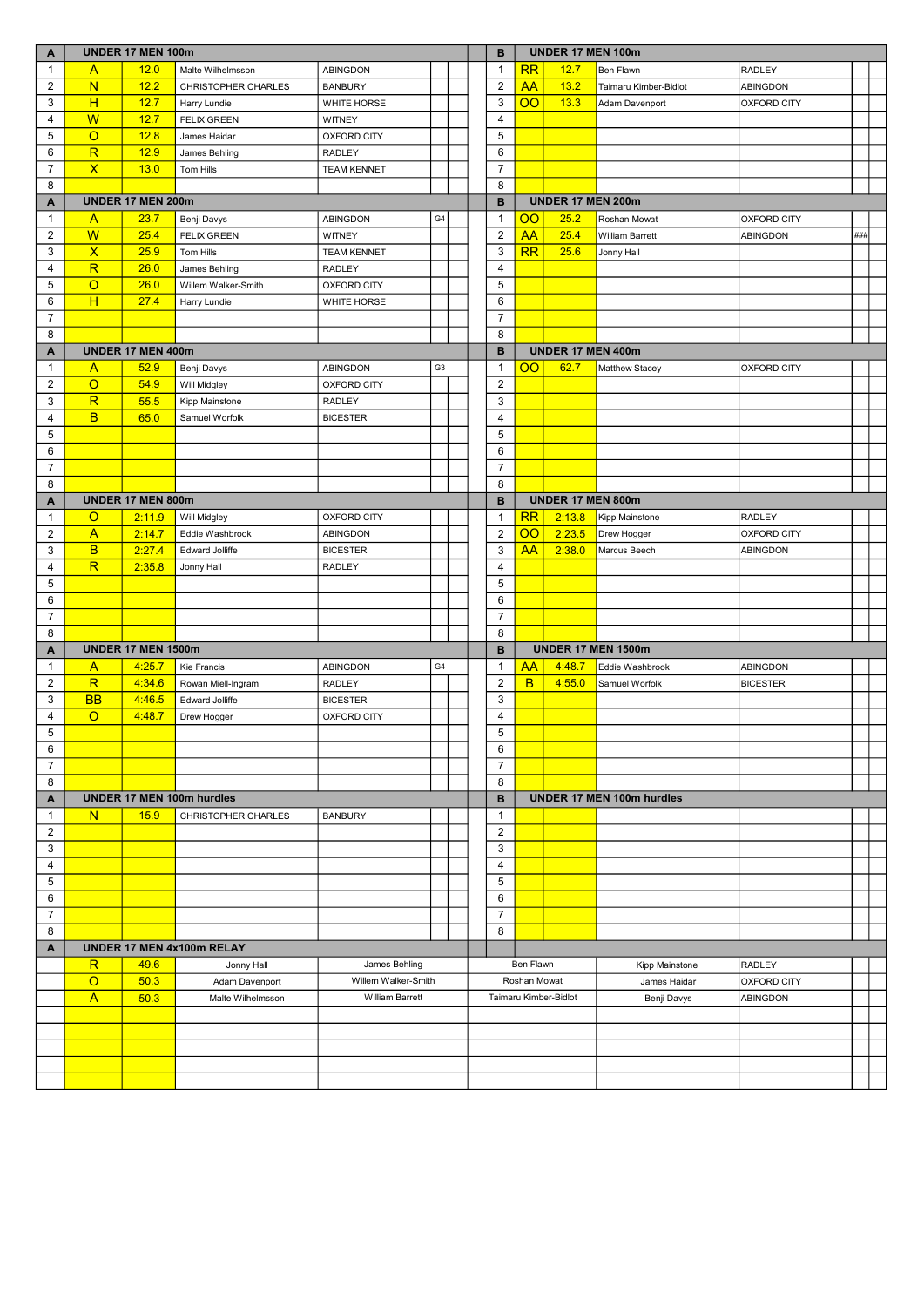| A                       |                         |                             | <b>UNDER 17 MEN LONG JUMP</b> |                    |                |  | B                       |                 |                          | <b>UNDER 17 MEN LONG JUMP</b> |                    |  |
|-------------------------|-------------------------|-----------------------------|-------------------------------|--------------------|----------------|--|-------------------------|-----------------|--------------------------|-------------------------------|--------------------|--|
| $\mathbf{1}$            | $\overline{O}$          | 5.19                        | James Haidar                  | <b>OXFORD CITY</b> |                |  | $\mathbf{1}$            | R               |                          | 4.81 James Behling            | <b>RADLEY</b>      |  |
| $\overline{2}$          | $\overline{RR}$         | 5.04                        | Ben Flawn                     | <b>RADLEY</b>      |                |  | $\overline{2}$          | $\overline{OO}$ |                          | 4.72 Willem Walker-Smith      | OXFORD CITY        |  |
| 3                       | $\overline{B}$          | 4.91                        | Edward Jolliffe               | <b>BICESTER</b>    |                |  | 3                       | $\overline{A}$  |                          | 4.69 Daniel Naylor            | ABINGDON           |  |
| 4                       | <b>AA</b>               | 4.83                        | George Walters                | ABINGDON           |                |  | $\overline{\mathbf{4}}$ |                 |                          |                               |                    |  |
| 5                       | W                       | 4.53                        | <b>FELIX GREEN</b>            | <b>WITNEY</b>      |                |  | 5                       |                 |                          |                               |                    |  |
| 6                       |                         |                             |                               |                    |                |  | 6                       |                 |                          |                               |                    |  |
| $\overline{7}$          |                         |                             |                               |                    |                |  | $\overline{7}$          |                 |                          |                               |                    |  |
| 8                       |                         |                             |                               |                    |                |  | 8                       |                 |                          |                               |                    |  |
| A                       |                         |                             | UNDER 17 MEN HIGH JUMP        |                    |                |  | B                       |                 |                          | <b>UNDER 17 MEN HIGH JUMP</b> |                    |  |
| $\mathbf{1}$            | $\overline{O}$          | 1.75                        | Roshan Mowat                  | <b>OXFORD CITY</b> | G4             |  | $\mathbf{1}$            | $\overline{O}O$ |                          | 1.60 Fionn Leaney             | <b>OXFORD CITY</b> |  |
| $\boldsymbol{2}$        | $\overline{A}$          | 1.65                        | Malte Wilhelmsson             | ABINGDON           |                |  | $\overline{2}$          | <b>AA</b>       |                          | 1.60 Taimaru Kimber-Bidlot    | ABINGDON           |  |
| $\mathbf{3}$            |                         |                             |                               |                    |                |  | 3                       |                 |                          |                               |                    |  |
| $\overline{4}$          |                         |                             |                               |                    |                |  | $\overline{\mathbf{4}}$ |                 |                          |                               |                    |  |
| $\overline{5}$          |                         |                             |                               |                    |                |  | 5                       |                 |                          |                               |                    |  |
| $\,6$                   |                         |                             |                               |                    |                |  | 6                       |                 |                          |                               |                    |  |
| $\overline{7}$          |                         |                             |                               |                    |                |  | $\overline{7}$          |                 |                          |                               |                    |  |
| 8                       |                         |                             |                               |                    |                |  | 8                       |                 |                          |                               |                    |  |
| A                       |                         | <b>UNDER 17 MEN SHOT</b>    |                               |                    |                |  | B                       |                 | <b>UNDER 17 MEN SHOT</b> |                               |                    |  |
| $\mathbf{1}$            | $\overline{O}$          | 10.54                       | <b>Billy McCauley</b>         | OXFORD CITY        |                |  | $\mathbf{1}$            | $\overline{O}O$ |                          | 7.64 Willem Walker-Smith      | <b>OXFORD CITY</b> |  |
| $\overline{2}$          | $\overline{A}$          | 9.04                        | Malte Wilhelmsson             | ABINGDON           |                |  | $\overline{2}$          |                 |                          |                               |                    |  |
| $\mathbf{3}$            | $\overline{\mathsf{N}}$ | 8.92                        | CHRISTOPHER CHARLES           | <b>BANBURY</b>     |                |  | 3                       |                 |                          |                               |                    |  |
| 4                       |                         |                             |                               |                    |                |  | $\overline{4}$          |                 |                          |                               |                    |  |
| 5                       |                         |                             |                               |                    |                |  | 5                       |                 |                          |                               |                    |  |
| 6                       |                         |                             |                               |                    |                |  | 6                       |                 |                          |                               |                    |  |
| $\overline{7}$          |                         |                             |                               |                    |                |  | $\overline{7}$          |                 |                          |                               |                    |  |
| 8                       |                         |                             |                               |                    |                |  | 8                       |                 |                          |                               |                    |  |
| $\overline{A}$          |                         | <b>UNDER 17 MEN DISCUS</b>  |                               |                    |                |  | B                       |                 |                          | <b>UNDER 17 MEN DISCUS</b>    |                    |  |
| $\mathbf{1}$            | $\overline{O}$          | 26.01                       | <b>Billy McCauley</b>         | OXFORD CITY        |                |  | $\mathbf{1}$            | $\overline{O}O$ |                          | 18.57 Fionn Leaney            | <b>OXFORD CITY</b> |  |
| $\overline{2}$          |                         |                             |                               |                    |                |  | $\overline{2}$          |                 |                          |                               |                    |  |
| 3                       |                         |                             |                               |                    |                |  | 3                       |                 |                          |                               |                    |  |
| $\overline{4}$          |                         |                             |                               |                    |                |  | $\overline{4}$          |                 |                          |                               |                    |  |
| 5                       |                         |                             |                               |                    |                |  | 5                       |                 |                          |                               |                    |  |
| $\,6$                   |                         |                             |                               |                    |                |  | 6                       |                 |                          |                               |                    |  |
| $\overline{7}$          |                         |                             |                               |                    |                |  | $\overline{7}$          |                 |                          |                               |                    |  |
| 8                       |                         |                             |                               |                    |                |  | 8                       |                 |                          |                               |                    |  |
| A                       |                         | <b>UNDER 17 MEN JAVELIN</b> |                               |                    |                |  | B                       |                 |                          | <b>UNDER 17 MEN JAVELIN</b>   |                    |  |
| $\mathbf{1}$            | $\mathsf{x}$            | 69.30                       | Ben East                      | <b>TEAM KENNET</b> | G <sub>1</sub> |  | $\mathbf{1}$            | AA              |                          | 12.68 Daniel Naylor           | ABINGDON           |  |
| $\sqrt{2}$              | $\overline{A}$          | 33.45                       | William Barrett               | ABINGDON           |                |  | $\overline{2}$          |                 |                          |                               |                    |  |
| 3                       | $\overline{O}$          | 12.19                       | Drew Hogger                   | OXFORD CITY        |                |  | 3                       |                 |                          |                               |                    |  |
| $\overline{\mathbf{4}}$ |                         |                             |                               |                    |                |  | $\overline{\mathbf{4}}$ |                 |                          |                               |                    |  |
| 5                       |                         |                             |                               |                    |                |  | 5                       |                 |                          |                               |                    |  |
| 6                       |                         |                             |                               |                    |                |  | 6                       |                 |                          |                               |                    |  |
| $\overline{7}$          |                         |                             |                               |                    |                |  | $\overline{7}$          |                 |                          |                               |                    |  |
| 8                       |                         |                             |                               |                    |                |  | 8                       |                 |                          |                               |                    |  |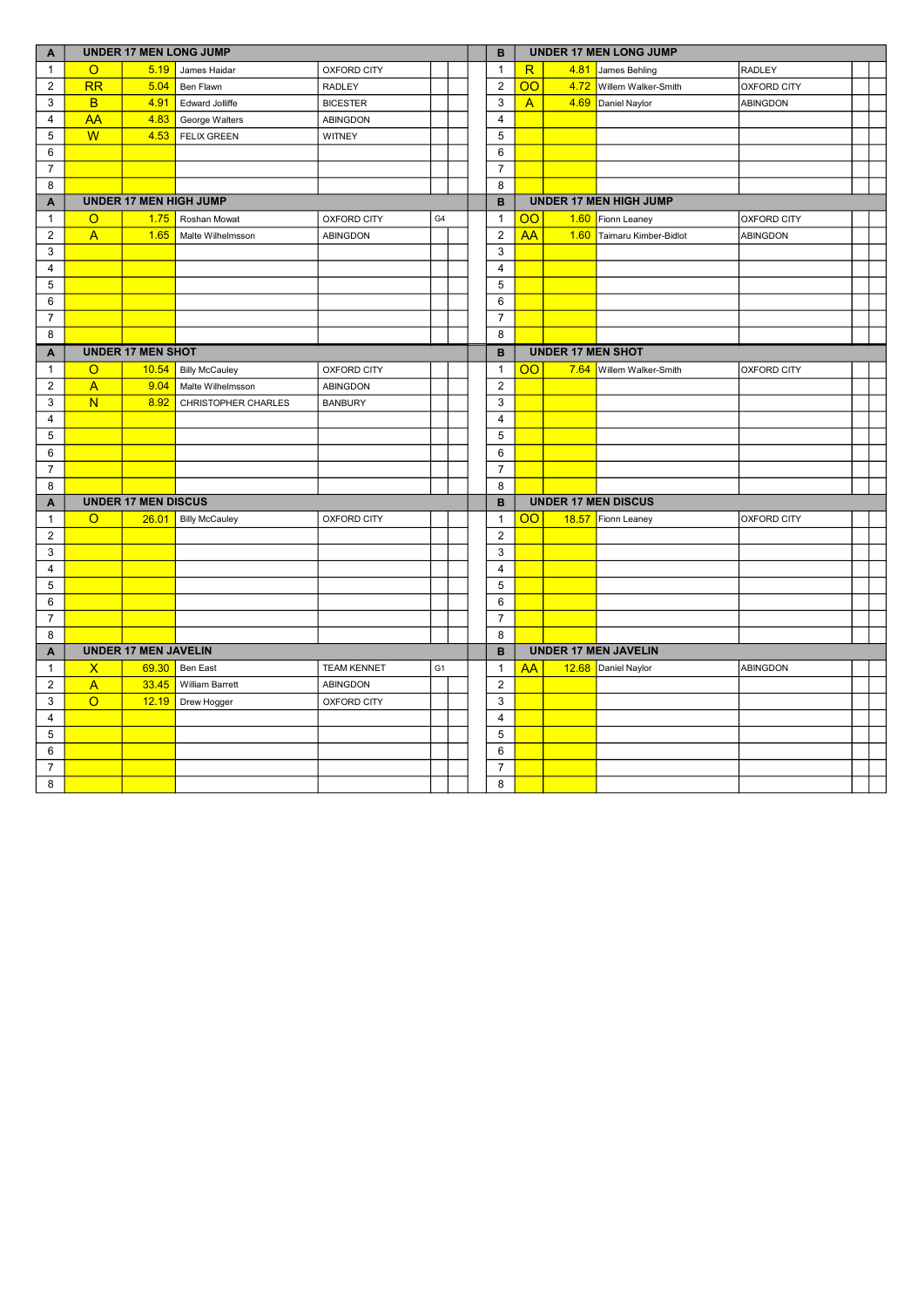|                |                         |                                                                           | OXFORDSHIRE (Fit to Run) TRACK & FIELD LEAGUE 2019<br><b>DATE</b><br>14 April 2019 |                    |                |  |                         |  |                 |                    |                            |                    |    |  |
|----------------|-------------------------|---------------------------------------------------------------------------|------------------------------------------------------------------------------------|--------------------|----------------|--|-------------------------|--|-----------------|--------------------|----------------------------|--------------------|----|--|
| <b>MATCH</b>   |                         |                                                                           |                                                                                    |                    |                |  |                         |  |                 |                    | <b>VENUE</b>               |                    |    |  |
| 1              |                         |                                                                           |                                                                                    |                    |                |  |                         |  |                 |                    | HORSPATH ROAD, OXFORD      |                    |    |  |
|                |                         |                                                                           |                                                                                    |                    |                |  |                         |  |                 |                    |                            |                    |    |  |
| A              |                         |                                                                           | <b>UNDER 13 GIRLS 100m</b>                                                         |                    |                |  | B                       |  |                 |                    | <b>UNDER 13 GIRLS 100m</b> |                    |    |  |
| $\mathbf{1}$   | X                       | 14.6                                                                      | Zoe Allen                                                                          | <b>TEAM KENNET</b> |                |  | $\mathbf{1}$            |  | AA              | 15.1               | Bethan Thompson            | ABINGDON           |    |  |
| $\overline{2}$ | W                       | 14.8                                                                      | <b>ALEX BURCH</b>                                                                  | WITNEY             |                |  | $\overline{2}$          |  | RR              | 15.1               | <b>Florence Gardiner</b>   | <b>RADLEY</b>      |    |  |
| 3              | O                       | 15.2                                                                      | Alanna O'Neill                                                                     | <b>OXFORD CITY</b> |                |  | 3                       |  | $\overline{O}O$ | 15.6               | Florence Wootten           | <b>OXFORD CITY</b> |    |  |
| 4              | $\overline{A}$          | 15.4                                                                      | Samantha Viner                                                                     | ABINGDON           |                |  | $\overline{4}$          |  | <b>XX</b>       | 15.9               | Lyla Goodwin               | TEAM KENNET        |    |  |
| 5              | R                       | 15.8                                                                      | Lily Black                                                                         | <b>RADLEY</b>      |                |  | 5                       |  | <b>BB</b>       | 16.4               | Jasmine Hendon             | <b>BICESTER</b>    |    |  |
| 6              | B                       | 15.8                                                                      | Jessica Garside                                                                    | <b>BICESTER</b>    |                |  | 6                       |  | <b>NN</b>       | 17.0               | <b>FRANKIE SCRIVENER</b>   | <b>BANBURY</b>     |    |  |
| $\overline{7}$ | H                       | 16.8                                                                      | Poppy Richards                                                                     | WHITE HORSE        |                |  | $\overline{7}$          |  | <b>HH</b>       | 17.1               | Caoimhe Brennan            | <b>WHITE HORSE</b> |    |  |
| 8              | N                       | 16.9                                                                      | <b>HEIDI GREENHALGH</b>                                                            | <b>BANBURY</b>     |                |  | 8                       |  | <b>WW</b>       | 17.8               | <b>CHARLOTTE McINTYRE</b>  | <b>WITNEY</b>      |    |  |
| A              |                         |                                                                           | UNDER 13 GIRLS 200m                                                                |                    |                |  | B                       |  |                 |                    | <b>UNDER 13 GIRLS 200m</b> |                    |    |  |
| 1              | X                       | 29.5                                                                      | Zoe Allen                                                                          | <b>TEAM KENNET</b> | G <sub>3</sub> |  | $\mathbf{1}$            |  | RR              | 30.1               | Freja Nielsen              | <b>RADLEY</b>      | G4 |  |
| 2              | $\overline{\mathsf{R}}$ | 29.5                                                                      | Melissa Chapman                                                                    | <b>RADLEY</b>      | G <sub>3</sub> |  | $\overline{2}$          |  | WW              | 31.1               | MARTHA SHERWOOD            | WITNEY             |    |  |
| 3              | W                       | 30.3                                                                      | <b>BETHANY JONES</b>                                                               | <b>WITNEY</b>      | G4             |  | 3                       |  | AA              | 32.3               | Samantha Viner             | ABINGDON           |    |  |
| 4              | $\overline{O}$          | 30.7                                                                      | Alanna O'Neill                                                                     | <b>OXFORD CITY</b> | G4             |  | $\overline{4}$          |  | $\overline{O}O$ | 32.6               | Sienna Hardy               | OXFORD CITY        |    |  |
| 5              | в                       | 31.3                                                                      | Hollie Offord                                                                      | <b>BICESTER</b>    |                |  | 5                       |  | <b>BB</b>       | 33.1               | Jessica Garside            | <b>BICESTER</b>    |    |  |
| 6              | A                       | 31.6                                                                      | Bethan Thompson                                                                    | <b>ABINGDON</b>    |                |  | 6                       |  | XX.             | 33.6               | Lyla Goodwin               | <b>TEAM KENNET</b> |    |  |
| $\overline{7}$ | H                       | 37.7                                                                      | Matilda Richards                                                                   | WHITE HORSE        |                |  | $\overline{7}$          |  | <b>NN</b>       | 35.6               | SOPHIE LYONS-REID          | <b>BANBURY</b>     |    |  |
| 8              | N                       | 38.5                                                                      | <b>HEIDI GREENHALGH</b>                                                            | <b>BANBURY</b>     |                |  | 8                       |  | <b>HH</b>       | 36.5               | Amelia Richardson          | WHITE HORSE        |    |  |
| A              |                         |                                                                           | <b>UNDER 13 GIRLS 800m</b>                                                         |                    |                |  | B                       |  |                 |                    | <b>UNDER 13 GIRLS 800m</b> |                    |    |  |
| 1              | R.                      | 2:44.2                                                                    | Mia Crawshaw                                                                       | <b>RADLEY</b>      |                |  | $\mathbf{1}$            |  | OO              | 2:58.7             | Remie Dorling-Mason        | <b>OXFORD CITY</b> |    |  |
| 2              | W                       | 2:49.3                                                                    | <b>MARTHA SHERWOOD</b>                                                             | <b>WITNEY</b>      |                |  | $\overline{2}$          |  | <b>WW</b>       | 3:03.2             | <b>ALEX BURCH</b>          | WITNEY             |    |  |
| 3              | B                       | 2:55.4                                                                    | Kristin Senior                                                                     | <b>BICESTER</b>    |                |  | 3                       |  | <b>BB</b>       | 3:07.7             | <b>Bethany Wetton</b>      | <b>BICESTER</b>    |    |  |
| 4              | $\overline{O}$          | 3:03.5                                                                    | Kiera Williams                                                                     | <b>OXFORD CITY</b> |                |  | $\overline{4}$          |  | HН              | 3:08.2             | Matilda Richards           | WHITE HORSE        |    |  |
| 5              | N                       | 3:06.8                                                                    | <b>FRANKIE SCRIVENER</b>                                                           | <b>BANBURY</b>     |                |  | 5                       |  | AA              | 3:08.5             | Daisy Coleman              | ABINGDON           |    |  |
| 6              | $\mathsf{x}$            | 3:18.8                                                                    | Harriet Gibson                                                                     | <b>TEAM KENNET</b> |                |  | 6                       |  |                 |                    |                            |                    |    |  |
| 7              | $\overline{A}$          | 3:22.6                                                                    | <b>Hebe Sanders</b>                                                                | ABINGDON           |                |  | $\overline{7}$          |  |                 |                    |                            |                    |    |  |
| 8              |                         |                                                                           |                                                                                    |                    |                |  | 8                       |  |                 |                    |                            |                    |    |  |
| A              |                         |                                                                           | UNDER 13 GIRLS 1500m                                                               |                    |                |  | B                       |  |                 |                    | UNDER 13 GIRLS 1500m       |                    |    |  |
| 1              | 00                      |                                                                           | 5:16.2 Izzie Haines-Gray                                                           | <b>OXFORD CITY</b> | G <sub>3</sub> |  | $\mathbf{1}$            |  | $\circ$         |                    | 5:26.7 Payton Carter       | <b>OXFORD CITY</b> | G4 |  |
| $\overline{2}$ | $\mathsf{X}$            |                                                                           | $5.41.0$ Eve Brown                                                                 | TEAM KENNET        |                |  | $\overline{2}$          |  | R.              |                    | 6:09.0 Cecelia Bower       | RADLEY             |    |  |
| 3              | RR                      |                                                                           | 5:46.5 Roxanne Davies                                                              | <b>RADLEY</b>      |                |  | 3                       |  |                 |                    |                            |                    |    |  |
| 4              | W                       |                                                                           | 5:56.9 BETHANY JONES                                                               | <b>WITNEY</b>      |                |  | $\overline{4}$          |  |                 |                    |                            |                    |    |  |
| 5              | в                       |                                                                           | 6:30.7 Zofia Conway                                                                | <b>BICESTER</b>    |                |  | 5                       |  |                 |                    |                            |                    |    |  |
| 6              | н                       |                                                                           | 6:43.6 Amelia Richardson                                                           | WHITE HORSE        |                |  | 6                       |  |                 |                    |                            |                    |    |  |
| $\overline{7}$ |                         |                                                                           |                                                                                    |                    |                |  | $\overline{7}$          |  |                 |                    |                            |                    |    |  |
| 8              |                         |                                                                           |                                                                                    |                    |                |  | 8                       |  |                 |                    |                            |                    |    |  |
| $\mathbf{A}$   |                         |                                                                           | UNDER 13 GIRLS 70m hurdles                                                         |                    |                |  | B                       |  |                 |                    | UNDER 13 GIRLS 70m hurdles |                    |    |  |
| $\mathbf{1}$   | $\mathsf R$             | 13.3                                                                      | Freja Nielsen                                                                      | <b>RADLEY</b>      | G4             |  | $\mathbf{1}$            |  | 00              | 14.6               | Florence Wootten           | <b>OXFORD CITY</b> |    |  |
| 2              | O                       | 13.3                                                                      | Payton Carter                                                                      | <b>OXFORD CITY</b> | G4             |  | $\overline{\mathbf{c}}$ |  | <b>AA</b>       | 17.3               | Katie Rowles               | ABINGDON           |    |  |
| 3              | в                       | 14.4                                                                      | Hollie Offord                                                                      | <b>BICESTER</b>    |                |  | 3                       |  | RR              | 17.4               | Grace Halsey               | <b>RADLEY</b>      |    |  |
| 4              | x                       | 14.5                                                                      | Tavier Thomas                                                                      | TEAM KENNET        |                |  | 4                       |  |                 |                    |                            |                    |    |  |
| 5              | $\mathsf{A}$            | 17.4                                                                      | Abbie Barrett                                                                      | ABINGDON           |                |  | 5                       |  |                 |                    |                            |                    |    |  |
| 6              |                         |                                                                           |                                                                                    |                    |                |  | 6                       |  |                 |                    |                            |                    |    |  |
| $\overline{7}$ |                         |                                                                           |                                                                                    |                    |                |  | $\overline{7}$          |  |                 |                    |                            |                    |    |  |
| 8              |                         |                                                                           |                                                                                    |                    |                |  | 8                       |  |                 |                    |                            |                    |    |  |
| A              |                         |                                                                           |                                                                                    |                    |                |  |                         |  |                 |                    |                            |                    |    |  |
| 1              | O                       | UNDER 13 GIRLS 4x100m RELAY<br>59.8<br>Payton Carter<br>Izzie Haines-Gray |                                                                                    |                    |                |  |                         |  |                 | Ellen Walker-Smith | Alanna O'Neill             | <b>OXFORD CITY</b> |    |  |
| 2              | в                       | 62.9                                                                      | Katie Groves<br>Jessica Garside                                                    |                    |                |  |                         |  | Hollie Offord   |                    | Kristin Senior             | BICESTER           |    |  |
| 3              | R                       | 63.5<br>Freja Nielsen<br>Melissa Chapman                                  |                                                                                    |                    |                |  |                         |  | Grace Halsey    |                    | Mia Crawshaw               | RADLEY             |    |  |
| 4              | x                       | 65.2                                                                      | Lyla Goodwin<br>Zoe Allen                                                          |                    |                |  |                         |  | Harriet Gibson  |                    | Neve Wright                | <b>TEAM KENNET</b> |    |  |
| 5              | A                       | 69.4                                                                      | Samantha Viner                                                                     | Sophie Fleet       |                |  |                         |  | Hebe Sanders    |                    | Bethan Thompson            | ABINGDON           |    |  |
| 6              | н                       | 70.4                                                                      | Caoimhe Brennan                                                                    | Poppy Richards     |                |  |                         |  |                 | Amelia Richardson  | Matilda Richards           | WHITE HORSE        |    |  |
| 7              |                         |                                                                           |                                                                                    |                    |                |  |                         |  |                 |                    |                            |                    |    |  |
| 8              |                         |                                                                           |                                                                                    |                    |                |  |                         |  |                 |                    |                            |                    |    |  |
|                |                         |                                                                           |                                                                                    |                    |                |  |                         |  |                 |                    |                            |                    |    |  |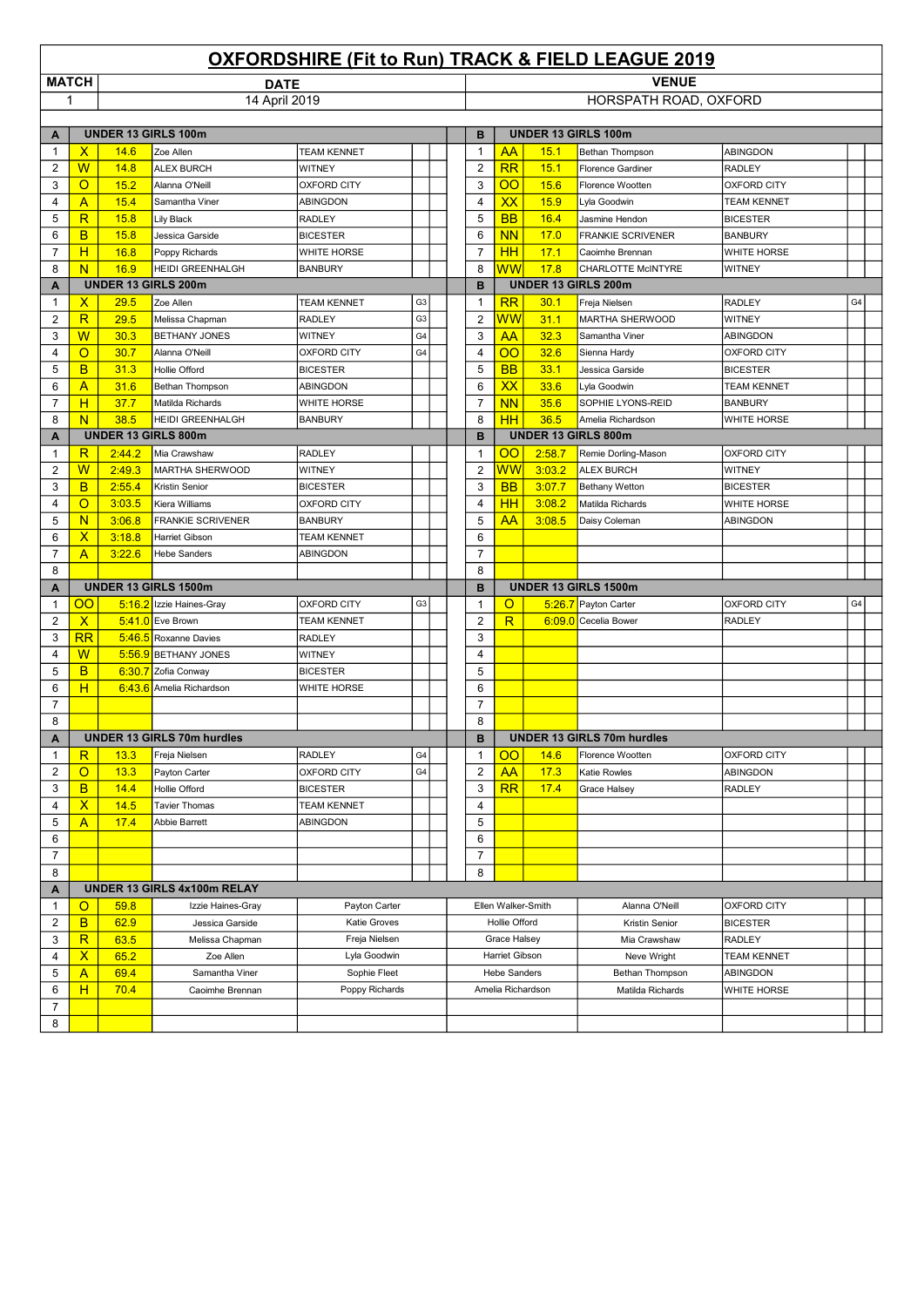| $\boldsymbol{\mathsf{A}}$ |                         |       | <b>UNDER 13 GIRLS LONG JUMP</b> |                    |                |  | B              |                         |      | <b>UNDER 13 GIRLS LONG JUMP</b> |                    |  |
|---------------------------|-------------------------|-------|---------------------------------|--------------------|----------------|--|----------------|-------------------------|------|---------------------------------|--------------------|--|
| $\mathbf{1}$              | $\circ$                 | 3.99  | Ellen Walker-Smith              | <b>OXFORD CITY</b> | G4             |  | $\mathbf{1}$   | OO                      | 3.94 | Alanna O'Neill                  | <b>OXFORD CITY</b> |  |
| $\boldsymbol{2}$          | RR                      | 3.76  | Lily Black                      | <b>RADLEY</b>      |                |  | $\overline{2}$ | <b>BB</b>               | 3.49 | Jessica Garside                 | <b>BICESTER</b>    |  |
| 3                         | $\mathsf{X}$            | 3.75  | Lyla Goodwin                    | <b>TEAM KENNET</b> |                |  | 3              | XX                      | 3.37 | Neve Wright                     | <b>TEAM KENNET</b> |  |
| 4                         | <sub>B</sub>            | 3.75  | Hollie Offord                   | <b>BICESTER</b>    |                |  | $\overline{4}$ | N                       | 3.16 | <b>HEIDI GREENHALGH</b>         | <b>BANBURY</b>     |  |
| 5                         | A                       | 3.58  | Bethan Thompson                 | ABINGDON           |                |  | 5              | $\overline{\mathsf{R}}$ | 3.07 | <b>Grace Waller</b>             | <b>RADLEY</b>      |  |
| 6                         | <b>NN</b>               | 3.28  | SOPHIE LYONS-REID               | <b>BANBURY</b>     |                |  | 6              | <b>HH</b>               | 2.89 | Matilda Richards                | WHITE HORSE        |  |
| $\overline{7}$            | H                       |       | 3.16 Poppy Richards             | WHITE HORSE        |                |  | $\overline{7}$ | AA                      | 2.74 | Sophie Fleet                    | ABINGDON           |  |
| 8                         | W                       |       | 3.12 ALEX BURCH                 | <b>WITNEY</b>      |                |  | 8              | <b>WW</b>               | 2.62 | CHARLOTTE McINTYRE              | <b>WITNEY</b>      |  |
| A                         |                         |       | <b>UNDER 13 GIRLS HIGH JUMP</b> |                    |                |  | B              |                         |      | <b>UNDER 13 GIRLS HIGH JUMP</b> |                    |  |
| $\mathbf{1}$              | R.                      | 1.25  | Amelia Webb                     | <b>RADLEY</b>      | G4             |  | $\mathbf{1}$   | $\overline{O}O$         | 1.05 | Remie Dorling-Mason             | <b>OXFORD CITY</b> |  |
| $\overline{2}$            | $\overline{O}$          | 1.25  | Ellen Walker-Smith              | <b>OXFORD CITY</b> | G <sub>4</sub> |  | $\overline{2}$ | B                       | 1.00 | <b>Kristin Senior</b>           | <b>BICESTER</b>    |  |
| 3                         | $\mathsf{X}$            | 1.20  | Neve Wright                     | <b>TEAM KENNET</b> |                |  | 3              |                         |      |                                 |                    |  |
| $\overline{4}$            | $\overline{W}$          | 1.15  | <b>MARTHA SHERWOOD</b>          | <b>WITNEY</b>      |                |  | $\overline{4}$ |                         |      |                                 |                    |  |
| $5=$                      | <b>BB</b>               | 1.05  | Zofia Conway                    | <b>BICESTER</b>    |                |  | 5              |                         |      |                                 |                    |  |
| $5=$                      | N                       | 1.05  | SOPHIE LYONS-REID               | <b>BANBURY</b>     |                |  | 6              |                         |      |                                 |                    |  |
| $\overline{7}$            |                         |       |                                 |                    |                |  | $\overline{7}$ |                         |      |                                 |                    |  |
| 8                         |                         |       |                                 |                    |                |  | 8              |                         |      |                                 |                    |  |
| A                         |                         |       | <b>UNDER 13 GIRLS SHOT</b>      |                    |                |  | B              |                         |      | <b>UNDER 13 GIRLS SHOT</b>      |                    |  |
| $\mathbf{1}$              | $\mathsf{X}$            | 7.27  | Zoe Allen                       | <b>TEAM KENNET</b> | G <sub>3</sub> |  | $\mathbf{1}$   | XX                      | 5.19 | Eve Brown                       | <b>TEAM KENNET</b> |  |
| $\overline{2}$            | $\overline{O}$          | 6.05  | <b>Bronte Bennett</b>           | <b>OXFORD CITY</b> |                |  | $\overline{2}$ | $\overline{O}O$         | 5.00 | Ellen Walker-Smith              | <b>OXFORD CITY</b> |  |
| 3                         | R.                      | 5.56  | Mia Crawshaw                    | <b>RADLEY</b>      |                |  | 3              | <b>WW</b>               | 4.51 | CHARLOTTE McINTYRE              | <b>WITNEY</b>      |  |
| 4                         | B                       | 5.56  | Katie Groves                    | <b>BICESTER</b>    |                |  | 4              | <b>BB</b>               | 3.73 | <b>Bethany Wetton</b>           | <b>BICESTER</b>    |  |
| 5                         | $\overline{\mathsf{W}}$ | 4.98  | <b>BETHANY JONES</b>            | <b>WITNEY</b>      |                |  | 5              |                         |      |                                 |                    |  |
| 6                         | $\mathsf{A}$            | 4.81  | Samantha Viner                  | <b>ABINGDON</b>    |                |  | 6              |                         |      |                                 |                    |  |
| $\overline{7}$            | N.                      | 4.39  | <b>FRANKIE SCRIVENER</b>        | <b>BANBURY</b>     |                |  | $\overline{7}$ |                         |      |                                 |                    |  |
| 8                         |                         |       |                                 |                    |                |  | 8              |                         |      |                                 |                    |  |
| A                         |                         |       | <b>UNDER 13 GIRLS DISCUS</b>    |                    |                |  | B              |                         |      | <b>UNDER 13 GIRLS DISCUS</b>    |                    |  |
| $\mathbf{1}$              | $\circ$                 | 20.43 | <b>Bronte Bennett</b>           | <b>OXFORD CITY</b> | G <sub>2</sub> |  | $\mathbf{1}$   | <b>BB</b>               |      | 10.13 Bethany Wetton            | <b>BICESTER</b>    |  |
| $\sqrt{2}$                | B                       | 12.35 | <b>Katie Groves</b>             | <b>BICESTER</b>    |                |  | $\overline{c}$ | $\overline{OO}$         | 9.67 | Kiera Williams                  | <b>OXFORD CITY</b> |  |
| 3                         | R.                      | 9.75  | <b>Grace Waller</b>             | <b>RADLEY</b>      |                |  | 3              |                         |      |                                 |                    |  |
| 4                         |                         |       |                                 |                    |                |  | $\overline{4}$ |                         |      |                                 |                    |  |
| 5                         |                         |       |                                 |                    |                |  | 5              |                         |      |                                 |                    |  |
| 6                         |                         |       |                                 |                    |                |  | 6              |                         |      |                                 |                    |  |
| $\overline{7}$            |                         |       |                                 |                    |                |  | $\overline{7}$ |                         |      |                                 |                    |  |
| 8                         |                         |       |                                 |                    |                |  | 8              |                         |      |                                 |                    |  |
| A                         |                         |       | <b>UNDER 13 GIRLS JAVELIN</b>   |                    |                |  | B              |                         |      | <b>UNDER 13 GIRLS JAVELIN</b>   |                    |  |
| $\mathbf{1}$              | X                       | 24.03 | Eve Brown                       | <b>TEAM KENNET</b> | G <sub>2</sub> |  | $\mathbf{1}$   | ΟO                      |      | 14.44 Payton Carter             | <b>OXFORD CITY</b> |  |
| $\overline{2}$            | $\overline{O}$          | 19.71 | <b>Bronte Bennett</b>           | <b>OXFORD CITY</b> | G <sub>3</sub> |  | $\overline{2}$ |                         |      |                                 |                    |  |
| 3                         | B                       | 8.25  | Zofia Conway                    | <b>BICESTER</b>    |                |  | 3              |                         |      |                                 |                    |  |
| $\overline{4}$            | $\overline{A}$          | 7.24  | Abbie Barrett                   | ABINGDON           |                |  | $\overline{4}$ |                         |      |                                 |                    |  |
| 5                         |                         |       |                                 |                    |                |  | 5              |                         |      |                                 |                    |  |
| 6                         |                         |       |                                 |                    |                |  | 6              |                         |      |                                 |                    |  |
| $\overline{7}$            |                         |       |                                 |                    |                |  | $\overline{7}$ |                         |      |                                 |                    |  |
| 8                         |                         |       |                                 |                    |                |  | 8              |                         |      |                                 |                    |  |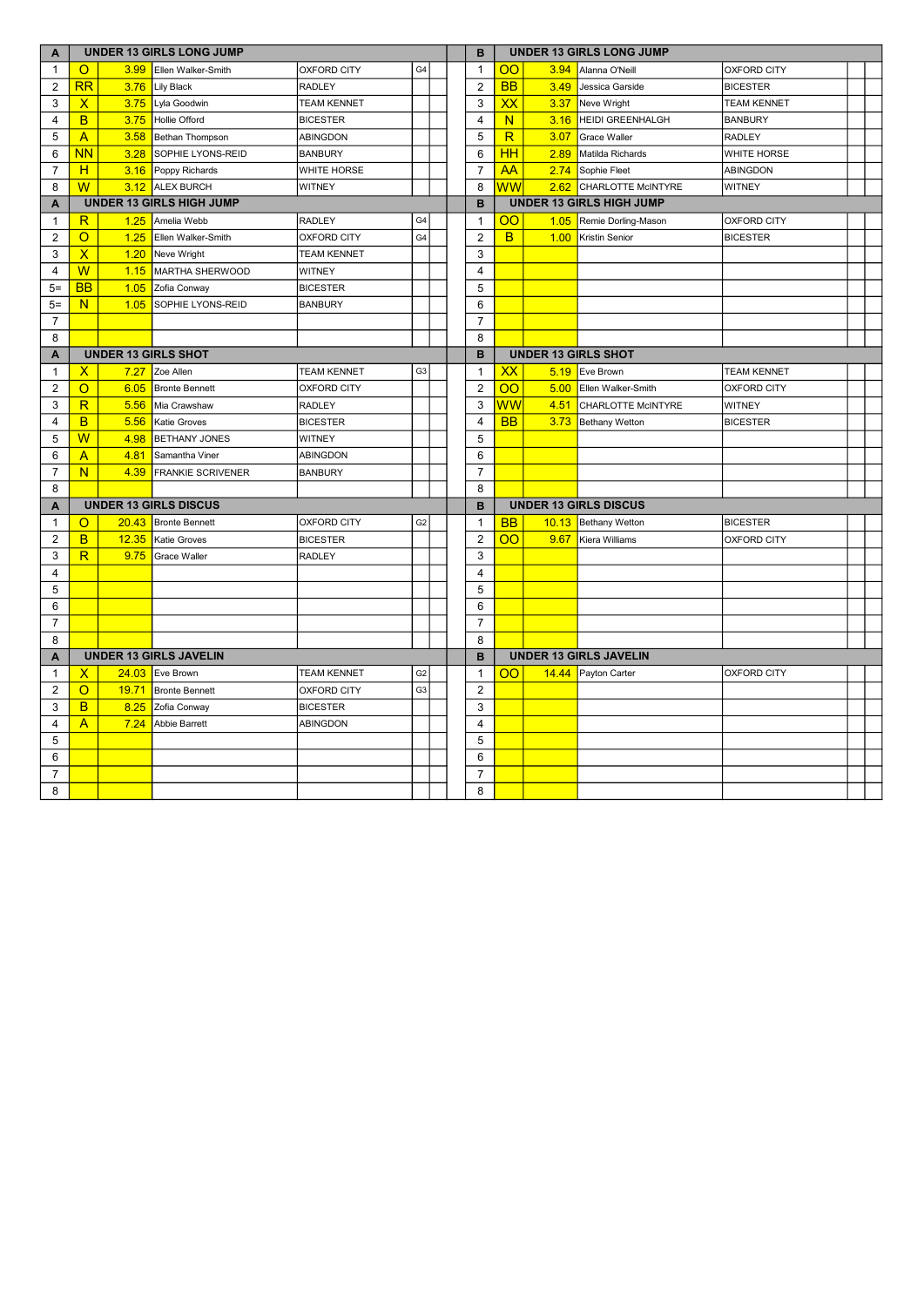| A                   |                                    |              | UNDER 15 GIRLS 100m                 |                                     |                |  | B                       |                                            |                        | <b>UNDER 15 GIRLS 100m</b>              |                    |                |
|---------------------|------------------------------------|--------------|-------------------------------------|-------------------------------------|----------------|--|-------------------------|--------------------------------------------|------------------------|-----------------------------------------|--------------------|----------------|
| $\mathbf{1}$        | $\circ$                            | 13.9         | Charlotte Rose Morris               | <b>OXFORD CITY</b>                  |                |  | $\mathbf{1}$            | 00                                         | 15.0                   | Nasrin Aminu                            | <b>OXFORD CITY</b> |                |
| 2                   | $\overline{\mathsf{R}}$            | 14.3         | Imogen Ives                         | <b>RADLEY</b>                       |                |  | $\overline{2}$          | <b>HH</b>                                  | 15.2                   | <b>Isobell Thrower</b>                  | WHITE HORSE        |                |
| 3                   | N                                  | 14.6         | <b>INKA MOYAERT</b>                 | <b>BANBURY</b>                      |                |  | 3                       | <b>AA</b>                                  | 15.6                   | Amelia Muir                             | ABINGDON           |                |
| 4                   | A                                  | 14.9         | Freya Halsall                       | ABINGDON                            |                |  | 4                       | <b>NN</b>                                  | 15.7                   | <b>GRACE MORTIMORE</b>                  | <b>BANBURY</b>     |                |
| 5                   | н                                  | 15.1         | <b>Emily Timbrell</b>               | WHITE HORSE                         |                |  | 5                       | <b>WW</b>                                  | 16.3                   | <b>LIZZIE McINTYRE</b>                  | WITNEY             |                |
| 6                   | B                                  | 15.1         | Charlotte Kavanagh                  | <b>BICESTER</b>                     |                |  | 6                       | RR                                         | 16.5                   | Holly Franklin                          | <b>RADLEY</b>      |                |
| $\overline{7}$      | $\overline{\mathsf{x}}$            | 15.3         | Annabel Gibson                      | TEAM KENNET                         |                |  | $\overline{7}$          | <b>BB</b>                                  | 16.8                   | Imogen Ansell                           | <b>BICESTER</b>    |                |
| 8                   | W                                  | 15.3         | <b>LILY SHERWOOD</b>                | WITNEY                              |                |  | 8                       |                                            |                        |                                         |                    |                |
| Α                   |                                    |              | UNDER 15 GIRLS 200m                 |                                     |                |  | B                       |                                            |                        | UNDER 15 GIRLS 200m                     |                    |                |
| $\mathbf{1}$        | O                                  | 27.1         | Olivia Barton                       | <b>OXFORD CITY</b>                  | G <sub>3</sub> |  | $\mathbf{1}$            | ΟO                                         | 27.6                   | <b>Charlotte Rose Morris</b>            | <b>OXFORD CITY</b> | G <sub>4</sub> |
| 2                   | R                                  | 28.4         | Olivia Ware                         | <b>RADLEY</b>                       |                |  | $\overline{2}$          | RR                                         | 28.6                   | Sophie Greaney                          | <b>RADLEY</b>      |                |
| 3                   | $\overline{\mathsf{x}}$            | 29.9         | Aimee Dickson                       | <b>TEAM KENNET</b>                  |                |  | 3                       | <b>NN</b>                                  | 29.8                   | TILLY LAINCHBURY                        | <b>BANBURY</b>     |                |
| 4                   | N                                  | 30.0         | <b>INKA MOYAERT</b>                 | <b>BANBURY</b>                      |                |  | 4                       | <b>XX</b>                                  | 30.8                   | Annabel Gibson                          | <b>TEAM KENNET</b> |                |
| 5                   | W                                  | 30.4         | <b>EDIE HERBERT</b>                 | WITNEY                              |                |  | 5                       | <b>HH</b>                                  | 31.8                   | <b>Emily Timbrell</b>                   | WHITE HORSE        |                |
| 6                   | B                                  | 30.7         | Charlotte Kavanagh                  | <b>BICESTER</b>                     |                |  | 6                       | WW                                         | 34.3                   | <b>IZZIE McINTYRE</b>                   | <b>WITNEY</b>      |                |
| $\overline{7}$      |                                    |              |                                     |                                     |                |  | $\overline{7}$          | <b>BB</b>                                  | 35.1                   | <b>Emily Horring</b>                    | <b>BICESTER</b>    |                |
| 8                   |                                    |              |                                     |                                     |                |  | 8                       |                                            |                        |                                         |                    |                |
| Α                   |                                    |              | <b>UNDER 15 GIRLS 300m</b>          |                                     |                |  | B                       |                                            |                        | <b>UNDER 15 GIRLS 300m</b>              |                    |                |
| $\mathbf{1}$        | O                                  | 44.6         | Ellen Bruce                         | <b>OXFORD CITY</b>                  | G4             |  | $\mathbf{1}$            | RR                                         | 46.6                   | Kaela Nelson                            | <b>RADLEY</b>      |                |
| $\overline{2}$      | $\overline{\mathsf{R}}$            | 45.3         | Poppy Edwards                       | <b>RADLEY</b>                       | G4             |  | $\overline{2}$          | <b>XX</b>                                  | 46.9                   | Aimee Dickson                           | <b>TEAM KENNET</b> |                |
| 3                   | $\overline{\mathsf{x}}$            | 47.7         | <b>Emily Tucker</b>                 | <b>TEAM KENNET</b>                  |                |  | 3                       | $\overline{O}O$                            | 49.2                   | Lily Brabbin                            | <b>OXFORD CITY</b> |                |
| 4                   | N                                  | 50.4         | <b>ELLA KOOLEN</b>                  | <b>BANBURY</b>                      |                |  | 4                       | <b>HH</b>                                  | 50.0                   | Izzy Ashall                             | WHITE HORSE        |                |
| 5                   | B                                  | 54.3         | Imogen Ansell                       | <b>BICESTER</b>                     |                |  | 5                       | <b>BB</b>                                  | 51.1                   | Imogen Cox                              | <b>BICESTER</b>    |                |
| 6                   | н                                  | 56.9         |                                     | WHITE HORSE                         |                |  | 6                       | <b>NN</b>                                  | 52.4                   | <b>GRACE MORTIMORE</b>                  | <b>BANBURY</b>     |                |
| $\overline{7}$      |                                    |              | Libby Gabbitas                      |                                     |                |  | $\overline{7}$          |                                            |                        |                                         |                    |                |
| 8                   |                                    |              |                                     |                                     |                |  | 8                       |                                            |                        |                                         |                    |                |
| A                   |                                    |              | UNDER 15 GIRLS 800m                 |                                     |                |  | B                       |                                            |                        | UNDER 15 GIRLS 800m                     |                    |                |
|                     | х                                  | 2:31.8       | Annabel Todd                        | <b>TEAM KENNET</b>                  |                |  |                         | $_{\rm RR}$                                | 2:36.3                 | Kaela Nelson                            | <b>RADLEY</b>      |                |
| $\mathbf{1}$<br>2   | R                                  | 2:33.5       |                                     | <b>RADLEY</b>                       |                |  | 1<br>$\overline{2}$     | XX                                         | 2:40.0                 |                                         | <b>TEAM KENNET</b> |                |
| 3                   | B                                  | 2:44.9       | Poppy Edwards<br>Jennifer Critchley | <b>BICESTER</b>                     |                |  | 3                       | <b>BB</b>                                  | 2:53.8                 | <b>Emily Tucker</b><br>Isabella Couzens | <b>BICESTER</b>    |                |
| 4                   | W                                  | 2:45.6       | LILY SHERWOOD                       | WITNEY                              |                |  | 4                       | <b>HH</b>                                  | 3:07.3                 | Libby Gabbitas                          | WHITE HORSE        |                |
| 5                   | н                                  | 2:51.7       |                                     | WHITE HORSE                         |                |  | 5                       |                                            |                        |                                         |                    |                |
|                     |                                    |              | Izzy Ashall                         |                                     |                |  | 6                       | 00                                         | 3:18.3                 | Tyler Bateman-Cray                      | <b>OXFORD CITY</b> |                |
| 6<br>$\overline{7}$ | N                                  | 2:53.9       | <b>ELLA KOOLEN</b>                  | <b>BANBURY</b>                      |                |  | $\overline{7}$          |                                            |                        |                                         |                    |                |
|                     | $\circ$                            | 3:12.7       | Nasrin Aminu                        | <b>OXFORD CITY</b>                  |                |  |                         |                                            |                        |                                         |                    |                |
| 8                   |                                    |              | UNDER 15 GIRLS 1500m                |                                     |                |  | 8<br>B                  |                                            |                        | UNDER 15 GIRLS 1500m                    |                    |                |
| A                   |                                    |              | <b>TILLY LAINCHBURY</b>             |                                     |                |  |                         |                                            |                        |                                         |                    |                |
| 1                   | N                                  | 5:23.2       |                                     | <b>BANBURY</b>                      |                |  | 1                       | <b>BB</b>                                  | 5:52.9                 | Imogen Cox                              | <b>BICESTER</b>    |                |
| 2                   | $\circ$                            | 5:24.8       | Lily Brabbin                        | <b>OXFORD CITY</b>                  |                |  | $\overline{\mathbf{c}}$ |                                            |                        |                                         |                    |                |
| 3<br>$\overline{4}$ | B                                  | 5:25.2       | Anna Jolliffe                       | <b>BICESTER</b>                     |                |  | 3<br>$\overline{4}$     |                                            |                        |                                         |                    |                |
|                     | A                                  | 6:48.3       | Celena Appleby-Prince               | <b>ABINGDON</b>                     |                |  |                         |                                            |                        |                                         |                    |                |
| 5<br>6              |                                    |              |                                     |                                     |                |  | 5<br>6                  |                                            |                        |                                         |                    |                |
|                     |                                    |              |                                     |                                     |                |  |                         |                                            |                        |                                         |                    |                |
| 7                   |                                    |              |                                     |                                     |                |  | $\overline{7}$          |                                            |                        |                                         |                    |                |
| 8                   |                                    |              | <b>UNDER 15 GIRLS 75m hurdles</b>   |                                     |                |  | 8<br>B                  |                                            |                        | <b>UNDER 15 GIRLS 75m hurdles</b>       |                    |                |
| A                   |                                    |              | Eloise Hind                         |                                     | G <sub>2</sub> |  |                         |                                            |                        | Ellen Bruce                             | <b>OXFORD CITY</b> |                |
| 1                   | $\circ$<br>$\overline{\mathsf{x}}$ | 12.1<br>13.5 |                                     | OXFORD CITY                         |                |  | $\mathbf{1}$            | $\overline{O}$<br>$\overline{\mathsf{xx}}$ | 14.3                   | Annabel Gibson                          | <b>TEAM KENNET</b> |                |
| 2                   | $\overline{\mathsf{R}}$            |              | Charlotte Absolom<br>Jessica Simons | <b>TEAM KENNET</b><br><b>RADLEY</b> |                |  | $\overline{c}$<br>3     |                                            | 14.8                   |                                         | <b>ABINGDON</b>    |                |
| 3                   |                                    | 14.1         |                                     |                                     |                |  |                         | <b>AA</b>                                  | 15.4                   | Celena Appleby-Prince                   |                    |                |
| 4                   | A                                  | 14.2         | Freya Halsall                       | ABINGDON                            |                |  | 4                       | <b>BB</b>                                  | 15.5                   | Isabella Couzens                        | <b>BICESTER</b>    |                |
| 5                   | B                                  | 16.5         | Jennifer Critchley                  | <b>BICESTER</b>                     |                |  | 5                       |                                            |                        |                                         |                    |                |
| 6                   |                                    |              |                                     |                                     |                |  | 6                       |                                            |                        |                                         |                    |                |
| $\overline{7}$      |                                    |              |                                     |                                     |                |  | $\overline{7}$          |                                            |                        |                                         |                    |                |
| 8                   |                                    |              |                                     |                                     |                |  | 8                       |                                            |                        |                                         |                    |                |
| Α                   |                                    |              | UNDER 15 GIRLS 4x100m RELAY         |                                     |                |  |                         |                                            |                        |                                         |                    |                |
| 1                   | R                                  | 56.4         | Olivia Ware                         | <b>Tilly Gidney</b>                 |                |  |                         | Sophie Greaney                             |                        | Jessica Simons                          | <b>RADLEY</b>      |                |
| 2                   | $\circ$                            | 57.7         | Nasrin Aminu                        | Olivia Jones                        |                |  |                         | Lily Peach                                 |                        | Olivia Barton                           | <b>OXFORD CITY</b> |                |
| 3                   | $\mathsf{x}$                       | 58.2         | Annabel Todd                        | <b>Emily Tucker</b>                 |                |  |                         | Annabel Gibson                             |                        | Aimee Dickson                           | <b>TEAM KENNET</b> |                |
| 4                   | N                                  | 59.9         | <b>INKA MOYAERT</b>                 | <b>TILLY LAINCHBURY</b>             |                |  |                         |                                            | <b>GRACE MORTIMORE</b> | <b>ELLA KOOLEN</b>                      | <b>BANBURY</b>     |                |
| 5                   | н                                  | 60.1         | Izzy Ashall                         | <b>Isobell Thrower</b>              |                |  |                         |                                            | Loulou Parker-Smith    | Emily Timbrell                          | WHITE HORSE        |                |
| 6                   | B                                  | 64.5         | Imogen Ansell                       | <b>Emily Horring</b>                |                |  |                         | Anna Jolliffe                              |                        | Charlotte Kavanagh                      | <b>BICESTER</b>    |                |
| $\overline{7}$      |                                    |              |                                     |                                     |                |  |                         |                                            |                        |                                         |                    |                |
| 8                   |                                    |              |                                     |                                     |                |  |                         |                                            |                        |                                         |                    |                |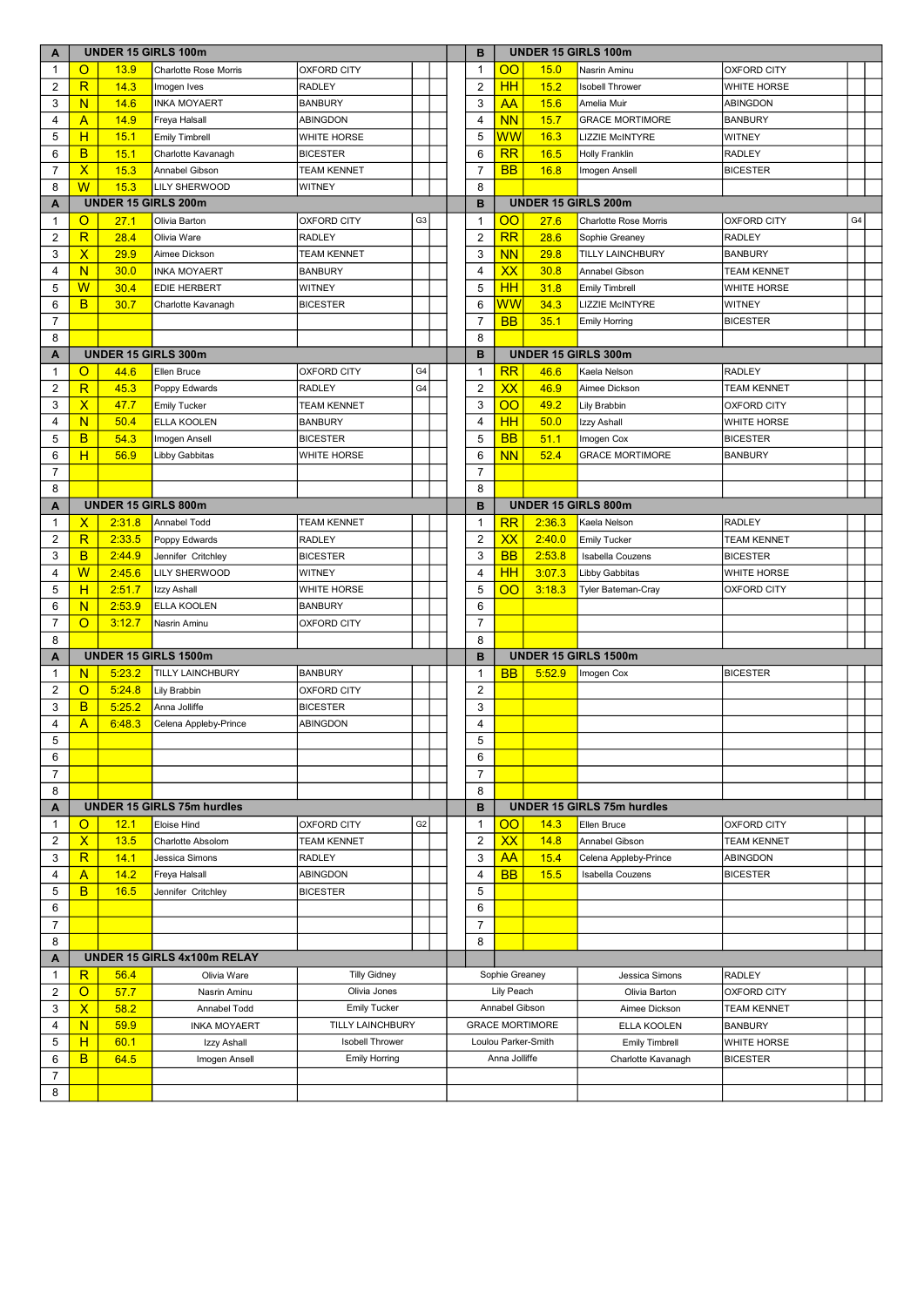| $\mathbf{A}$            |                |       | UNDER 15 GIRLS LONG JUMP        |                    |                |  | B              |                 |       | <b>UNDER 15 GIRLS LONG JUMP</b> |                    |  |
|-------------------------|----------------|-------|---------------------------------|--------------------|----------------|--|----------------|-----------------|-------|---------------------------------|--------------------|--|
| $\mathbf{1}$            | $\circ$        | 4.86  | Olivia Barton                   | <b>OXFORD CITY</b> | G <sub>3</sub> |  | $\mathbf{1}$   | $\overline{O}O$ |       | 3.83 Lily Peach                 | <b>OXFORD CITY</b> |  |
| $\boldsymbol{2}$        | R              | 4.25  | Imogen Ives                     | <b>RADLEY</b>      |                |  | $\overline{2}$ | $\mathsf{X}$    | 3.82  | Annabel Gibson                  | <b>TEAM KENNET</b> |  |
| 3                       | XX             | 4.10  | Annabel Todd                    | <b>TEAM KENNET</b> |                |  | 3              | AA              | 3.77  | Amelia Muir                     | ABINGDON           |  |
| $\overline{\mathbf{4}}$ | $\overline{A}$ | 3.88  | Freya Halsall                   | ABINGDON           |                |  | 4              | B               | 3.38  | Anna Jolliffe                   | <b>BICESTER</b>    |  |
| 5                       | N              | 3.76  | <b>ELLA KOOLEN</b>              | <b>BANBURY</b>     |                |  | 5              | RR              | 3.29  | Eden Strickland Bennett         | <b>RADLEY</b>      |  |
| 6                       | H              |       | 3.76 Emily Timbrell             | WHITE HORSE        |                |  | 6              | <b>HH</b>       | 3.26  | <b>Isobell Thrower</b>          | WHITE HORSE        |  |
| $\overline{7}$          | W              | 3.47  | LILY SHERWOOD                   | <b>WITNEY</b>      |                |  | $\overline{7}$ | <b>WW</b>       | 3.23  | LIZZIE McINTYRE                 | WITNEY             |  |
| 8                       | <b>BB</b>      | 3.38  | Jennifer Critchley              | <b>BICESTER</b>    |                |  | 8              | <b>NN</b>       | 3.21  | <b>GRACE MORTIMORE</b>          | <b>BANBURY</b>     |  |
| A                       |                |       | <b>UNDER 15 GIRLS HIGH JUMP</b> |                    |                |  | B              |                 |       | <b>UNDER 15 GIRLS HIGH JUMP</b> |                    |  |
| $\mathbf{1}$            | $\mathsf{X}$   |       | 1.40 Charlotte Absolom          | <b>TEAM KENNET</b> | G <sub>4</sub> |  | $\mathbf{1}$   |                 |       |                                 |                    |  |
| $\sqrt{2}$              | $\mathsf{A}$   | 1.25  | Celena Appleby-Prince           | <b>ABINGDON</b>    |                |  | $\overline{2}$ |                 |       |                                 |                    |  |
| 3                       | B              | 1.15  | Charlotte Kavanagh              | <b>BICESTER</b>    |                |  | 3              |                 |       |                                 |                    |  |
| $\overline{4}$          | $\overline{O}$ | 1.15  | Olivia Jones                    | <b>OXFORD CITY</b> |                |  | $\overline{4}$ |                 |       |                                 |                    |  |
| 5                       |                |       |                                 |                    |                |  | 5              |                 |       |                                 |                    |  |
| 6                       |                |       |                                 |                    |                |  | 6              |                 |       |                                 |                    |  |
| $\overline{7}$          |                |       |                                 |                    |                |  | $\overline{7}$ |                 |       |                                 |                    |  |
| 8                       |                |       |                                 |                    |                |  | 8              |                 |       |                                 |                    |  |
| A                       |                |       | <b>UNDER 15 GIRLS SHOT</b>      |                    |                |  | B              |                 |       | <b>UNDER 15 GIRLS SHOT</b>      |                    |  |
| $\mathbf{1}$            | $\circ$        | 8.34  | Lily Martin                     | <b>OXFORD CITY</b> | G <sub>4</sub> |  | $\mathbf{1}$   | OO              | 6.96  | Lily Peach                      | <b>OXFORD CITY</b> |  |
| $\overline{2}$          | $\mathsf{X}$   | 8.24  | <b>Emily Tucker</b>             | <b>TEAM KENNET</b> |                |  | $\overline{2}$ | XX              | 5.70  | Annalise Gale                   | <b>TEAM KENNET</b> |  |
| 3                       | N.             | 6.51  | <b>ELLIE WILLIAMS</b>           | <b>BANBURY</b>     |                |  | 3              |                 |       |                                 |                    |  |
| 4                       | R              | 5.49  | <b>Eden Strickland Bennett</b>  | <b>RADLEY</b>      |                |  | 4              |                 |       |                                 |                    |  |
| 5                       | <b>BB</b>      | 4.25  | Anna Jolliffe                   | <b>BICESTER</b>    |                |  | 5              |                 |       |                                 |                    |  |
| 6                       |                |       |                                 |                    |                |  | 6              |                 |       |                                 |                    |  |
| $\overline{7}$          |                |       |                                 |                    |                |  | $\overline{7}$ |                 |       |                                 |                    |  |
| 8                       |                |       |                                 |                    |                |  | 8              |                 |       |                                 |                    |  |
| A                       |                |       | <b>UNDER 15 GIRLS DISCUS</b>    |                    |                |  | B              |                 |       | <b>UNDER 15 GIRLS DISCUS</b>    |                    |  |
| $\mathbf{1}$            | $\circ$        |       | 23.56   Lily Martin             | OXFORD CITY        | G <sub>3</sub> |  | $\mathbf{1}$   | $\mathsf{X}$    |       | 16.14 Charlotte Absolom         | <b>TEAM KENNET</b> |  |
| $\sqrt{2}$              | XX             | 18.85 | Annabel Todd                    | <b>TEAM KENNET</b> |                |  | $\overline{2}$ | $\overline{O}O$ | 15.75 | Olivia Jones                    | <b>OXFORD CITY</b> |  |
| 3                       | W              |       | 16.50 EDIE HERBERT              | <b>WITNEY</b>      |                |  | 3              | B.              | 8.88  | Imogen Ansell                   | <b>BICESTER</b>    |  |
| $\overline{4}$          | N              |       | 15.42 ELLIE WILLIAMS            | <b>BANBURY</b>     |                |  | $\overline{4}$ |                 |       |                                 |                    |  |
| 5                       | R.             | 12.62 | Sophie Greaney                  | <b>RADLEY</b>      |                |  | 5              |                 |       |                                 |                    |  |
| 6                       | <b>BB</b>      |       | 11.11 Lilly Honour              | <b>BICESTER</b>    |                |  | 6              |                 |       |                                 |                    |  |
| $\overline{7}$          |                |       |                                 |                    |                |  | $\overline{7}$ |                 |       |                                 |                    |  |
| 8                       |                |       |                                 |                    |                |  | 8              |                 |       |                                 |                    |  |
| A                       |                |       | <b>UNDER 15 GIRLS JAVELIN</b>   |                    |                |  | B              |                 |       | <b>UNDER 15 GIRLS JAVELIN</b>   |                    |  |
| $\mathbf{1}$            | $00 \,$        |       | 24.93 Lily Peach                | <b>OXFORD CITY</b> | G4             |  | $\mathbf{1}$   | $\circ$         |       | 21.51 Elisa Potts Gorgue        | <b>OXFORD CITY</b> |  |
| $\overline{2}$          | W              |       | 20.70 EDIE HERBERT              | <b>WITNEY</b>      |                |  | $\overline{2}$ | <b>NN</b>       | 17.44 | <b>INKA MOYAERT</b>             | <b>BANBURY</b>     |  |
| 3                       | N.             | 19.53 | <b>ELLIE WILLIAMS</b>           | <b>BANBURY</b>     |                |  | 3              | B               |       | 13.10 Emily Horring             | <b>BICESTER</b>    |  |
| $\overline{4}$          | <b>BB</b>      | 14.16 | Lilly Honour                    | <b>BICESTER</b>    |                |  | $\overline{4}$ |                 |       |                                 |                    |  |
| 5                       | R.             | 5.18  | <b>Eden Strickland Bennett</b>  | <b>RADLEY</b>      |                |  | 5              |                 |       |                                 |                    |  |
| 6                       |                |       |                                 |                    |                |  | 6              |                 |       |                                 |                    |  |
| $\overline{7}$          |                |       |                                 |                    |                |  | $\overline{7}$ |                 |       |                                 |                    |  |
| 8                       |                |       |                                 |                    |                |  | 8              |                 |       |                                 |                    |  |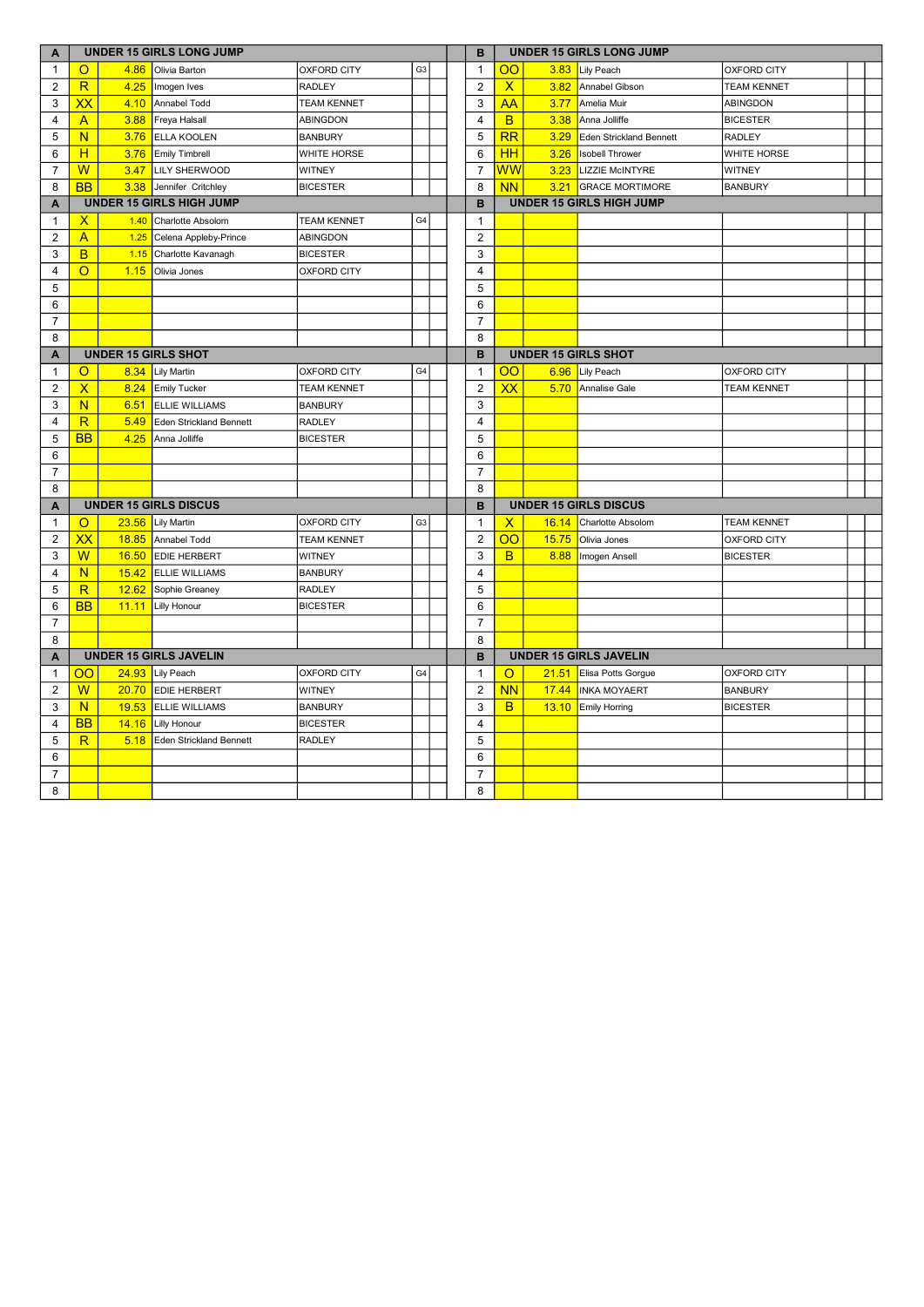| A              |                         |        | UNDER 17 WOMEN 100m               |                      |    | B                       |           |                 | <b>UNDER 17 WOMEN 100m</b>        |                    |     |
|----------------|-------------------------|--------|-----------------------------------|----------------------|----|-------------------------|-----------|-----------------|-----------------------------------|--------------------|-----|
| $\mathbf{1}$   | R                       | 14.0   | Madison Hurley                    | <b>RADLEY</b>        |    | $\mathbf{1}$            | RR        | 14.8            | Lucy Kitching                     | <b>RADLEY</b>      |     |
| $\overline{c}$ | $\overline{A}$          | 14.5   | Clara Wells                       | ABINGDON             |    | $\overline{c}$          | <b>AA</b> | 15.4            | Phoebe Astbury                    | ABINGDON           |     |
| 3              | N                       | 14.6   | SHANNON GILKES                    | <b>BANBURY</b>       |    | 3                       |           |                 |                                   |                    |     |
| 4              | $\overline{O}$          | 14.7   | Gabriella Scotting                | <b>OXFORD CITY</b>   |    | 4                       |           |                 |                                   |                    |     |
| 5              | H                       | 14.8   | Kathy Besse-Dente                 | WHITE HORSE          |    | 5                       |           |                 |                                   |                    |     |
| 6              |                         |        |                                   |                      |    | 6                       |           |                 |                                   |                    |     |
| $\overline{7}$ |                         |        |                                   |                      |    | $\overline{7}$          |           |                 |                                   |                    |     |
| 8              |                         |        |                                   |                      |    | 8                       |           |                 |                                   |                    |     |
| Α              |                         |        | <b>UNDER 17 WOMEN 200m</b>        |                      |    | $\mathbf B$             |           |                 | UNDER 17 WOMEN 200m               |                    |     |
| $\mathbf{1}$   | $\circ$                 | 27.8   | Annie Sutcliffe                   | OXFORD CITY          |    | $\mathbf{1}$            | RR        | 30.3            | Lucy Kitching                     | <b>RADLEY</b>      |     |
| 2              | A                       | 29.4   | Clara Wells                       | ABINGDON             |    | $\overline{\mathbf{c}}$ | <b>NN</b> | 32.4            | EMELINA DARVELL                   | <b>BANBURY</b>     |     |
| 3              | B                       | 29.8   | Erin Fabri                        | <b>BICESTER</b>      |    | 3                       |           |                 |                                   |                    |     |
| 4              | $\overline{\mathsf{R}}$ | 30.0   | Madison Hurley                    | <b>RADLEY</b>        |    | 4                       |           |                 |                                   |                    |     |
| $\sqrt{5}$     | N                       | 30.0   | SHANNON GILKES                    | <b>BANBURY</b>       |    | 5                       |           |                 |                                   |                    |     |
| 6              | H                       | 30.2   | Kathy Besse-Dente                 | WHITE HORSE          |    | 6                       |           |                 |                                   |                    |     |
| $\overline{7}$ |                         |        |                                   |                      |    | $\overline{7}$          |           |                 |                                   |                    |     |
| 8              |                         |        |                                   |                      |    | 8                       |           |                 |                                   |                    |     |
| Α              |                         |        | <b>UNDER 17 WOMEN 300m</b>        |                      |    | B                       |           |                 | <b>UNDER 17 WOMEN 300m</b>        |                    |     |
| $\mathbf{1}$   | $\overline{\mathsf{R}}$ | 43.6   | Marina Semple                     | <b>RADLEY</b>        | G4 | $\mathbf{1}$            |           |                 |                                   |                    |     |
| $\overline{2}$ | $\overline{O}$          | 46.2   | Amy Shayler                       | <b>OXFORD CITY</b>   |    | $\overline{2}$          |           |                 |                                   |                    |     |
| 3              | N                       | 46.5   | <b>GEORGIE SPECK</b>              | <b>BANBURY</b>       |    | 3                       |           |                 |                                   |                    |     |
| $\overline{4}$ | B                       | 49.9   | Amelia Cox                        | <b>BICESTER</b>      |    | $\overline{4}$          |           |                 |                                   |                    |     |
| 5              |                         |        |                                   |                      |    | 5                       |           |                 |                                   |                    |     |
| 6              |                         |        |                                   |                      |    | 6                       |           |                 |                                   |                    |     |
| $\overline{7}$ |                         |        |                                   |                      |    | $\overline{7}$          |           |                 |                                   |                    |     |
| 8              |                         |        |                                   |                      |    | 8                       |           |                 |                                   |                    |     |
| Α              |                         |        | UNDER 17 WOMEN 800m               |                      |    | B                       |           |                 | <b>UNDER 17 WOMEN 800m</b>        |                    |     |
| $\mathbf 1$    | N                       | 2:48.2 | <b>GEORGIE SPECK</b>              | <b>BANBURY</b>       |    | $\mathbf{1}$            |           |                 |                                   |                    |     |
| $\overline{c}$ |                         |        |                                   |                      |    | $\overline{c}$          |           |                 |                                   |                    |     |
| 3              |                         |        |                                   |                      |    | 3                       |           |                 |                                   |                    |     |
| 4              |                         |        |                                   |                      |    | 4                       |           |                 |                                   |                    |     |
| 5              |                         |        |                                   |                      |    | 5                       |           |                 |                                   |                    |     |
| 6              |                         |        |                                   |                      |    | 6                       |           |                 |                                   |                    |     |
| $\overline{7}$ |                         |        |                                   |                      |    | $\overline{7}$          |           |                 |                                   |                    |     |
| 8              |                         |        |                                   |                      |    | 8                       |           |                 |                                   |                    |     |
| A              |                         |        | <b>UNDER 17 WOMEN 1500m</b>       |                      |    | B                       |           |                 | <b>UNDER 17 WOMEN 1500m</b>       |                    |     |
| $\mathbf{1}$   | B                       | 5:24.2 | Amelia Cox                        | <b>BICESTER</b>      |    | $\mathbf{1}$            |           |                 |                                   |                    |     |
| $\overline{c}$ | $\overline{O}$          | 5:26.6 | Amy Shayler                       | <b>OXFORD CITY</b>   |    | 2                       |           |                 |                                   |                    |     |
| 3              |                         |        |                                   |                      |    | 3                       |           |                 |                                   |                    |     |
| $\overline{4}$ |                         |        |                                   |                      |    | $\overline{4}$          |           |                 |                                   |                    |     |
| $\,$ 5 $\,$    |                         |        |                                   |                      |    | 5                       |           |                 |                                   |                    |     |
| 6              |                         |        |                                   |                      |    | 6                       |           |                 |                                   |                    |     |
| $\overline{7}$ |                         |        |                                   |                      |    | $\overline{7}$          |           |                 |                                   |                    |     |
| 8              |                         |        |                                   |                      |    | 8                       |           |                 |                                   |                    |     |
| A              |                         |        | <b>UNDER 17 WOMEN 80m hurdles</b> |                      |    | B                       |           |                 | <b>UNDER 17 WOMEN 80m hurdles</b> |                    |     |
| $\mathbf{1}$   | N.                      |        | 12.9 TEGAN ARMSTRONG              | <b>BANBURY</b>       | G4 | $\mathbf{1}$            | 00        | 13.9            | Georgie Bristow                   | <b>OXFORD CITY</b> | 3.1 |
| $\overline{2}$ | $\overline{O}$          |        | 13.1 Annie Sutcliffe              | OXFORD CITY          | G4 | $\overline{2}$          |           |                 |                                   |                    |     |
| 3              | $\mathsf{A}$            |        | 15.7 Phoebe Astbury               | ABINGDON             |    | 3                       |           |                 |                                   |                    |     |
| 4              |                         |        |                                   |                      |    | $\overline{\mathbf{4}}$ |           |                 |                                   |                    |     |
| 5              |                         |        |                                   |                      |    | 5                       |           |                 |                                   |                    |     |
| 6              |                         |        |                                   |                      |    | 6                       |           |                 |                                   |                    |     |
| $\overline{7}$ |                         |        |                                   |                      |    | $\overline{7}$          |           |                 |                                   |                    |     |
| 8              |                         |        |                                   |                      |    | 8                       |           |                 |                                   |                    |     |
| A              |                         |        | UNDER 17 WOMEN 4x100m RELAY       |                      |    |                         |           |                 |                                   |                    |     |
| $\mathbf{1}$   | N                       | 58.5   | SHANNON GILKES                    | <b>GEORGIE SPECK</b> |    |                         |           | EMELINA DARVELL | <b>TEGAN ARMSTRONG</b>            | <b>BANBURY</b>     |     |
| $\overline{2}$ |                         |        |                                   |                      |    |                         |           |                 |                                   |                    |     |
| 3              |                         |        |                                   |                      |    |                         |           |                 |                                   |                    |     |
| 4              |                         |        |                                   |                      |    |                         |           |                 |                                   |                    |     |
| $\sqrt{5}$     |                         |        |                                   |                      |    |                         |           |                 |                                   |                    |     |
| 6              |                         |        |                                   |                      |    |                         |           |                 |                                   |                    |     |
| $\overline{7}$ |                         |        |                                   |                      |    |                         |           |                 |                                   |                    |     |
| 8              |                         |        |                                   |                      |    |                         |           |                 |                                   |                    |     |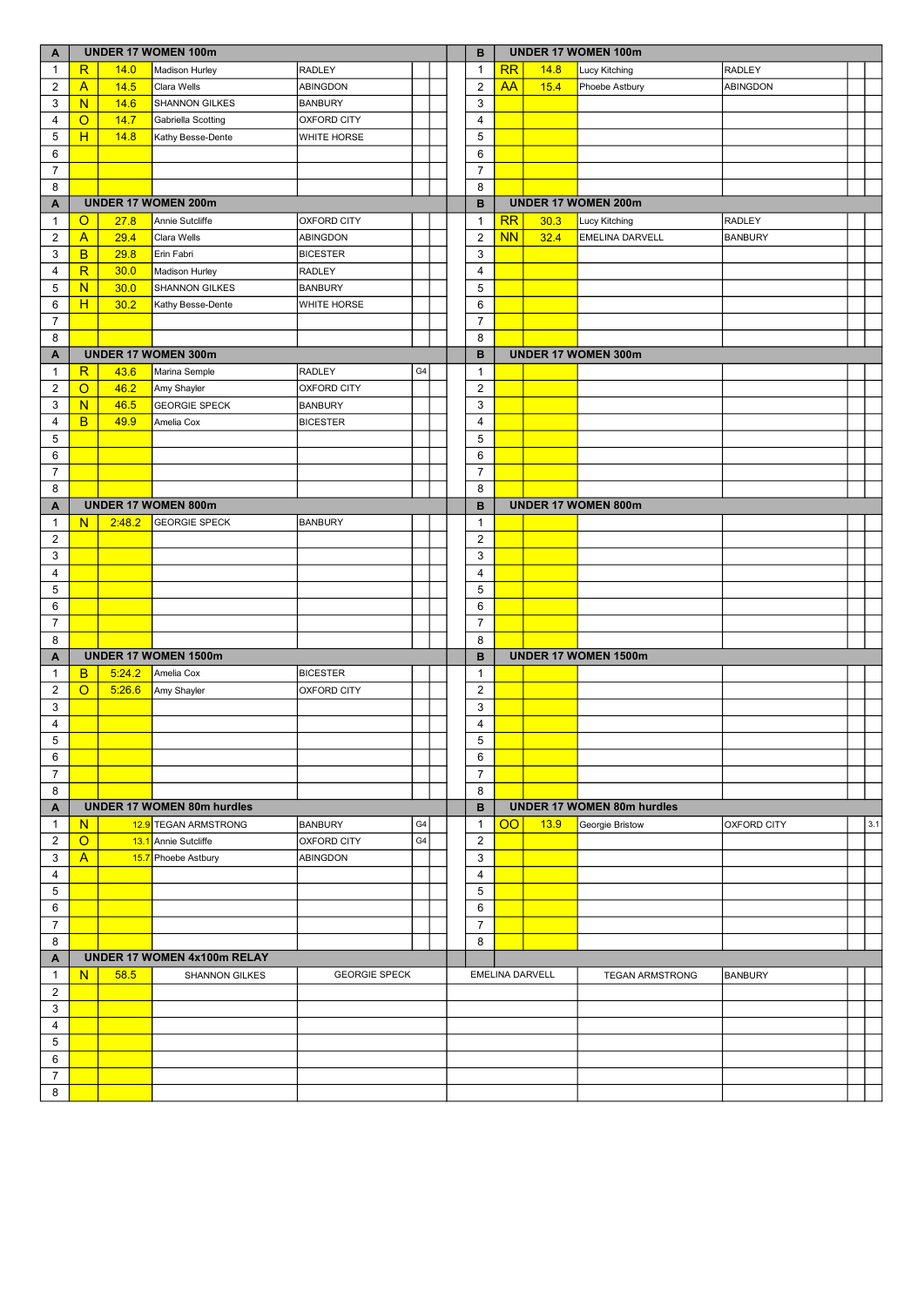| $\mathbf{A}$              |                |       | <b>UNDER 17 WOMEN LONG JUMP</b> |                    |                | B              |           |       | <b>UNDER 17 WOMEN LONG JUMP</b> |                    |  |
|---------------------------|----------------|-------|---------------------------------|--------------------|----------------|----------------|-----------|-------|---------------------------------|--------------------|--|
| $\mathbf{1}$              | N              | 4.68  | <b>TEGAN ARMSTRONG</b>          | <b>BANBURY</b>     |                | $\mathbf{1}$   | <b>NN</b> |       | 4.08 SHANNON GILKES             | <b>BANBURY</b>     |  |
| $\overline{2}$            | B.             | 4.24  | Erin Fabri                      | <b>BICESTER</b>    |                | $\overline{2}$ |           |       |                                 |                    |  |
| 3                         | R.             | 4.04  | Lucy Kitching                   | <b>RADLEY</b>      |                | 3              |           |       |                                 |                    |  |
| $\overline{4}$            | $\overline{O}$ | 3.63  | Gabriella Scotting              | <b>OXFORD CITY</b> |                | $\overline{4}$ |           |       |                                 |                    |  |
| $\sqrt{5}$                |                |       |                                 |                    |                | $\mathbf 5$    |           |       |                                 |                    |  |
| $\,6\,$                   |                |       |                                 |                    |                | 6              |           |       |                                 |                    |  |
| $\overline{7}$            |                |       |                                 |                    |                | $\overline{7}$ |           |       |                                 |                    |  |
| 8                         |                |       |                                 |                    |                | 8              |           |       |                                 |                    |  |
| A                         |                |       | UNDER 17 WOMEN HIGH JUMP        |                    |                | B              |           |       | <b>UNDER 17 WOMEN HIGH JUMP</b> |                    |  |
| $\mathbf{1}$              | $\circ$        |       | 1.35 Gabriella Scotting         | <b>OXFORD CITY</b> |                | $\mathbf{1}$   |           |       |                                 |                    |  |
| $\overline{2}$            |                |       |                                 |                    |                | $\overline{2}$ |           |       |                                 |                    |  |
| $\mathbf{3}$              |                |       |                                 |                    |                | 3              |           |       |                                 |                    |  |
| $\overline{\mathbf{4}}$   |                |       |                                 |                    |                | $\overline{4}$ |           |       |                                 |                    |  |
| 5                         |                |       |                                 |                    |                | 5              |           |       |                                 |                    |  |
| 6                         |                |       |                                 |                    |                | 6              |           |       |                                 |                    |  |
| $\boldsymbol{7}$          |                |       |                                 |                    |                | $\overline{7}$ |           |       |                                 |                    |  |
| 8                         |                |       |                                 |                    |                | 8              |           |       |                                 |                    |  |
| A                         |                |       | <b>UNDER 17 WOMEN SHOT</b>      |                    |                | B              |           |       | <b>UNDER 17 WOMEN SHOT</b>      |                    |  |
| $\mathbf{1}$              | $\mathsf{X}$   | 10.41 | Sophie Wheadon                  | <b>TEAM KENNET</b> | G <sub>3</sub> | $\mathbf{1}$   |           |       |                                 |                    |  |
| $\overline{2}$            | $\circ$        | 9.33  | Annie Sutcliffe                 | <b>OXFORD CITY</b> | G4             | $\overline{2}$ |           |       |                                 |                    |  |
| $\mathbf{3}$              | R.             | 8.90  | Amber Parker                    | <b>RADLEY</b>      |                | 3              |           |       |                                 |                    |  |
| $\overline{\mathbf{4}}$   | N              | 8.40  | <b>EMELINA DARVELL</b>          | <b>BANBURY</b>     |                | 4              |           |       |                                 |                    |  |
| 5                         | B              | 7.05  | Erin Fabri                      | <b>BICESTER</b>    |                | 5              |           |       |                                 |                    |  |
| 6                         | $\overline{A}$ | 6.21  | Megan Shepherd                  | ABINGDON           |                | 6              |           |       |                                 |                    |  |
| $\overline{7}$            |                |       |                                 |                    |                | $\overline{7}$ |           |       |                                 |                    |  |
| 8                         |                |       |                                 |                    |                | 8              |           |       |                                 |                    |  |
| A                         |                |       | <b>UNDER 17 WOMEN DISCUS</b>    |                    |                | B              |           |       | <b>UNDER 17 WOMEN DISCUS</b>    |                    |  |
| $\mathbf{1}$              | $\mathsf{X}$   |       | 30.48 Sophie Wheadon            | <b>TEAM KENNET</b> | G <sub>3</sub> | $\mathbf{1}$   | XХ        |       | 20.28 Pheobe Hoaen              | <b>TEAM KENNET</b> |  |
| $\overline{2}$            | RR             | 26.03 | Amber Parker                    | <b>RADLEY</b>      | G <sub>4</sub> | $\overline{2}$ | R         | 18.22 | Leah Halsey                     | <b>RADLEY</b>      |  |
| $\ensuremath{\mathsf{3}}$ | N.             | 25.08 | EMELINA DARVELL                 | <b>BANBURY</b>     | G <sub>4</sub> | $\mathbf{3}$   |           |       |                                 |                    |  |
| $\overline{4}$            |                |       |                                 |                    |                | $\overline{4}$ |           |       |                                 |                    |  |
| $\sqrt{5}$                |                |       |                                 |                    |                | $\sqrt{5}$     |           |       |                                 |                    |  |
| $\,6\,$                   |                |       |                                 |                    |                | 6              |           |       |                                 |                    |  |
| $\overline{7}$            |                |       |                                 |                    |                | $\overline{7}$ |           |       |                                 |                    |  |
| $\bf 8$                   |                |       |                                 |                    |                | 8              |           |       |                                 |                    |  |
| A                         |                |       | <b>UNDER 17 WOMEN JAVELIN</b>   |                    |                | B              |           |       | <b>UNDER 17 WOMEN JAVELIN</b>   |                    |  |
| $\mathbf{1}$              | $\mathsf{X}$   |       | 42.05 Pheobe Hoaen              | <b>TEAM KENNET</b> | G <sub>1</sub> | $\mathbf{1}$   | RR        |       | 24.44 Amber Parker              | <b>RADLEY</b>      |  |
| $\overline{2}$            | $\circ$        | 32.47 | Alisha Williams                 | OXFORD CITY        | G <sub>3</sub> | $\overline{2}$ |           |       |                                 |                    |  |
| $\mathbf{3}$              | R              |       | 24.83 Leah Halsey               | <b>RADLEY</b>      |                | 3              |           |       |                                 |                    |  |
| $\overline{\mathbf{4}}$   | N.             |       | 24.10 TEGAN ARMSTRONG           | <b>BANBURY</b>     |                | $\overline{4}$ |           |       |                                 |                    |  |
| 5                         | B              |       | 20.25 Amelia Cox                | <b>BICESTER</b>    |                | 5              |           |       |                                 |                    |  |
| $\,6$                     |                |       |                                 |                    |                | $\,6\,$        |           |       |                                 |                    |  |
| $\overline{7}$            |                |       |                                 |                    |                | $\overline{7}$ |           |       |                                 |                    |  |
| 8                         |                |       |                                 |                    |                | 8              |           |       |                                 |                    |  |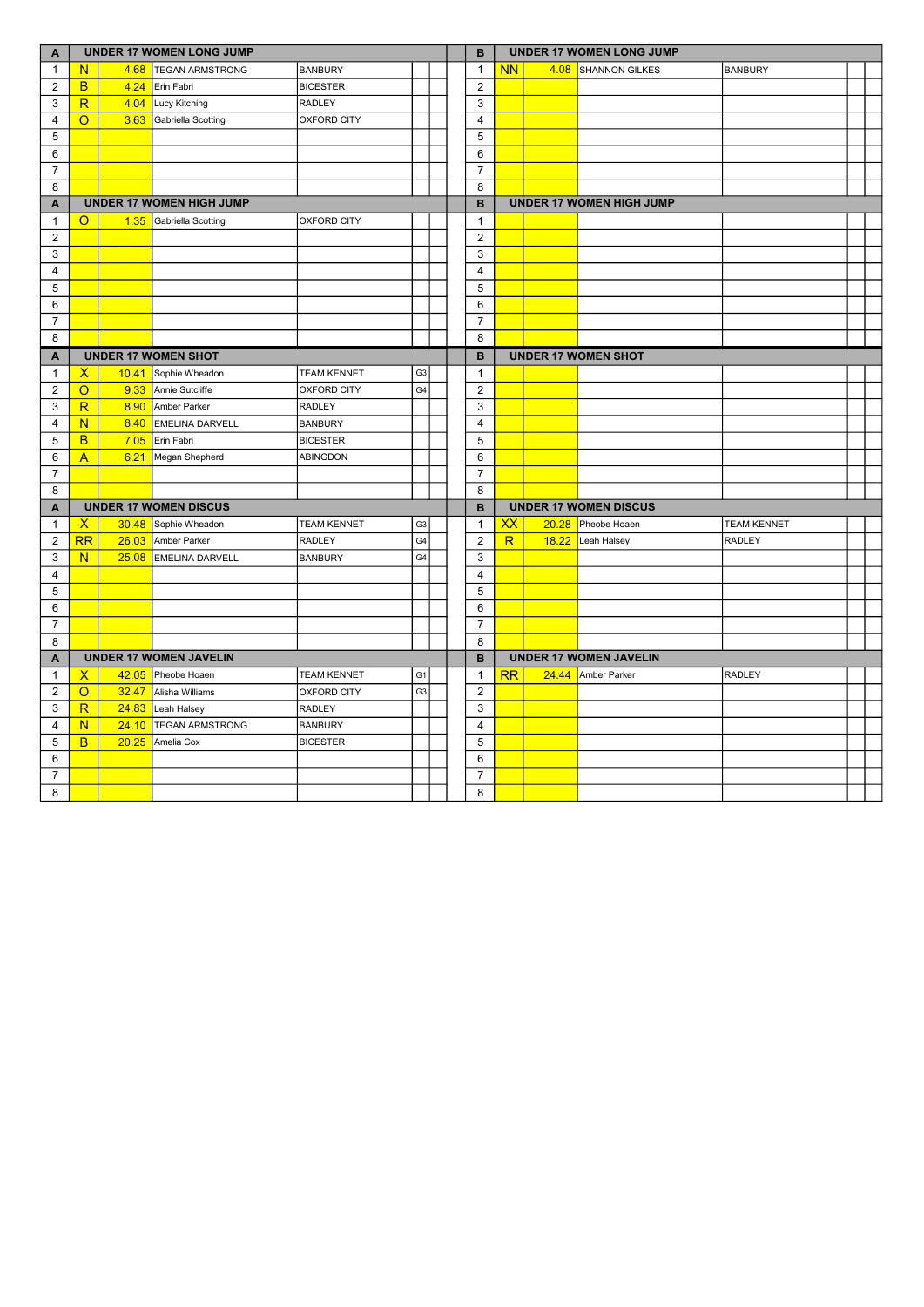|            | OXFORDSHIRE (Fit to Run) TRACK & FIELD LEAGUE 2019 |           |                               |                     |             |  |  |  |  |  |
|------------|----------------------------------------------------|-----------|-------------------------------|---------------------|-------------|--|--|--|--|--|
|            | 14 April 2019                                      |           |                               | <b>Match</b>        | 1           |  |  |  |  |  |
|            |                                                    |           | <b>NON SCORING RESULTS</b>    |                     |             |  |  |  |  |  |
|            |                                                    |           |                               |                     |             |  |  |  |  |  |
| No.        | Event                                              | Time/dist | <b>Name</b>                   | Club                | Age         |  |  |  |  |  |
| 175        | 70mHdls                                            | 16.8      | <b>Grace Waller</b>           | <b>RADLEY</b>       | <b>U13G</b> |  |  |  |  |  |
| 179        | 1500m                                              | 5:17.7    | <b>Fred Walton</b>            | <b>RADLEY</b>       | <b>U13B</b> |  |  |  |  |  |
| 151        | 75mHdls                                            | 13.7      | Olivia Barton                 | <b>OXFORD CITY</b>  | <b>U15G</b> |  |  |  |  |  |
| 202        | 75mHdls                                            | 14.4      | <b>Barnaby Hedges</b>         | <b>Great Milton</b> | <b>U13B</b> |  |  |  |  |  |
| 171        | 1500m                                              | 6:16.2    | Bea Cadogan                   | <b>RADLEY</b>       | <b>U13G</b> |  |  |  |  |  |
| 199        | 80mHdls                                            | 14.6      | <b>Esther Davies</b>          | <b>Great Milton</b> | <b>U17W</b> |  |  |  |  |  |
| 130        | <b>Long Jump</b>                                   | 3.26      | <b>SEAN JOHNSTONE</b>         | <b>BANBURY</b>      | <b>U13B</b> |  |  |  |  |  |
| 202        | <b>Long Jump</b>                                   | 3.81      | <b>Barnaby Hedges</b>         | <b>Great Milton</b> | <b>U13B</b> |  |  |  |  |  |
| 172        | <b>Long Jump</b>                                   | 3.55      | <b>Grace Halsey</b>           | <b>RADLEY</b>       | <b>U13G</b> |  |  |  |  |  |
| 181        | <b>Long Jump</b>                                   | 3.07      | <b>Oscar Davies</b>           | <b>RADLEY</b>       | <b>U13B</b> |  |  |  |  |  |
| 192        | <b>Long Jump</b>                                   | 2.22      | <b>ISLA CROSBY</b>            | <b>WITNEY</b>       | <b>U13G</b> |  |  |  |  |  |
| 122        | <b>Long Jump</b>                                   | 3.16      | <b>Katie Rowles</b>           | <b>ABINGDON</b>     | <b>U13G</b> |  |  |  |  |  |
| 148        | <b>Long Jump</b>                                   | 3.33      | Remie Dorling-Mason           | <b>OXFORD CITY</b>  | <b>U13G</b> |  |  |  |  |  |
| 161        | <b>Long Jump</b>                                   | 2.70      | <b>Habib Aminu</b>            | <b>OXFORD CITY</b>  | <b>U13B</b> |  |  |  |  |  |
| 133        | <b>Long Jump</b>                                   | 3.50      | <b>Katie Groves</b>           | <b>BICESTER</b>     | <b>U13G</b> |  |  |  |  |  |
| 190        | <b>Long Jump</b>                                   | 3.62      | <b>Tavier Thomas</b>          | <b>TEAM KENNET</b>  | <b>U13G</b> |  |  |  |  |  |
| 197        | 1500m                                              | 6:12.5    | Naomi Kingston                | <b>BICESTER</b>     | <b>U20W</b> |  |  |  |  |  |
| 100        | <b>High Jump</b>                                   | 1.40      | Kira Angell                   | <b>TEAM KENNET</b>  | <b>U20W</b> |  |  |  |  |  |
| 199        | <b>High Jump</b>                                   | 1.35      | <b>Esther Davies</b>          | <b>Great Milton</b> | <b>U17W</b> |  |  |  |  |  |
| 207        | 1500m                                              | 4:36.9    | Charlie Todd                  | <b>WHITE HORSE</b>  | <b>U20M</b> |  |  |  |  |  |
| 201        | <b>Shot</b>                                        | 4.74      | <b>Tom Davies</b>             | <b>Great Milton</b> | <b>U13B</b> |  |  |  |  |  |
| 155        | <b>Discus</b>                                      | 13.69     | <b>Alice Millar</b>           | <b>OXFORD CITY</b>  | <b>U15G</b> |  |  |  |  |  |
| <b>188</b> | <b>Discus</b>                                      | 14.38     | <b>Annalise Gale</b>          | <b>TEAM KENNET</b>  | <b>U15G</b> |  |  |  |  |  |
| 131        | <b>100m</b>                                        | 13.3      | <b>TED LYONS</b>              | <b>BANBURY</b>      | <b>U15B</b> |  |  |  |  |  |
| 183        | 100m                                               | 14.4      | Tom Flawn                     | <b>RADLEY</b>       | <b>U15B</b> |  |  |  |  |  |
| 165        | 100m                                               | 15.1      | <b>Charlie Cooper-Edwards</b> | <b>OXFORD CITY</b>  | U15B        |  |  |  |  |  |
| 184        | <b>100m</b>                                        | 12.7      | Jonny Hall                    | <b>RADLEY</b>       | <b>U17M</b> |  |  |  |  |  |
| 170        | <b>100m</b>                                        | 13.2      | Fionn Leaney                  | <b>OXFORD CITY</b>  | <b>U17M</b> |  |  |  |  |  |
| 201        | <b>Discus</b>                                      | 13.86     | <b>Tom Davies</b>             | <b>Great Milton</b> | U13B        |  |  |  |  |  |
| 149        | <b>Discus</b>                                      | 8.90      | Sienna Hardy                  | <b>OXFORD CITY</b>  | <b>U13G</b> |  |  |  |  |  |
| 155        | 100m                                               | 15.1      | <b>Alice Millar</b>           | <b>OXFORD CITY</b>  | <b>U15G</b> |  |  |  |  |  |
| 141        | 100m                                               | 16.5      | <b>Emily Horring</b>          | <b>BICESTER</b>     | <b>U15G</b> |  |  |  |  |  |
| 123        | 100m                                               | 14.9      | Megan Shepherd                | <b>ABINGDON</b>     | <b>U17W</b> |  |  |  |  |  |
| 135        | 100m                                               | 15.3      | Kristin Senior                | <b>BICESTER</b>     | <b>U13G</b> |  |  |  |  |  |
| 145        | 100m                                               | 15.4      | Izzie Haines-Gray             | <b>OXFORD CITY</b>  | U13G        |  |  |  |  |  |
| 190        | 100m                                               | 15.8      | <b>Tavier Thomas</b>          | <b>TEAM KENNET</b>  | U13G        |  |  |  |  |  |
| 198        | 100m                                               | 15.8      | Abigail Pressman              | <b>Great Milton</b> | U13G        |  |  |  |  |  |
| 174        | 100m                                               | 16.1      | <b>Bethan Platt</b>           | <b>RADLEY</b>       | <b>U13G</b> |  |  |  |  |  |
| 120        | 100m                                               | 16.70     | <b>Hebe Sanders</b>           | <b>ABINGDON</b>     | U13G        |  |  |  |  |  |
| 192        | <b>100m</b>                                        | 17.50     | <b>ISLA CROSBY</b>            | <b>WITNEY</b>       | U13G        |  |  |  |  |  |
| 201        | 100m                                               | 15.20     | <b>Tom Davies</b>             | <b>Great Milton</b> | <b>U13B</b> |  |  |  |  |  |
| 182        | 100m                                               | 15.20     | Daniel Bradley                | <b>RADLEY</b>       | <b>U13B</b> |  |  |  |  |  |
| 101        | 100m                                               | 15.90     | <b>Teddy Mackie</b>           | <b>TEAM KENNET</b>  | U13B        |  |  |  |  |  |
| 161        | 100 <sub>m</sub>                                   | 16.7      | Habib Aminu                   | <b>OXFORD CITY</b>  | <b>U13B</b> |  |  |  |  |  |
| 124        | 100m                                               | 17.1      | David Naylor                  | <b>ABINGDON</b>     | U13B        |  |  |  |  |  |
| 194        | 100m                                               | 17.1      | TOM POLLARD                   | <b>WITNEY</b>       | <b>U13B</b> |  |  |  |  |  |
| <b>168</b> | 400m                                               | 60.5      | Adam Davenport                | <b>OXFORD CITY</b>  | <b>U17M</b> |  |  |  |  |  |
| <b>139</b> | 300m                                               | 54.0      | Isabella Couzens              | <b>BICESTER</b>     | <b>U15G</b> |  |  |  |  |  |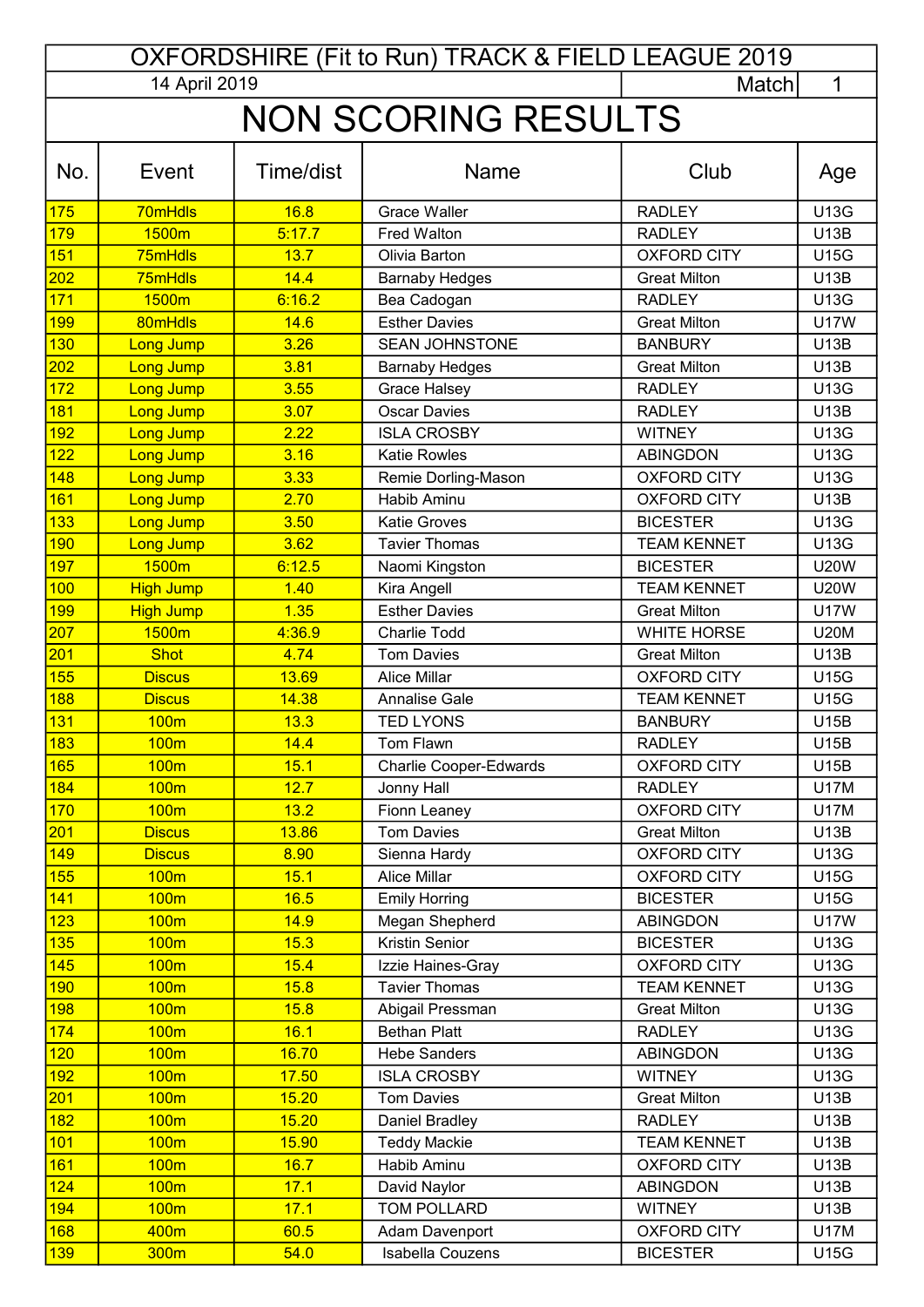|            | OXFORDSHIRE (Fit to Run) TRACK & FIELD LEAGUE 2019 |           |                            |                     |             |  |  |  |  |  |
|------------|----------------------------------------------------|-----------|----------------------------|---------------------|-------------|--|--|--|--|--|
|            | 14 April 2019                                      |           |                            | Match               | 1           |  |  |  |  |  |
|            |                                                    |           | <b>NON SCORING RESULTS</b> |                     |             |  |  |  |  |  |
|            |                                                    |           |                            |                     |             |  |  |  |  |  |
| No.        | Event                                              | Time/dist | Name                       | Club                | Age         |  |  |  |  |  |
| 199        | 300m                                               | 47.9      | <b>Esther Davies</b>       | <b>Great Milton</b> | <b>U17W</b> |  |  |  |  |  |
| 146        | <b>High Jump</b>                                   | 1.00      | Evie Paton                 | <b>OXFORD CITY</b>  | <b>U13G</b> |  |  |  |  |  |
| 173        | <b>High Jump</b>                                   | 1.25      | Cecelia Bower              | <b>RADLEY</b>       | <b>U13G</b> |  |  |  |  |  |
| 198        | 200 <sub>m</sub>                                   | 32.3      | Abigail Pressman           | <b>Great Milton</b> | <b>U13G</b> |  |  |  |  |  |
| 172        | 200 <sub>m</sub>                                   | 32.9      | <b>Grace Halsey</b>        | <b>RADLEY</b>       | <b>U13G</b> |  |  |  |  |  |
| 134        | <b>200m</b>                                        | 34.2      | Jasmine Hendon             | <b>BICESTER</b>     | <b>U13G</b> |  |  |  |  |  |
| 187        | 200 <sub>m</sub>                                   | 34.5      | Neve Wright                | <b>TEAM KENNET</b>  | <b>U13G</b> |  |  |  |  |  |
| 192        | 200m                                               | 36.6      | <b>ISLA CROSBY</b>         | <b>WITNEY</b>       | <b>U13G</b> |  |  |  |  |  |
| 146        | 200m                                               | 37.0      | Evie Paton                 | <b>OXFORD CITY</b>  | <b>U13G</b> |  |  |  |  |  |
| 121        | 200 <sub>m</sub>                                   | 37.0      | Sophie Fleet               | <b>ABINGDON</b>     | <b>U13G</b> |  |  |  |  |  |
| 155        | <b>Javelin</b>                                     | 22.82     | <b>Alice Millar</b>        | <b>OXFORD CITY</b>  | <b>U15G</b> |  |  |  |  |  |
| 202        | 200m                                               | 28.4      | <b>Barnaby Hedges</b>      | <b>Great Milton</b> | <b>U13B</b> |  |  |  |  |  |
| 125        | <b>200m</b>                                        | 31.0      | Jason Okoli                | <b>ABINGDON</b>     | <b>U13B</b> |  |  |  |  |  |
| 180        | <b>200m</b>                                        | 31.2      | <b>Jake Edwards</b>        | <b>RADLEY</b>       | <b>U13B</b> |  |  |  |  |  |
| 101        | 200 <sub>m</sub>                                   | 32.9      | <b>Teddy Mackie</b>        | <b>TEAM KENNET</b>  | <b>U13B</b> |  |  |  |  |  |
| 193        | 200 <sub>m</sub>                                   | 33.8      | <b>JACOB HEPWORTH</b>      | <b>WITNEY</b>       | <b>U13B</b> |  |  |  |  |  |
| 161        | <b>200m</b>                                        | 38.0      | <b>Habib Aminu</b>         | <b>OXFORD CITY</b>  | <b>U13B</b> |  |  |  |  |  |
| 177        | 200 <sub>m</sub>                                   | 29.2      | Jessica Simons             | <b>RADLEY</b>       | <b>U15G</b> |  |  |  |  |  |
| 152        | 200 <sub>m</sub>                                   | 31.1      | Olivia Jones               | <b>OXFORD CITY</b>  | <b>U15G</b> |  |  |  |  |  |
| 126        | <b>Long Jump</b>                                   | 4.99      | <b>William Barrett</b>     | <b>ABINGDON</b>     | <b>U17M</b> |  |  |  |  |  |
| 183        | <b>Long Jump</b>                                   | 3.80      | Tom Flawn                  | <b>RADLEY</b>       | <b>U15B</b> |  |  |  |  |  |
| 185        | 200 <sub>m</sub>                                   | 25.9      | <b>Ben Flawn</b>           | <b>RADLEY</b>       | <b>U17M</b> |  |  |  |  |  |
| 127        | 200 <sub>m</sub>                                   | 26.7      | Taimaru Kimber-Bidlot      | <b>ABINGDON</b>     | <b>U17M</b> |  |  |  |  |  |
| 169        | 200 <sub>m</sub>                                   | 27.5      | <b>Matthew Stacey</b>      | <b>OXFORD CITY</b>  | <b>U17M</b> |  |  |  |  |  |
| 147        | <b>Shot</b>                                        | 2.84      | Kiera Williams             | <b>OXFORD CITY</b>  | <b>U13G</b> |  |  |  |  |  |
| 189        | <b>Javelin</b>                                     | 17.68     | Joseph Hoaen               | <b>TEAM KENNET</b>  | <b>U13B</b> |  |  |  |  |  |
| 146        | 800m                                               | 3:07.6    | Evie Paton                 | <b>OXFORD CITY</b>  | U13G        |  |  |  |  |  |
| <b>198</b> | 800m                                               | 3:13.7    | Abigail Pressman           | <b>Great Milton</b> | U13G        |  |  |  |  |  |
| 121        | 800m                                               | 3:20.6    | Sophie Fleet               | <b>ABINGDON</b>     | U13G        |  |  |  |  |  |
| 193        | 800m                                               | 3:17.6    | <b>JACOB HEPWORTH</b>      | <b>WITNEY</b>       | <b>U13B</b> |  |  |  |  |  |
| 188        | 800m                                               | 2:43.0    | <b>Annalise Gale</b>       | <b>TEAM KENNET</b>  | <b>U15G</b> |  |  |  |  |  |
| 197        | 800m                                               | 3:09.4    | Naomi Kingston             | <b>BICESTER</b>     | <b>U20W</b> |  |  |  |  |  |
| 157        | <b>Long Jump</b>                                   | 5.28      | Eloise Hind                | <b>OXFORD CITY</b>  | <b>U15G</b> |  |  |  |  |  |
| 178        | <b>Long Jump</b>                                   | 3.11      | <b>Holly Franklin</b>      | <b>RADLEY</b>       | <b>U15G</b> |  |  |  |  |  |
| 156        | <b>Long Jump</b>                                   | 3.39      | <b>Tyler Bateman-Cray</b>  | <b>OXFORD CITY</b>  | <b>U15G</b> |  |  |  |  |  |
| 150        | <b>Relay</b>                                       | 70.9      | Non-Score Relay            | <b>OXFORD CITY</b>  | U13G        |  |  |  |  |  |
| 203        | <b>Relay</b>                                       | 52.9      | Non-Score Relay            | <b>OXFORD CITY</b>  | <b>U17M</b> |  |  |  |  |  |
| 158        | <b>Relay</b>                                       | 60.4      | Non-Score Relay            | <b>OXFORD CITY</b>  | <b>U15G</b> |  |  |  |  |  |
|            |                                                    |           |                            |                     |             |  |  |  |  |  |
| 183        | 200 <sub>m</sub>                                   | 30.4      | Tom Flawn                  | <b>RADLEY</b>       | U15B        |  |  |  |  |  |
| 131        | 200m                                               | 27.8      | <b>TED LYONS</b>           | <b>BANBURY</b>      | U15B        |  |  |  |  |  |
| 250        | <b>High Jump</b>                                   | 1.25      | Amber Freeman              | <b>WHITE HORSE</b>  | <b>U15G</b> |  |  |  |  |  |
| 250        | 800m                                               | 2:44.2    | Amber Freeman              | WHITE HORSE         | U15G        |  |  |  |  |  |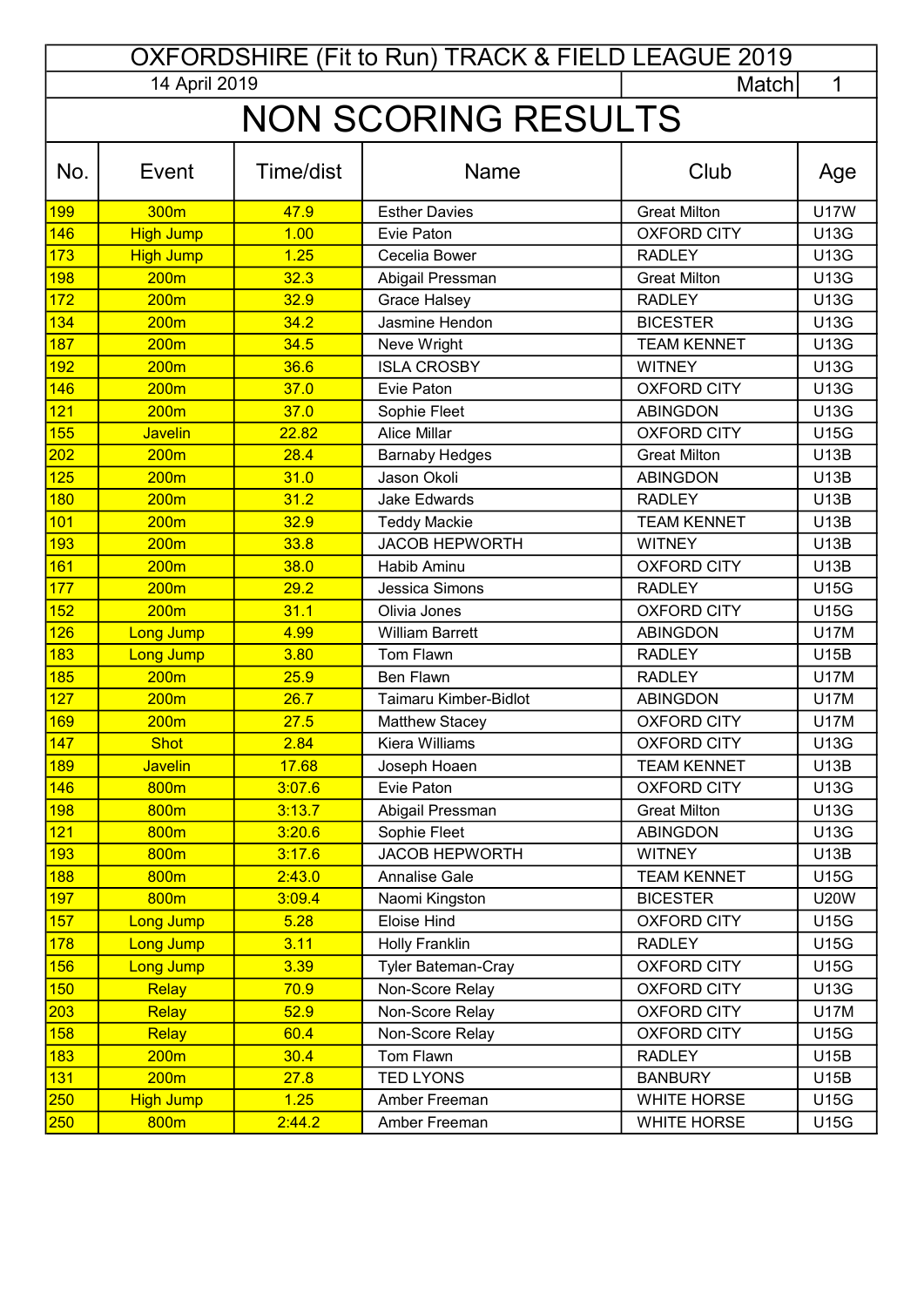|                                                                                                                                                 | OXFORD JUNIOR TRACK & FIELD LEAGUE 2019<br>UNDER 9 & 11 COMPETITION                                                                                                                           |                                                                                                                                                                                                                                                                                          |                                                                                                                                                                                                                                                                                       | <b>MATCH</b><br>$\overline{1}$                                                                                                                                                                                                                                                      |                                                                                                                                                                                                                                                                                             |                                                                                                                                                                                                                                                                            |                                                                                                                                                                                                                                        | <b>VENUE</b><br>HORSPATH ROAD, OXFORD                                                                                 |                                                                                                                                                                                                                                      |                                                                                                                                                                                                                                   |                     |                                                                                                                                                                                                                                                                                                                | <b>DATE</b><br>14th April 2019                                                                                                                                                                                                                                  |
|-------------------------------------------------------------------------------------------------------------------------------------------------|-----------------------------------------------------------------------------------------------------------------------------------------------------------------------------------------------|------------------------------------------------------------------------------------------------------------------------------------------------------------------------------------------------------------------------------------------------------------------------------------------|---------------------------------------------------------------------------------------------------------------------------------------------------------------------------------------------------------------------------------------------------------------------------------------|-------------------------------------------------------------------------------------------------------------------------------------------------------------------------------------------------------------------------------------------------------------------------------------|---------------------------------------------------------------------------------------------------------------------------------------------------------------------------------------------------------------------------------------------------------------------------------------------|----------------------------------------------------------------------------------------------------------------------------------------------------------------------------------------------------------------------------------------------------------------------------|----------------------------------------------------------------------------------------------------------------------------------------------------------------------------------------------------------------------------------------|-----------------------------------------------------------------------------------------------------------------------|--------------------------------------------------------------------------------------------------------------------------------------------------------------------------------------------------------------------------------------|-----------------------------------------------------------------------------------------------------------------------------------------------------------------------------------------------------------------------------------|---------------------|----------------------------------------------------------------------------------------------------------------------------------------------------------------------------------------------------------------------------------------------------------------------------------------------------------------|-----------------------------------------------------------------------------------------------------------------------------------------------------------------------------------------------------------------------------------------------------------------|
| Number                                                                                                                                          |                                                                                                                                                                                               | Time                                                                                                                                                                                                                                                                                     | 75m<br>Points                                                                                                                                                                                                                                                                         | Long_Jump<br>Distance                                                                                                                                                                                                                                                               | Points                                                                                                                                                                                                                                                                                      | 600m<br>Time                                                                                                                                                                                                                                                               | Points                                                                                                                                                                                                                                 | Howler<br>Distance                                                                                                    | Points                                                                                                                                                                                                                               | Athlete                                                                                                                                                                                                                           | Points<br>Club      | Rank                                                                                                                                                                                                                                                                                                           | Individual<br>Rankings                                                                                                                                                                                                                                          |
| 0<br>0<br>0<br>0<br>0<br>0<br>$\Omega$<br>0<br>$\Omega$<br>0<br>0<br>0<br>$\Omega$<br>0<br>0<br>$\Omega$<br>0<br>0<br>0<br>0<br>$\mathcal{L}$   | <b>ABINGDON UNDER 09</b><br>0<br>0<br>0<br>0<br>0<br>$\mathbf 0$<br>0<br>0<br>0<br>0<br>0<br>0<br>$\mathbf 0$<br>$\mathbf 0$<br>0<br>0<br>0<br>0<br>0<br>0<br><b>BANBURY UNDER 09</b>         | $\mathsf 0$<br>$\mathbf 0$<br>$\mathbf 0$<br>$\mathbf 0$<br>0<br>$\mathbf 0$<br>$\mathbf 0$<br>0<br>$\mathbf 0$<br>$\mathbf 0$<br>0<br>0<br>$\mathbf 0$<br>0<br>$\mathbf 0$<br>$\mathbf 0$<br>$\mathbf 0$<br>0<br>$\mathbf 0$<br>$\mathbf 0$                                             | $\mathbf 0$<br>$\mathbf 0$<br>$\mathbf 0$<br>$\mathbf 0$<br>0<br>$\mathbf{0}$<br>$\mathbf 0$<br>$\mathbf 0$<br>$\mathbf 0$<br>$\mathbf 0$<br>$\mathbf 0$<br>0<br>$\mathbf 0$<br>$\mathbf 0$<br>$\mathbf 0$<br>$\mathbf 0$<br>$\mathbf 0$<br>$\mathbf 0$<br>$\mathbf 0$<br>$\mathbf 0$ | $\pmb{0}$<br>$\mathbf 0$<br>$\mathbf 0$<br>$\mathbf 0$<br>0<br>$\mathbf 0$<br>$\mathbf 0$<br>$\mathbf 0$<br>$\mathbf 0$<br>$\mathbf 0$<br>$\mathbf 0$<br>0<br>$\mathbf 0$<br>$\mathbf 0$<br>$\mathbf 0$<br>$\mathbf 0$<br>$\mathbf 0$<br>$\mathbf 0$<br>$\mathbf 0$<br>$\mathbf 0$  | 0<br>0<br>$\mathbf 0$<br>$\mathbf 0$<br>$\mathbf 0$<br>$\mathbf 0$<br>$\mathbf 0$<br>$\pmb{0}$<br>$\mathbf 0$<br>$\mathbf 0$<br>$\mathbf 0$<br>$\mathbf 0$<br>$\mathbf 0$<br>$\mathbf 0$<br>$\pmb{0}$<br>$\mathbf 0$<br>$\mathbf 0$<br>$\mathbf 0$<br>$\mathbf 0$<br>$\mathbf 0$            | $\mathsf 0$<br>$\mathbf 0$<br>$\mathbf 0$<br>$\mathbf 0$<br>0<br>$\mathbf 0$<br>$\mathbf 0$<br>0<br>$\mathbf 0$<br>$\mathbf 0$<br>$\mathbf 0$<br>0<br>$\mathbf 0$<br>$\mathbf 0$<br>$\pmb{0}$<br>$\mathbf{0}$<br>$\mathbf 0$<br>$\mathbf 0$<br>0<br>$\mathbf 0$            | 0<br>$\mathbf 0$<br>0<br>$\mathbf 0$<br>0<br>$\mathbf 0$<br>$\mathbf 0$<br>0<br>$\Omega$<br>$\mathsf 0$<br>$\mathbf 0$<br>0<br>$\mathbf 0$<br>0<br>$\pmb{0}$<br>$\Omega$<br>$\mathbf 0$<br>$\mathbf 0$<br>$\mathbf 0$<br>$\mathbf 0$   | 0<br>0<br>0<br>0<br>0<br>0<br>0<br>0<br>$\Omega$<br>0<br>0<br>0<br>0<br>0<br>0<br>$\Omega$<br>0<br>$\Omega$<br>0<br>0 | $\mathsf 0$<br>$\mathsf 0$<br>0<br>0<br>0<br>$\mathbf 0$<br>$\mathbf 0$<br>$\mathsf 0$<br>$\mathbf 0$<br>$\pmb{0}$<br>0<br>0<br>$\mathbf 0$<br>0<br>$\pmb{0}$<br>$\mathbf 0$<br>$\mathbf 0$<br>$\mathbf 0$<br>0<br>$\mathbf 0$       | $\mathsf 0$<br>$\mathbf 0$<br>$\mathbf 0$<br>$\Omega$<br>0<br>$\Omega$<br>$\Omega$<br>0<br>$\Omega$<br>$\Omega$<br>$\Omega$<br>$\Omega$<br>$\Omega$<br>0<br>$\mathbf 0$<br>0<br>$\Omega$<br>$\mathbf 0$<br>0<br>$\mathbf 0$       | $\mathbf{0}$<br>276 | $\mathbf{0}$<br>$\mathsf 0$<br>$\pmb{0}$<br>$\pmb{0}$<br>$\mathbf 0$<br>0<br>$\mathbf 0$<br>$\mathbf 0$<br>0<br>0<br>$\mathbf 0$<br>$\mathbf 0$<br>0<br>$\mathbf 0$<br>0<br>$\pmb{0}$<br>0<br>$\mathbf 0$<br>$\mathbf 0$<br>0<br>0<br>$\mathbf{1}$                                                             | 0<br>$\mathbf 0$<br>$\mathbf 0$<br>$\Omega$<br>0<br>U<br>0<br>ŋ<br>O<br>O<br>0<br>ŋ<br>0<br>$\Omega$<br>U<br>$\Omega$<br>$\Omega$<br>0                                                                                                                          |
| 1<br>$\overline{c}$<br>0<br>0<br>0<br>0<br>$\Omega$<br>0<br>$\Omega$<br>0<br>0<br>0<br>0<br>0<br>0<br>$\Omega$<br>0<br>0<br>0<br>0              | <b>FREDDIE STEVENS</b><br><b>CAELEN LINTON</b><br>$\mathbf 0$<br>0<br>0<br>$\mathbf 0$<br>0<br>0<br>0<br>0<br>0<br>0<br>0<br>0<br>0<br>0<br>0<br>0<br>0<br>0                                  | 13.3<br>12.8<br>0<br>$\mathbf 0$<br>$\mathbf 0$<br>$\mathbf 0$<br>$\mathbf 0$<br>$\mathbf 0$<br>$\mathbf 0$<br>$\mathbf 0$<br>0<br>0<br>$\mathbf 0$<br>0<br>$\mathbf 0$<br>$\mathbf 0$<br>$\mathbf 0$<br>$\mathbf 0$<br>$\mathbf 0$<br>$\mathbf 0$                                       | 37<br>42<br>$\mathbf 0$<br>$\mathbf 0$<br>0<br>$\mathbf 0$<br>$\mathbf 0$<br>$\mathbf 0$<br>$\mathbf 0$<br>$\mathbf 0$<br>$\mathbf 0$<br>0<br>$\mathbf 0$<br>$\mathbf 0$<br>$\mathbf 0$<br>$\mathbf 0$<br>$\mathbf 0$<br>$\mathbf 0$<br>$\mathbf 0$<br>$\mathbf 0$                    | 1.93<br>2.67<br>0<br>$\pmb{0}$<br>0<br>$\mathbf 0$<br>$\mathbf 0$<br>$\mathbf 0$<br>$\mathbf 0$<br>$\mathbf 0$<br>$\mathbf 0$<br>0<br>$\mathbf 0$<br>$\mathbf 0$<br>$\mathbf 0$<br>$\mathbf 0$<br>$\mathbf 0$<br>$\mathbf 0$<br>$\mathbf 0$<br>$\mathbf 0$                          | 10<br>25<br>$\mathbf 0$<br>$\mathbf 0$<br>$\mathbf 0$<br>$\mathbf 0$<br>$\mathbf 0$<br>$\pmb{0}$<br>$\mathbf 0$<br>$\mathbf 0$<br>$\mathbf 0$<br>$\mathbf 0$<br>$\mathbf 0$<br>$\mathbf 0$<br>$\pmb{0}$<br>$\mathbf 0$<br>$\mathbf 0$<br>$\mathbf 0$<br>$\mathbf 0$<br>$\mathbf 0$          | 2.167<br>2.167<br>0<br>$\mathbf 0$<br>0<br>$\mathbf 0$<br>$\mathbf 0$<br>0<br>$\mathbf 0$<br>$\mathbf 0$<br>$\mathbf 0$<br>0<br>$\mathbf 0$<br>$\mathbf 0$<br>$\mathbf 0$<br>$\mathbf 0$<br>$\mathbf 0$<br>$\mathbf 0$<br>$\mathbf 0$<br>$\mathbf 0$                       | 53<br>53<br>0<br>$\mathbf 0$<br>0<br>$\mathbf 0$<br>$\mathbf 0$<br>$\mathsf 0$<br>$\Omega$<br>$\mathsf 0$<br>$\mathbf 0$<br>0<br>$\mathbf 0$<br>0<br>$\pmb{0}$<br>$\Omega$<br>$\mathbf 0$<br>$\mathbf 0$<br>$\mathbf 0$<br>$\mathbf 0$ | 10.22<br>18.2<br>0<br>0<br>0<br>0<br>0<br>0<br>0<br>0<br>0<br>0<br>0<br>0<br>0<br>$\Omega$<br>0<br>$\Omega$<br>0<br>0 | 20<br>36<br>0<br>0<br>0<br>$\mathbf 0$<br>$\mathbf 0$<br>$\mathbf 0$<br>$\mathbf 0$<br>$\pmb{0}$<br>0<br>0<br>$\mathbf 0$<br>0<br>$\pmb{0}$<br>$\mathbf 0$<br>$\pmb{0}$<br>$\mathbf 0$<br>0<br>0                                     | 120<br>156<br>0<br>$\mathbf 0$<br>0<br>$\Omega$<br>$\mathbf 0$<br>0<br>0<br>$\Omega$<br>$\Omega$<br>$\Omega$<br>$\Omega$<br>0<br>$\mathbf 0$<br>0<br>$\Omega$<br>$\Omega$<br>0<br>0                                               |                     | $\overline{2}$<br>$\mathbf{1}$<br>0<br>$\mathbf 0$<br>0<br>$\mathbf 0$<br>$\mathbf 0$<br>$\pmb{0}$<br>0<br>$\mathbf 0$<br>$\mathbf 0$<br>0<br>$\mathbf 0$<br>0<br>$\pmb{0}$<br>0<br>$\mathbf 0$<br>$\mathbf 0$<br>0<br>0                                                                                       | 3<br>$\overline{1}$<br>$\mathbf 0$<br>$\Omega$<br>0<br>U<br>0<br>$\Omega$<br>O<br>0<br>ŋ<br>0<br>$\Omega$<br>U<br>$\Omega$<br>$\Omega$<br>$\Omega$<br>$\mathbf 0$                                                                                               |
| 3<br>0<br>0<br>0<br>0<br>0<br>$\Omega$<br>0<br>0<br>0<br>0<br>0<br>$\Omega$<br>0<br>0<br>0<br>0<br>0<br>0<br>0                                  | <b>BICESTER AC UNDER 09</b><br>Matthew Evans<br>$\mathbf 0$<br>0<br>0<br>0<br>0<br>$\mathbf 0$<br>0<br>0<br>0<br>0<br>0<br>0<br>0<br>0<br>0<br>0<br>0<br>0<br>0                               | $\mathsf 0$<br>$\mathsf 0$<br>$\mathbf 0$<br>$\mathbf 0$<br>0<br>$\mathbf 0$<br>0<br>0<br>$\mathbf 0$<br>$\mathbf 0$<br>0<br>$\mathbf 0$<br>$\mathbf 0$<br>$\Omega$<br>$\Omega$<br>$\mathbf 0$<br>$\mathbf 0$<br>$\mathsf 0$<br>$\mathsf 0$<br>$\mathbf 0$                               | $\mathbf 0$<br>$\mathbf 0$<br>0<br>$\mathbf 0$<br>0<br>$\mathbf 0$<br>$\mathbf 0$<br>$\mathbf 0$<br>$\mathbf 0$<br>$\mathbf 0$<br>$\mathbf 0$<br>0<br>$\mathbf 0$<br>$\mathbf 0$<br>$\mathbf 0$<br>$\mathbf 0$<br>$\mathbf 0$<br>$\pmb{0}$<br>$\mathbf 0$<br>$\mathbf 0$              | $\pmb{0}$<br>$\mathbf 0$<br>$\mathbf 0$<br>$\mathbf 0$<br>0<br>$\mathbf 0$<br>$\mathbf 0$<br>$\mathbf 0$<br>$\mathbf 0$<br>$\mathbf 0$<br>$\mathbf 0$<br>0<br>$\mathbf 0$<br>$\mathbf 0$<br>$\mathbf 0$<br>$\mathbf 0$<br>$\mathsf 0$<br>$\pmb{0}$<br>$\mathbf 0$<br>$\mathbf 0$    | $\pmb{0}$<br>$\mathbf 0$<br>$\mathbf 0$<br>$\mathbf 0$<br>$\mathbf 0$<br>$\mathbf 0$<br>$\mathbf 0$<br>$\pmb{0}$<br>$\mathbf 0$<br>$\mathbf 0$<br>$\mathbf 0$<br>0<br>$\mathbf 0$<br>$\mathbf 0$<br>$\pmb{0}$<br>$\mathbf 0$<br>$\mathsf 0$<br>$\mathbf 0$<br>$\mathbf 0$<br>$\mathbf 0$    | 0.000<br>$\mathsf 0$<br>0<br>$\mathbf 0$<br>0<br>$\mathsf 0$<br>$\mathbf 0$<br>$\pmb{0}$<br>$\mathbf 0$<br>$\mathbf 0$<br>$\mathbf 0$<br>0<br>$\mathbf 0$<br>$\mathbf 0$<br>$\mathbf 0$<br>$\mathbf 0$<br>$\mathsf 0$<br>$\pmb{0}$<br>$\mathbf 0$<br>0                     | $\mathsf 0$<br>$\mathbf 0$<br>0<br>0<br>0<br>$\mathbf 0$<br>$\mathbf 0$<br>0<br>$\Omega$<br>0<br>0<br>0<br>$\mathbf 0$<br>$\Omega$<br>$\mathsf 0$<br>$\mathbf 0$<br>$\mathsf 0$<br>0<br>$\mathbf 0$<br>$\mathbf 0$                     | 0<br>0<br>0<br>0<br>0<br>0<br>0<br>0<br>$\Omega$<br>0<br>0<br>0<br>0<br>0<br>0<br>0<br>0<br>0<br>0<br>0               | $\pmb{0}$<br>$\mathbf 0$<br>0<br>0<br>0<br>$\pmb{0}$<br>$\mathbf 0$<br>0<br>$\mathbf 0$<br>0<br>0<br>0<br>$\mathbf 0$<br>$\mathbf 0$<br>$\mathsf 0$<br>$\mathbf 0$<br>$\mathsf 0$<br>0<br>$\mathsf 0$<br>$\mathbf 0$                 | $\mathsf 0$<br>$\mathbf 0$<br>0<br>$\Omega$<br>0<br>$\mathbf 0$<br>$\mathbf 0$<br>0<br>$\Omega$<br>$\Omega$<br>$\Omega$<br>$\Omega$<br>$\Omega$<br>$\Omega$<br>0<br>0<br>$\mathbf 0$<br>$\mathsf 0$<br>0<br>0                     | $\mathbf{0}$        | $\mathbf{0}$<br>$\mathsf{O}\xspace$<br>$\mathbf 0$<br>0<br>$\mathbf 0$<br>0<br>$\mathbf 0$<br>0<br>0<br>0<br>0<br>$\mathbf 0$<br>0<br>$\mathbf 0$<br>$\mathbf 0$<br>0<br>0<br>$\mathbf 0$<br>$\pmb{0}$<br>0<br>$\mathbf 0$                                                                                     | $\mathsf 0$<br>$\mathbf 0$<br>$\Omega$<br>$\Omega$<br>0<br>O<br>0<br>ŋ<br>0<br>U<br>0<br>$\Omega$<br>$\mathbf 0$<br>$\mathbf 0$<br>$\mathbf 0$<br>$\mathbf 0$                                                                                                   |
| $\mathcal{L}$<br>4<br>5<br>0<br>0<br>0<br>0<br>0<br>0<br>0<br>0<br>0<br>0<br>0<br>0<br>0<br>0<br>0<br>0<br>0<br>0                               | <b>TEAM KENNET UNDER 09</b><br>Noah Lauder-Clark<br>Joshua Ladds<br>$\mathbf 0$<br>0<br>0<br>0<br>0<br>0<br>$\mathbf 0$<br>0<br>0<br>0<br>0<br>0<br>0<br>0<br>0<br>0<br>0<br>0                | 13.6<br>13.9<br>$\mathbf 0$<br>$\mathsf 0$<br>$\mathbf 0$<br>$\mathsf 0$<br>$\mathbf 0$<br>$\mathbf 0$<br>$\mathsf 0$<br>$\mathbf 0$<br>$\mathbf 0$<br>$\mathbf 0$<br>$\mathbf{0}$<br>0<br>$\mathbf 0$<br>$\mathbf 0$<br>$\mathsf 0$<br>$\mathbf 0$<br>$\mathbf 0$<br>$\mathsf 0$        | 34<br>31<br>$\mathbf 0$<br>$\mathbf 0$<br>$\mathbf 0$<br>$\mathbf 0$<br>$\mathbf 0$<br>$\pmb{0}$<br>$\mathbf 0$<br>$\mathbf 0$<br>$\mathbf 0$<br>0<br>$\mathbf 0$<br>$\mathbf 0$<br>$\mathbf 0$<br>$\mathbf 0$<br>$\mathbf 0$<br>$\mathbf 0$<br>$\mathbf 0$<br>$\mathbf 0$            | 2.41<br>2.25<br>$\mathbf 0$<br>$\pmb{0}$<br>$\mathbf 0$<br>$\mathbf 0$<br>$\pmb{0}$<br>$\pmb{0}$<br>$\mathbf 0$<br>$\mathbf 0$<br>$\mathbf 0$<br>$\mathbf 0$<br>$\mathbf 0$<br>$\pmb{0}$<br>$\pmb{0}$<br>$\mathbf 0$<br>$\pmb{0}$<br>$\mathbf 0$<br>$\mathbf 0$<br>$\mathsf 0$      | 17<br>11<br>$\mathbf 0$<br>$\mathsf 0$<br>$\mathbf 0$<br>$\mathsf 0$<br>$\mathbf 0$<br>$\pmb{0}$<br>$\mathbf 0$<br>$\mathbf 0$<br>$\mathbf 0$<br>$\mathbf 0$<br>$\mathsf 0$<br>$\mathbf 0$<br>$\pmb{0}$<br>$\mathbf 0$<br>$\mathbf 0$<br>$\mathbf 0$<br>$\mathbf 0$<br>$\mathsf 0$          | 2.278<br>2.367<br>0<br>$\mathbf 0$<br>$\mathbf 0$<br>$\mathsf 0$<br>0<br>0<br>$\mathbf 0$<br>$\mathbf 0$<br>$\mathbf 0$<br>0<br>$\mathsf 0$<br>$\mathbf 0$<br>$\mathbf 0$<br>$\mathbf 0$<br>$\pmb{0}$<br>$\mathbf 0$<br>$\mathbf 0$<br>$\mathsf 0$                         | 42<br>33<br>0<br>$\mathbf 0$<br>$\mathbf 0$<br>$\mathsf 0$<br>$\mathbf 0$<br>$\mathsf 0$<br>$\mathbf 0$<br>0<br>$\mathbf 0$<br>0<br>$\mathsf 0$<br>$\mathbf 0$<br>$\mathsf 0$<br>$\mathbf 0$<br>0<br>0<br>$\mathbf 0$<br>$\mathsf 0$   | 16.94<br>13.01<br>$\mathbf 0$<br>0<br>0<br>0<br>0<br>0<br>0<br>0<br>0<br>0<br>0<br>0<br>0<br>0<br>0<br>0<br>0<br>0    | 33<br>26<br>0<br>0<br>$\mathbf 0$<br>$\mathsf 0$<br>$\mathbf 0$<br>$\mathsf 0$<br>$\mathbf 0$<br>0<br>$\mathbf 0$<br>0<br>$\mathbf 0$<br>$\mathbf 0$<br>$\mathsf 0$<br>$\mathbf 0$<br>$\mathbf 0$<br>$\mathbf 0$<br>0<br>$\mathsf 0$ | 126<br>101<br>0<br>$\mathbf 0$<br>$\mathbf 0$<br>$\mathsf 0$<br>$\mathbf 0$<br>0<br>$\Omega$<br>0<br>$\mathbf 0$<br>0<br>$\mathbf 0$<br>$\mathbf 0$<br>0<br>$\mathbf 0$<br>$\mathbf 0$<br>$\mathbf 0$<br>0<br>$\mathbf 0$         | 227                 | $\overline{2}$<br>$\mathbf{1}$<br>$\overline{2}$<br>$\pmb{0}$<br>$\mathbf 0$<br>$\mathbf 0$<br>$\mathbf 0$<br>$\pmb{0}$<br>$\pmb{0}$<br>$\mathbf 0$<br>$\pmb{0}$<br>$\mathbf 0$<br>0<br>$\mathbf 0$<br>$\pmb{0}$<br>$\pmb{0}$<br>$\mathbf 0$<br>$\pmb{0}$<br>$\mathbf 0$<br>0<br>$\mathbf 0$                   | $\overline{2}$<br>6<br>$\mathbf 0$<br>$\mathbf 0$<br>$\Omega$<br>$\Omega$<br>0<br>$\mathsf 0$<br>$\Omega$<br>$\mathbf 0$<br>$\mathbf 0$<br>0<br>$\Omega$<br>$\mathbf 0$<br>$\mathbf 0$<br>$\Omega$<br>$\mathbf 0$<br>$\mathbf 0$<br>0<br>0                      |
| ¥.<br>6<br>$\mathbf 0$<br>0<br>0<br>0<br>0<br>0<br>0<br>0<br>0<br>0<br>0<br>0<br>0<br>0<br>0<br>0<br>0<br>0<br>0<br>$\mathcal{L}_{\mathcal{C}}$ | <b>OXFORD DCITY AC UNDER 09</b><br>George Ramsay<br>$\mathbf 0$<br>0<br>0<br>0<br>0<br>0<br>0<br>$\mathbf 0$<br>0<br>0<br>0<br>0<br>0<br>0<br>0<br>0<br>0<br>0<br>0<br><b>RADLEY UNDER 09</b> | 14.4<br>$\mathsf 0$<br>$\mathsf 0$<br>$\mathsf 0$<br>$\mathbf 0$<br>$\mathsf 0$<br>$\mathbf 0$<br>$\mathbf 0$<br>$\mathbf{0}$<br>$\mathbf 0$<br>$\mathbf 0$<br>$\mathbf 0$<br>$\mathsf 0$<br>0<br>$\mathbf 0$<br>$\mathbf 0$<br>$\mathsf 0$<br>$\mathbf 0$<br>$\mathbf 0$<br>$\mathsf 0$ | 26<br>$\mathbf 0$<br>$\mathbf 0$<br>$\mathbf 0$<br>$\mathbf 0$<br>$\mathbf 0$<br>$\mathbf 0$<br>$\pmb{0}$<br>$\mathbf 0$<br>$\mathbf 0$<br>$\mathbf 0$<br>0<br>$\mathbf 0$<br>$\mathbf 0$<br>$\mathbf 0$<br>$\mathbf 0$<br>$\mathbf 0$<br>$\mathbf 0$<br>$\mathbf 0$<br>$\mathbf 0$   | 2.28<br>$\mathbf 0$<br>$\mathbf 0$<br>$\pmb{0}$<br>$\mathbf 0$<br>$\mathbf 0$<br>$\pmb{0}$<br>$\pmb{0}$<br>$\mathbf 0$<br>$\mathbf 0$<br>$\pmb{0}$<br>$\mathbf 0$<br>$\mathbf 0$<br>$\pmb{0}$<br>$\pmb{0}$<br>$\mathbf 0$<br>$\pmb{0}$<br>$\mathbf 0$<br>$\mathbf 0$<br>$\mathsf 0$ | 12<br>$\mathsf 0$<br>$\mathsf 0$<br>$\mathbf 0$<br>$\mathbf 0$<br>$\mathsf 0$<br>$\mathbf 0$<br>$\pmb{0}$<br>$\mathbf 0$<br>$\mathbf 0$<br>$\mathbf 0$<br>$\mathbf 0$<br>$\mathsf 0$<br>$\mathbf 0$<br>$\pmb{0}$<br>$\mathbf 0$<br>$\mathbf 0$<br>$\mathbf 0$<br>$\mathsf 0$<br>$\mathsf 0$ | 2.262<br>$\mathsf 0$<br>$\mathbf 0$<br>$\mathbf 0$<br>$\mathbf 0$<br>$\mathsf 0$<br>$\mathbf 0$<br>0<br>$\mathbf 0$<br>$\mathbf 0$<br>$\mathbf 0$<br>0<br>$\pmb{0}$<br>$\mathbf 0$<br>$\mathsf 0$<br>$\mathbf 0$<br>$\pmb{0}$<br>$\mathbf 0$<br>$\mathbf 0$<br>$\mathsf 0$ | 43<br>$\mathbf 0$<br>0<br>0<br>$\mathbf 0$<br>$\mathsf 0$<br>$\mathbf 0$<br>$\mathsf 0$<br>$\mathbf 0$<br>0<br>0<br>0<br>$\mathsf 0$<br>$\mathbf 0$<br>$\mathsf 0$<br>$\mathbf 0$<br>0<br>0<br>$\mathbf 0$<br>$\mathsf 0$              | 18.26<br>0<br>0<br>0<br>0<br>0<br>0<br>0<br>$\mathbf 0$<br>0<br>0<br>0<br>0<br>0<br>0<br>0<br>0<br>0<br>0<br>0        | 36<br>$\mathbf 0$<br>0<br>0<br>$\mathbf 0$<br>$\mathsf 0$<br>$\mathbf 0$<br>$\mathsf 0$<br>$\mathbf 0$<br>0<br>0<br>0<br>$\pmb{0}$<br>$\mathbf 0$<br>$\mathsf 0$<br>$\mathbf 0$<br>$\mathbf 0$<br>0<br>0<br>$\mathsf 0$              | 117<br>$\mathbf 0$<br>0<br>$\mathbf 0$<br>$\mathbf 0$<br>$\mathsf 0$<br>$\mathbf 0$<br>0<br>$\Omega$<br>0<br>$\mathbf 0$<br>0<br>$\mathbf 0$<br>$\mathbf 0$<br>0<br>$\mathbf 0$<br>$\mathbf 0$<br>$\mathbf 0$<br>0<br>$\mathsf 0$ | 117<br>119          | $\overline{\mathbf{4}}$<br>$\mathbf{1}$<br>$\mathbf 0$<br>$\pmb{0}$<br>$\pmb{0}$<br>$\mathbf 0$<br>$\mathbf 0$<br>$\pmb{0}$<br>$\pmb{0}$<br>$\mathbf 0$<br>$\pmb{0}$<br>$\pmb{0}$<br>0<br>$\mathbf 0$<br>$\pmb{0}$<br>$\pmb{0}$<br>$\mathbf 0$<br>$\pmb{0}$<br>$\mathbf 0$<br>0<br>$\mathbf 0$<br>$\mathbf{3}$ | $5\overline{)}$<br>$\mathsf 0$<br>$\mathbf 0$<br>$\mathbf 0$<br>$\Omega$<br>$\mathbf 0$<br>$\mathbf 0$<br>$\mathbf 0$<br>$\mathbf 0$<br>$\mathbf 0$<br>$\Omega$<br>0<br>$\Omega$<br>$\mathbf 0$<br>$\mathsf 0$<br>$\Omega$<br>$\Omega$<br>$\mathbf 0$<br>0<br>0 |
| $\overline{7}$<br>0<br>0<br>0<br>0<br>0<br>0<br>0<br>$\mathsf 0$                                                                                | <b>Bobby Smith</b><br>$\mathbf 0$<br>0<br>0<br>0<br>0<br>0<br>0<br>$\mathsf 0$                                                                                                                | 13.1<br>$\mathsf 0$<br>$\mathbf 0$<br>$\mathsf 0$<br>$\mathbf 0$<br>$\mathsf 0$<br>$\mathbf 0$<br>$\mathsf 0$<br>$\mathsf 0$                                                                                                                                                             | 39<br>$\mathbf 0$<br>$\mathbf 0$<br>$\mathbf 0$<br>$\mathbf 0$<br>$\mathbf 0$<br>$\pmb{0}$<br>$\mathbf 0$<br>$\pmb{0}$                                                                                                                                                                | 2.23<br>$\mathbf 0$<br>$\mathsf 0$<br>$\mathbf 0$<br>$\mathbf 0$<br>$\mathbf 0$<br>$\pmb{0}$<br>$\mathsf 0$<br>$\pmb{0}$                                                                                                                                                            | 11<br>$\mathsf 0$<br>$\mathbf 0$<br>$\mathsf 0$<br>$\mathbf 0$<br>$\mathsf 0$<br>$\mathbf 0$<br>$\mathsf 0$<br>$\pmb{0}$                                                                                                                                                                    | 2.227<br>$\mathsf 0$<br>$\mathbf 0$<br>$\mathsf 0$<br>$\mathbf 0$<br>$\mathsf 0$<br>$\mathbf 0$<br>$\mathbf 0$<br>$\mathsf 0$                                                                                                                                              | 47<br>$\mathbf 0$<br>0<br>$\mathsf 0$<br>$\mathbf 0$<br>$\mathsf 0$<br>0<br>$\mathsf 0$<br>$\mathsf 0$                                                                                                                                 | 11.33<br>0<br>0<br>0<br>0<br>0<br>0<br>0<br>0                                                                         | 22<br>$\mathbf 0$<br>$\mathbf 0$<br>$\mathsf 0$<br>$\mathbf 0$<br>$\pmb{0}$<br>$\mathbf 0$<br>0<br>$\mathsf 0$                                                                                                                       | 119<br>$\mathsf 0$<br>0<br>$\mathsf 0$<br>$\mathbf 0$<br>$\mathsf 0$<br>0<br>0<br>$\mathsf 0$                                                                                                                                     |                     | $\mathbf{1}$<br>$\mathbf 0$<br>$\pmb{0}$<br>$\pmb{0}$<br>$\mathbf 0$<br>0<br>0<br>$\mathbf 0$<br>$\mathbf 0$                                                                                                                                                                                                   | $\overline{4}$<br>$\mathsf 0$<br>$\mathbf 0$<br>$\mathbf 0$<br>$\Omega$<br>$\mathbf 0$<br>0<br>0<br>$\mathsf 0$                                                                                                                                                 |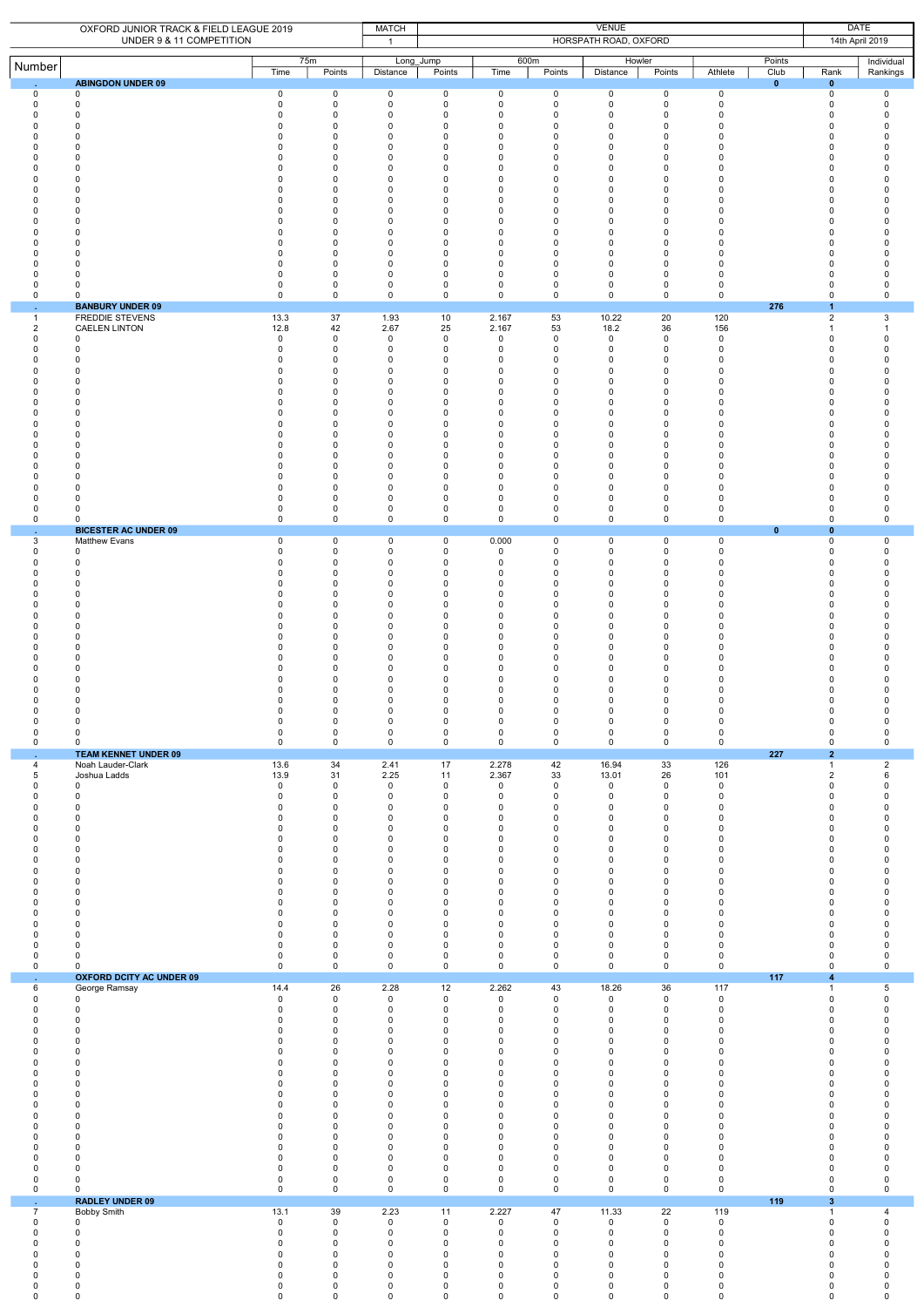|                                                                                                                                                                                                                                                                                                                                                                                                                                                                                                                                           | OXFORD JUNIOR TRACK & FIELD LEAGUE 2019<br>UNDER 9 & 11 COMPETITION                                                     |                                                                                                                                                                                                                              |                                                                                                                                                                                              | <b>MATCH</b><br>$\mathbf{1}$                                                                                                                                | <b>VENUE</b><br>HORSPATH ROAD, OXFORD                                                                                                                                                      |                                                                                                                                                                                            |                                                                                                                                                                                                                                                                            |                                                                                                                                                                                                                              | DATE<br>14th April 2019                                                                                                                                                                                                                      |                                                                                                                                                                                                                                                             |              |                                                                                                                                                                     |                                                                                                                                                   |
|-------------------------------------------------------------------------------------------------------------------------------------------------------------------------------------------------------------------------------------------------------------------------------------------------------------------------------------------------------------------------------------------------------------------------------------------------------------------------------------------------------------------------------------------|-------------------------------------------------------------------------------------------------------------------------|------------------------------------------------------------------------------------------------------------------------------------------------------------------------------------------------------------------------------|----------------------------------------------------------------------------------------------------------------------------------------------------------------------------------------------|-------------------------------------------------------------------------------------------------------------------------------------------------------------|--------------------------------------------------------------------------------------------------------------------------------------------------------------------------------------------|--------------------------------------------------------------------------------------------------------------------------------------------------------------------------------------------|----------------------------------------------------------------------------------------------------------------------------------------------------------------------------------------------------------------------------------------------------------------------------|------------------------------------------------------------------------------------------------------------------------------------------------------------------------------------------------------------------------------|----------------------------------------------------------------------------------------------------------------------------------------------------------------------------------------------------------------------------------------------|-------------------------------------------------------------------------------------------------------------------------------------------------------------------------------------------------------------------------------------------------------------|--------------|---------------------------------------------------------------------------------------------------------------------------------------------------------------------|---------------------------------------------------------------------------------------------------------------------------------------------------|
| Number                                                                                                                                                                                                                                                                                                                                                                                                                                                                                                                                    |                                                                                                                         | Time                                                                                                                                                                                                                         | 75m<br>Points                                                                                                                                                                                | Long_Jump<br>Distance                                                                                                                                       | Points                                                                                                                                                                                     | 600m<br>Time                                                                                                                                                                               | Points                                                                                                                                                                                                                                                                     | Howler<br>Distance                                                                                                                                                                                                           | Points                                                                                                                                                                                                                                       | Points<br>Club<br>Athlete                                                                                                                                                                                                                                   |              | Rank                                                                                                                                                                | Individual<br>Rankings                                                                                                                            |
| 0<br>$\Omega$<br>$\mathsf 0$<br>$\Omega$<br>$\mathsf 0$<br>$\mathbf 0$<br>$\mathbf 0$<br>$\mathbf 0$<br>$\mathbf 0$<br>0<br>$\mathbf 0$<br>$\mathbf 0$<br>$\mathbf 0$<br>$\mathbf 0$<br>$\mathbf 0$<br>$\mathbf 0$<br>$\mathbf 0$<br>0<br>$\mathbf 0$<br>$\mathbf 0$<br>$\mathsf 0$<br>$\mathsf 0$<br>$\epsilon$                                                                                                                                                                                                                          | <b>WHITE HORSE U09 BOYS</b>                                                                                             | $\mathbf 0$<br>$\mathbf 0$<br>$\mathbf 0$<br>$\Omega$<br>$\Omega$<br>$\Omega$<br>0<br>$\Omega$<br>0<br>$\mathbf 0$<br>$\mathsf 0$                                                                                            | 0<br>0<br>$\mathbf 0$<br>0<br>0<br>$\Omega$<br>0<br>0<br>0<br>$\mathbf 0$<br>$\mathsf 0$                                                                                                     | 0<br>0<br>$\mathbf 0$<br>0<br>$\Omega$<br>$\mathbf 0$<br>0<br>0<br>0<br>0<br>$\mathsf 0$                                                                    | 0<br>0<br>$\mathbf 0$<br>0<br>0<br>$\mathbf 0$<br>$\mathbf 0$<br>$\mathbf 0$<br>0<br>$\mathbf 0$<br>$\mathsf 0$                                                                            | 0<br>0<br>$\mathbf 0$<br>0<br>$\mathbf 0$<br>$\mathbf 0$<br>0<br>$\mathbf 0$<br>0<br>$\mathbf 0$<br>0                                                                                      | $\mathsf 0$<br>$\mathsf 0$<br>$\mathbf 0$<br>0<br>$\mathbf 0$<br>$\mathbf 0$<br>$\mathbf 0$<br>$\mathbf 0$<br>0<br>$\mathbf 0$<br>$\mathbf 0$                                                                                                                              | $\pmb{0}$<br>$\pmb{0}$<br>$\mathbf 0$<br>0<br>$\mathbf 0$<br>$\mathbf 0$<br>$\mathbf 0$<br>$\pmb{0}$<br>$\pmb{0}$<br>$\mathbf 0$<br>$\mathsf 0$                                                                              | $\pmb{0}$<br>$\mathsf 0$<br>$\mathbf 0$<br>$\mathbf 0$<br>$\mathbf 0$<br>$\mathbf 0$<br>$\mathbf 0$<br>$\mathbf 0$<br>0<br>$\mathbf 0$<br>$\mathsf 0$                                                                                        | 0<br>$\mathbf 0$<br>$\mathbf 0$<br>$\mathbf 0$<br>$\mathbf 0$<br>$\Omega$<br>$\mathbf 0$<br>0<br>$\mathbf 0$<br>$\mathbf 0$<br>$\mathsf 0$                                                                                                                  | $\mathbf{0}$ | $\mathbf 0$<br>$\mathsf 0$<br>0<br>0<br>0<br>0<br>$\mathsf 0$<br>0<br>0<br>0<br>$\mathsf 0$<br>$\mathbf{0}$                                                         | 0<br>0<br>0<br>0<br>0<br>$\Omega$<br>0<br>0<br>0<br>0<br>0                                                                                        |
| $\mathbf 0$<br>$\mathbf 0$<br>$\mathbf 0$<br>0<br>$\mathbf 0$<br>0<br>$\mathbf 0$<br>$\Omega$<br>$\mathbf 0$<br>$\mathbf 0$<br>$\mathbf 0$<br>$\mathbf 0$<br>$\mathbf 0$<br>0<br>$\mathbf 0$<br>$\mathbf 0$<br>0<br>$\mathbf 0$<br>$\mathbf 0$<br>0<br>$\mathbf 0$<br>$\mathbf 0$<br>$\mathbf 0$<br>$\mathbf 0$<br>0<br>0<br>$\mathbf 0$<br>$\mathbf 0$<br>$\mathbf 0$<br>$\mathbf 0$<br>$\mathbf 0$<br>$\mathbf 0$<br>$\mathbf 0$<br>0<br>$\mathbf 0$<br>0<br>$\mathbf 0$<br>$\mathbf 0$<br>$\mathsf 0$<br>$\mathsf 0$                   | <b>WITNEY RR UNDER 09</b>                                                                                               | $\mathsf 0$<br>$\mathbf 0$<br>0<br>$\Omega$<br>$\Omega$<br>$\Omega$<br>$\Omega$<br>$\Omega$<br>0<br>$\Omega$<br>$\Omega$<br>$\Omega$<br>$\Omega$<br>$\Omega$<br>$\Omega$<br>0<br>$\Omega$<br>0<br>$\mathbf 0$<br>$\mathsf 0$ | $\mathbf 0$<br>$\mathbf 0$<br>0<br>0<br>$\Omega$<br>$\Omega$<br>0<br>$\Omega$<br>0<br>0<br>$\mathbf 0$<br>$\Omega$<br>$\mathbf 0$<br>0<br>$\Omega$<br>0<br>$\Omega$<br>0<br>0<br>$\mathsf 0$ | $\mathsf{O}\xspace$<br>0<br>0<br>0<br>0<br>$\mathbf 0$<br>0<br>0<br>0<br>0<br>0<br>$\mathbf 0$<br>0<br>0<br>0<br>0<br>0<br>0<br>0<br>$\mathsf{O}\xspace$    | 0<br>0<br>0<br>0<br>$\mathbf 0$<br>$\mathbf 0$<br>0<br>$\mathbf 0$<br>0<br>0<br>0<br>$\mathbf 0$<br>0<br>0<br>$\mathbf 0$<br>$\mathbf 0$<br>$\mathbf 0$<br>0<br>$\mathbf 0$<br>$\mathsf 0$ | $\mathsf 0$<br>0<br>0<br>0<br>$\mathbf 0$<br>$\mathbf 0$<br>0<br>$\mathbf 0$<br>0<br>0<br>0<br>$\mathbf 0$<br>0<br>0<br>$\mathbf 0$<br>0<br>$\mathbf 0$<br>0<br>$\mathbf 0$<br>$\mathsf 0$ | $\mathsf 0$<br>$\mathbf 0$<br>$\mathbf 0$<br>0<br>$\mathbf 0$<br>$\mathbf 0$<br>0<br>$\mathbf 0$<br>$\mathbf 0$<br>$\mathbf 0$<br>$\mathbf 0$<br>$\mathbf 0$<br>0<br>$\mathbf 0$<br>$\mathbf 0$<br>$\mathbf 0$<br>$\mathbf 0$<br>0<br>$\mathbf 0$<br>$\mathsf 0$           | $\mathsf{O}\xspace$<br>0<br>0<br>0<br>$\mathbf 0$<br>$\mathbf 0$<br>$\pmb{0}$<br>0<br>$\pmb{0}$<br>$\pmb{0}$<br>0<br>$\mathbf 0$<br>0<br>$\pmb{0}$<br>0<br>$\pmb{0}$<br>$\pmb{0}$<br>$\pmb{0}$<br>$\mathbf 0$<br>$\mathsf 0$ | $\mathbf 0$<br>0<br>$\mathbf 0$<br>0<br>$\mathbf 0$<br>$\mathbf 0$<br>0<br>$\mathbf 0$<br>$\mathbf 0$<br>$\mathbf 0$<br>0<br>$\mathbf 0$<br>0<br>$\mathbf 0$<br>$\mathbf 0$<br>$\mathbf 0$<br>$\mathbf 0$<br>0<br>$\mathbf 0$<br>$\mathsf 0$ | $\mathsf 0$<br>$\mathbf 0$<br>$\mathbf 0$<br>0<br>$\Omega$<br>$\Omega$<br>0<br>$\Omega$<br>$\mathbf 0$<br>$\mathbf 0$<br>0<br>$\Omega$<br>0<br>$\mathbf 0$<br>$\Omega$<br>$\mathbf 0$<br>0<br>0<br>$\mathbf 0$<br>$\mathsf 0$                               | $\mathbf{0}$ | $\mathbf 0$<br>0<br>0<br>0<br>0<br>0<br>0<br>0<br>$\mathsf 0$<br>0<br>0<br>0<br>0<br>0<br>0<br>0<br>0<br>0<br>0<br>$\mathsf 0$<br>$\mathbf{0}$                      | 0<br>0<br>0<br>0<br>$\Omega$<br>$\Omega$<br>0<br>$\Omega$<br>0<br>0<br>$\Omega$<br>$\Omega$<br>$\Omega$<br>0<br>0<br>0<br>$\Omega$<br>0<br>0<br>0 |
| $\epsilon$<br>$\mathbf 0$<br>$\mathbf 0$<br>$\mathbf 0$<br>0<br>$\mathbf 0$<br>0<br>$\mathbf 0$<br>$\Omega$<br>$\mathbf 0$<br>$\mathbf 0$<br>$\mathbf 0$<br>$\mathbf 0$<br>$\Omega$<br>0<br>$\mathbf 0$<br>$\mathbf 0$<br>0<br>$\mathbf 0$<br>$\mathbf 0$<br>0<br>$\Omega$<br>0<br>$\mathbf 0$<br>$\mathbf 0$<br>$\mathbf 0$<br>0<br>$\mathbf 0$<br>$\mathbf 0$<br>$\mathbf 0$<br>$\mathbf 0$<br>$\mathbf 0$<br>$\mathbf 0$<br>$\mathbf 0$<br>0<br>$\mathbf 0$<br>$\mathbf 0$<br>$\mathbf 0$<br>$\mathbf 0$<br>$\mathsf 0$<br>$\mathbf 0$ |                                                                                                                         | $\overline{0}$<br>0<br>0<br>$\Omega$<br>$\Omega$<br>$\Omega$<br>$\Omega$<br>$\Omega$<br>0<br>$\Omega$<br>$\Omega$<br>$\Omega$<br>$\Omega$<br>$\Omega$<br>$\Omega$<br>0<br>$\Omega$<br>0<br>$\mathbf 0$<br>$\mathsf 0$        | $\overline{0}$<br>0<br>0<br>0<br>0<br>$\Omega$<br>0<br>$\Omega$<br>0<br>0<br>$\mathbf 0$<br>0<br>$\mathbf 0$<br>0<br>$\Omega$<br>0<br>0<br>0<br>0<br>$\mathbf 0$                             | $\mathbf 0$<br>0<br>0<br>0<br>0<br>$\mathbf 0$<br>0<br>0<br>0<br>0<br>0<br>$\mathbf 0$<br>0<br>0<br>0<br>0<br>0<br>0<br>0<br>$\mathbf 0$                    | 0<br>0<br>0<br>0<br>$\mathbf 0$<br>$\mathbf 0$<br>0<br>$\mathbf 0$<br>$\mathbf 0$<br>0<br>0<br>$\mathbf 0$<br>0<br>0<br>$\mathbf 0$<br>$\mathbf 0$<br>$\mathbf 0$<br>0<br>0<br>$\mathsf 0$ | $\overline{0}$<br>0<br>0<br>0<br>$\mathbf 0$<br>$\mathbf 0$<br>0<br>$\mathbf 0$<br>0<br>0<br>0<br>$\mathbf 0$<br>0<br>0<br>$\mathbf 0$<br>0<br>0<br>0<br>0<br>0                            | $\overline{0}$<br>$\mathbf 0$<br>$\mathbf 0$<br>$\mathbf 0$<br>$\mathbf 0$<br>$\mathbf 0$<br>0<br>$\mathbf 0$<br>$^{\circ}$<br>$\mathbf 0$<br>$^{\circ}$<br>$\mathbf 0$<br>0<br>$\mathbf 0$<br>$^{\circ}$<br>$\mathbf 0$<br>$\mathbf 0$<br>0<br>$\mathbf 0$<br>$\mathsf 0$ | $\mathbf 0$<br>0<br>0<br>0<br>$\mathbf 0$<br>$\mathbf 0$<br>0<br>0<br>$\pmb{0}$<br>$\pmb{0}$<br>0<br>$\mathbf 0$<br>0<br>$\pmb{0}$<br>0<br>$\mathbf 0$<br>$\pmb{0}$<br>$\pmb{0}$<br>$\mathbf 0$<br>$\mathbf 0$               | $\mathbf 0$<br>0<br>$\mathbf 0$<br>0<br>$\mathbf 0$<br>$\mathbf 0$<br>0<br>$\mathbf 0$<br>$\mathbf 0$<br>$\mathbf 0$<br>0<br>$\mathbf 0$<br>0<br>$\mathbf 0$<br>$\mathbf 0$<br>$\mathbf 0$<br>$\mathbf 0$<br>0<br>$\mathbf 0$<br>$\mathsf 0$ | $\overline{0}$<br>$\mathbf 0$<br>$\mathbf 0$<br>0<br>$\Omega$<br>$\Omega$<br>0<br>$\Omega$<br>$\mathbf 0$<br>$\mathbf 0$<br>0<br>$\Omega$<br>0<br>$\mathbf 0$<br>$\Omega$<br>$\mathbf 0$<br>$\mathbf 0$<br>0<br>$\mathbf 0$<br>$\mathsf 0$                  |              | $\mathbf 0$<br>0<br>0<br>0<br>0<br>0<br>0<br>0<br>$\mathsf 0$<br>0<br>0<br>0<br>0<br>0<br>0<br>$\mathsf 0$<br>0<br>0<br>0<br>$\mathsf 0$                            | 0<br>0<br>0<br>0<br>0<br>$\Omega$<br>$\Omega$<br>$\Omega$<br>0<br>0<br>0<br>$\Omega$<br>$\Omega$<br>0<br>0<br>0<br>0<br>0<br>0<br>$\mathbf 0$     |
| $\bullet$<br>$\mathbf 0$<br>0<br>0<br>0<br>0<br>$\mathbf 0$<br>$\mathbf 0$<br>$\Omega$<br>$\mathsf 0$<br>$\mathbf 0$<br>$\mathbf 0$<br>0<br>0<br>0<br>$\mathbf 0$<br>$\mathbf 0$<br>$\mathbf 0$<br>$\mathbf 0$<br>$\mathbf 0$<br>0<br>$\mathbf 0$<br>0<br>$\mathbf 0$<br>0<br>$\mathbf 0$<br>$\mathbf 0$<br>$\mathbf 0$<br>$\mathbf 0$<br>$\mathbf 0$<br>$\mathbf 0$<br>$\mathbf 0$<br>$\pmb{0}$<br>$\pmb{0}$<br>0<br>$\mathbf 0$<br>$\mathbf 0$<br>$\mathbf 0$<br>$\mathsf 0$<br>$\mathbf 0$<br>$\mathbf 0$                              | <b>ABINGDON UNDER 09</b>                                                                                                | $\mathsf 0$<br>0<br>0<br>0<br>$\Omega$<br>0<br>0<br>$\mathbf 0$<br>$\mathbf 0$<br>$\mathbf 0$<br>0<br>$\mathbf 0$<br>$\Omega$<br>0<br>$\Omega$<br>0<br>$\mathbf 0$<br>0<br>$\mathbf 0$<br>$\mathbf 0$                        | $\mathbf 0$<br>0<br>$\mathbf 0$<br>0<br>0<br>0<br>0<br>0<br>0<br>0<br>0<br>0<br>0<br>0<br>0<br>0<br>0<br>0<br>$\mathsf 0$<br>$\mathbf 0$                                                     | $\mathsf{O}\xspace$<br>0<br>0<br>0<br>0<br>$\mathbf 0$<br>0<br>0<br>0<br>0<br>0<br>0<br>0<br>0<br>0<br>0<br>0<br>0<br>0<br>$\mathbf 0$                      | $\mathsf 0$<br>0<br>0<br>0<br>$\pmb{0}$<br>$\mathbf 0$<br>$\mathsf 0$<br>$\mathbf 0$<br>0<br>0<br>0<br>$\mathbf 0$<br>$\mathbf 0$<br>0<br>$\mathbf 0$<br>0<br>0<br>0<br>$\mathbf 0$<br>0   | $\mathsf 0$<br>0<br>0<br>$\mathbf 0$<br>$\mathbf 0$<br>0<br>0<br>$\mathbf 0$<br>0<br>0<br>0<br>$\mathbf 0$<br>$\mathbf 0$<br>0<br>$\mathbf 0$<br>0<br>0<br>0<br>$\mathbf 0$<br>0           | $\mathsf 0$<br>0<br>$\mathbf 0$<br>0<br>$\mathbf 0$<br>$\mathbf 0$<br>0<br>$\mathbf 0$<br>$\mathbf 0$<br>$\mathbf 0$<br>0<br>$\mathbf 0$<br>$\mathbf 0$<br>0<br>$\mathbf 0$<br>$\mathbf 0$<br>$\mathbf 0$<br>0<br>$\mathbf 0$<br>$\mathbf 0$                               | $\mathsf 0$<br>0<br>0<br>0<br>$\pmb{0}$<br>$\mathbf 0$<br>0<br>$\pmb{0}$<br>$\pmb{0}$<br>0<br>0<br>$\mathbf 0$<br>$\pmb{0}$<br>$\pmb{0}$<br>0<br>$\pmb{0}$<br>0<br>0<br>$\mathbf 0$<br>$\mathbf 0$                           | $\mathsf 0$<br>0<br>$\mathbf 0$<br>0<br>$\mathbf 0$<br>$\mathbf 0$<br>0<br>$\mathbf 0$<br>$\mathbf 0$<br>$\mathbf 0$<br>0<br>$\mathbf 0$<br>$\mathbf 0$<br>0<br>$\mathbf 0$<br>$\mathbf 0$<br>$\mathbf 0$<br>0<br>$\mathbf 0$<br>$\mathbf 0$ | $\mathsf 0$<br>0<br>$\mathbf 0$<br>0<br>$\mathbf 0$<br>$\mathbf 0$<br>0<br>$\mathbf 0$<br>$\mathbf 0$<br>$\mathsf 0$<br>0<br>$\mathbf 0$<br>$\mathbf 0$<br>$\mathsf 0$<br>$\mathbf 0$<br>$\pmb{0}$<br>$\mathsf 0$<br>0<br>$\mathsf 0$<br>$\mathbf 0$        | $\mathbf 0$  | $\mathbf 0$<br>0<br>0<br>0<br>0<br>0<br>$\mathbf 0$<br>$\mathsf 0$<br>0<br>0<br>0<br>0<br>0<br>0<br>0<br>0<br>$\mathsf 0$<br>0<br>0<br>0<br>0                       | $\mathbf 0$<br>0<br>0<br><sup>0</sup><br>0<br>0<br>0<br>0<br>0<br>0<br>0<br>0<br>0<br>0<br>0<br>0<br>0<br>0<br>0                                  |
| $\sim$<br>8<br>9<br>10<br>$\mathbf 0$<br>$\mathbf 0$<br>$\mathbf 0$<br>$\mathbf 0$<br>$\mathbf 0$<br>0<br>$\mathbf 0$<br>0<br>$\mathbf 0$<br>$\mathbf 0$<br>$\mathbf 0$<br>$\mathbf 0$<br>$\mathbf 0$<br>0<br>$\mathbf 0$<br>$\mathbf 0$<br>$\pmb{0}$<br>$\mathsf 0$<br>$\mathbf 0$<br>0<br>$\mathbf 0$<br>0<br>$\mathbf 0$<br>$\mathbf 0$<br>$\mathbf 0$<br>$\mathbf 0$<br>$\pmb{0}$<br>0<br>$\mathbf 0$<br>$\mathbf 0$<br>$\mathbf 0$<br>$\mathsf 0$<br>$\mathbf 0$<br>$\mathbf 0$                                                      | <b>BANBURY UNDER 09</b><br><b>EMMA BLACKBURN</b><br>PIPPA JOHNSTONE<br><b>KEIRA LONG</b><br><b>BICESTER AC UNDER 09</b> | 15.3<br>14.5<br>15.1<br>$\mathbf 0$<br>$\mathbf 0$<br>$\mathbf 0$<br>0<br>$\mathbf 0$<br>0<br>$\mathsf 0$<br>0<br>0<br>$\Omega$<br>0<br>$\Omega$<br>0<br>$\mathsf 0$<br>0<br>$\mathbf 0$<br>$\mathbf 0$                      | 17<br>25<br>19<br>$\mathbf 0$<br>$\mathsf 0$<br>$\pmb{0}$<br>0<br>$\mathbf 0$<br>0<br>0<br>0<br>$\mathsf 0$<br>0<br>0<br>0<br>0<br>0<br>0<br>$\mathbf 0$<br>0                                | 1.49<br>2.32<br>1.99<br>$\mathbf 0$<br>0<br>0<br>0<br>$\mathbf 0$<br>0<br>0<br>0<br>$\mathsf 0$<br>0<br>0<br>$\mathbf 0$<br>0<br>0<br>0<br>0<br>$\mathbf 0$ | 10<br>14<br>10<br>$\mathbf 0$<br>$\mathsf 0$<br>0<br>0<br>$\mathbf 0$<br>0<br>0<br>0<br>$\pmb{0}$<br>0<br>0<br>$\mathbf 0$<br>0<br>0<br>0<br>$\mathbf 0$<br>0                              | 2.464<br>2.442<br>2.379<br>0<br>0<br>$\mathbf 0$<br>0<br>$\mathbf 0$<br>0<br>0<br>0<br>0<br>$\mathbf 0$<br>0<br>$\mathbf 0$<br>0<br>0<br>0<br>$\mathbf 0$<br>0                             | 23<br>25<br>32<br>$\mathbf 0$<br>$\mathsf 0$<br>$\mathbf 0$<br>$\mathbf 0$<br>$\mathbf 0$<br>0<br>$\mathbf 0$<br>0<br>$\mathbf 0$<br>0<br>0<br>$\mathbf 0$<br>$\mathbf 0$<br>$\mathbf 0$<br>0<br>$\mathbf 0$<br>$\mathbf 0$                                                | 7.51<br>9.83<br>12.43<br>$\mathbf 0$<br>$\mathbf 0$<br>$\pmb{0}$<br>$\pmb{0}$<br>$\mathbf 0$<br>0<br>0<br>0<br>$\pmb{0}$<br>$\pmb{0}$<br>0<br>$\mathbf 0$<br>$\pmb{0}$<br>0<br>0<br>$\mathbf 0$<br>$\mathbf 0$               | 15<br>19<br>24<br>$\mathbf 0$<br>$\mathbf 0$<br>$\mathbf 0$<br>0<br>$\mathbf 0$<br>0<br>$\pmb{0}$<br>0<br>$\pmb{0}$<br>$\mathbf 0$<br>$\mathbf 0$<br>$\mathbf 0$<br>0<br>$\mathbf 0$<br>0<br>$\mathbf 0$<br>$\mathbf 0$                      | 233<br>65<br>83<br>85<br>$\mathbf 0$<br>$\pmb{0}$<br>$\mathbf 0$<br>$\mathsf 0$<br>$\mathbf 0$<br>$\mathbf 0$<br>$\mathsf 0$<br>0<br>$\mathsf 0$<br>0<br>$\mathsf 0$<br>$\mathbf 0$<br>$\mathbf 0$<br>$\mathsf 0$<br>0<br>$\mathsf 0$<br>$\mathbf 0$<br>118 |              | $\overline{1}$<br>3<br>$\overline{2}$<br>$\mathbf{1}$<br>0<br>$\mathsf 0$<br>0<br>0<br>0<br>0<br>0<br>0<br>$\mathsf 0$<br>0<br>0<br>0<br>0<br>0<br>0<br>0<br>0<br>3 | 6<br>5<br>$\overline{4}$<br>0<br>0<br>0<br>0<br>0<br>0<br>0<br>0<br>0<br>0<br>0<br>0<br>0<br>0<br>0<br>$\mathbf{0}$<br>0                          |
| $\sim$<br>11<br>0<br>0<br>$\mathbf 0$<br>0<br>$\mathbf 0$<br>$\mathbf 0$<br>$\pmb{0}$<br>$\mathsf 0$<br>$\mathbf 0$<br>$\mathbf 0$<br>$\mathbf 0$<br>$\mathbf 0$<br>$\mathbf 0$<br>$\mathbf 0$<br>0<br>0<br>$\mathbf 0$<br>0<br>$\mathbf 0$<br>$\mathbf 0$<br>$\pmb{0}$<br>$\mathsf 0$<br>$\mathbf 0$<br>$\mathbf 0$<br>$\mathbf 0$<br>$\mathbf 0$<br>$\mathbf 0$<br>$\mathbf 0$<br>$\mathbf 0$<br>$\mathbf 0$<br>$\mathbf 0$<br>0<br>$\mathbf 0$<br>0<br>$\pmb{0}$<br>$\pmb{0}$                                                          | Mia Considine                                                                                                           | 13.2<br>0<br>0<br>$\mathbf 0$<br>0<br>$\Omega$<br>0<br>$\mathbf 0$<br>0<br>$\mathsf 0$<br>0<br>0<br>$\Omega$<br>0<br>0<br>0<br>0<br>$\mathbf 0$<br>$\mathsf 0$                                                               | 38<br>0<br>$\mathbf 0$<br>0<br>$\mathsf 0$<br>0<br>0<br>0<br>0<br>0<br>0<br>$\mathsf 0$<br>0<br>0<br>0<br>0<br>0<br>0<br>$\mathsf 0$                                                         | 2.7<br>0<br>0<br>0<br>0<br>0<br>0<br>0<br>0<br>0<br>0<br>$\mathsf 0$<br>0<br>0<br>0<br>0<br>0<br>0<br>$\mathsf 0$                                           | 26<br>0<br>0<br>$\mathbf 0$<br>0<br>$\mathbf 0$<br>0<br>$\mathbf 0$<br>0<br>0<br>0<br>$\pmb{0}$<br>$\mathbf 0$<br>0<br>$\mathbf 0$<br>0<br>0<br>0<br>$\mathsf 0$                           | 2.302<br>0<br>0<br>$\mathbf 0$<br>0<br>$\mathbf 0$<br>0<br>$\mathbf 0$<br>0<br>0<br>0<br>0<br>$\mathbf 0$<br>0<br>$\mathbf 0$<br>0<br>0<br>0<br>$\mathsf 0$                                | 39<br>0<br>$\mathsf 0$<br>$\mathbf 0$<br>$\mathbf 0$<br>$\mathbf 0$<br>$\mathbf 0$<br>$\mathbf 0$<br>0<br>$\mathbf 0$<br>0<br>$\mathbf 0$<br>$\mathbf 0$<br>$\mathbf 0$<br>$\mathbf 0$<br>$\mathbf 0$<br>$\mathbf 0$<br>0<br>$\pmb{0}$                                     | 7.87<br>0<br>$\mathbf 0$<br>$\pmb{0}$<br>$\pmb{0}$<br>$\pmb{0}$<br>$\pmb{0}$<br>$\mathbf 0$<br>0<br>0<br>0<br>$\pmb{0}$<br>$\pmb{0}$<br>$\pmb{0}$<br>0<br>0<br>0<br>0<br>$\mathsf 0$                                         | 15<br>0<br>0<br>$\mathbf 0$<br>$\mathbf 0$<br>$\mathbf 0$<br>$\mathbf 0$<br>$\mathbf 0$<br>0<br>$\pmb{0}$<br>0<br>$\pmb{0}$<br>$\mathbf 0$<br>0<br>$\mathbf 0$<br>0<br>$\pmb{0}$<br>0<br>$\pmb{0}$                                           | 118<br>$\mathbf 0$<br>0<br>$\mathbf 0$<br>$\pmb{0}$<br>$\mathbf 0$<br>$\mathsf 0$<br>$\mathbf 0$<br>$\mathbf 0$<br>$\mathsf 0$<br>0<br>$\mathsf 0$<br>0<br>$\mathsf 0$<br>$\mathbf 0$<br>$\mathbf 0$<br>0<br>0<br>$\mathsf 0$                               |              | $\mathbf{1}$<br>0<br>0<br>0<br>$\mathsf 0$<br>0<br>0<br>0<br>0<br>0<br>0<br>$\mathsf 0$<br>0<br>0<br>0<br>0<br>0<br>0<br>$\mathsf{O}\xspace$                        | $\overline{2}$<br>0<br>0<br>0<br>0<br>0<br>0<br>0<br>0<br>0<br>0<br>0<br>0<br>0<br>0<br>0<br>0<br>0<br>$\mathbf 0$                                |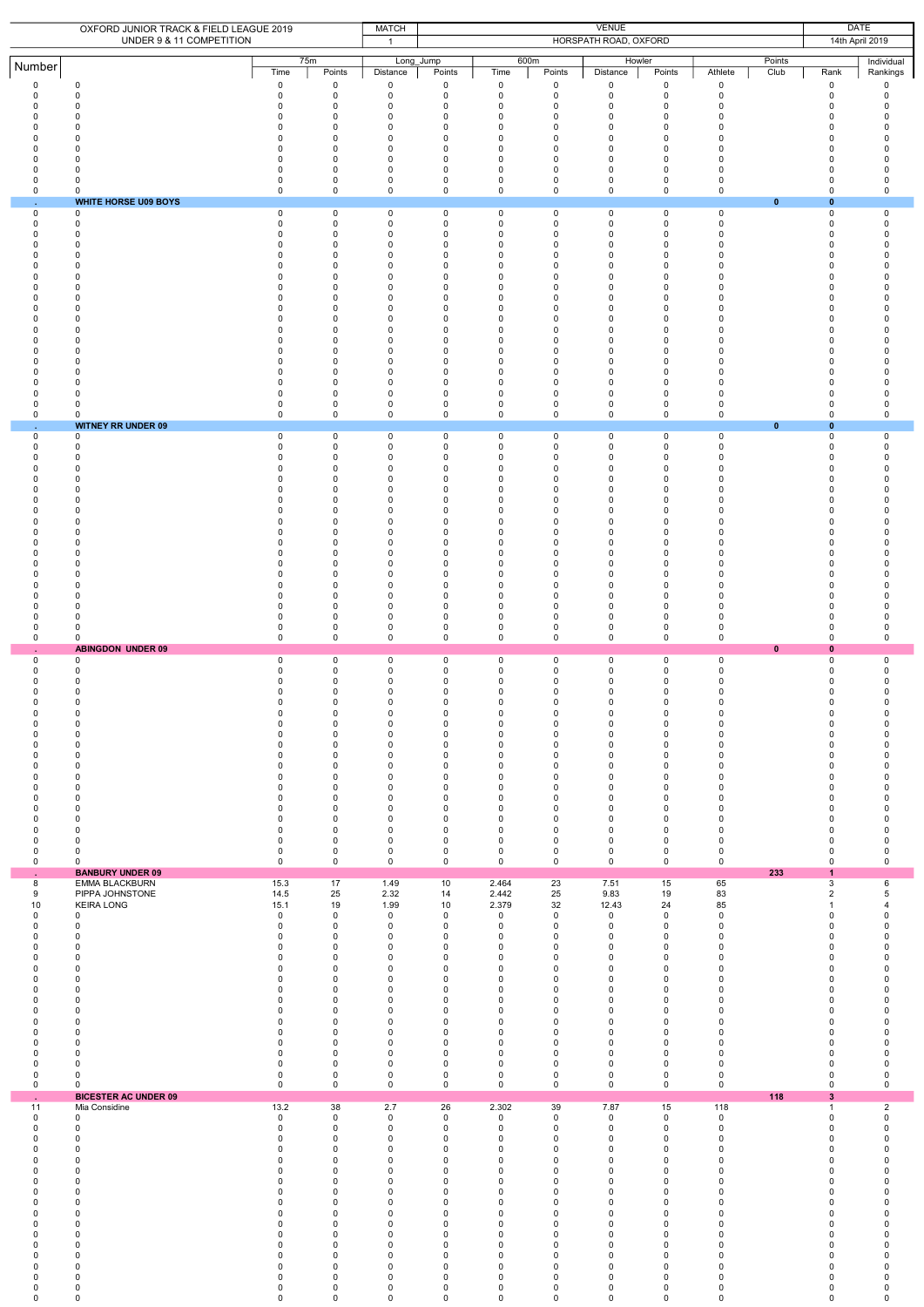|                                            | OXFORD JUNIOR TRACK & FIELD LEAGUE 2019<br>UNDER 9 & 11 COMPETITION |                                 |                                 | <b>MATCH</b><br>$\mathbf{1}$       |                               |                            |                        | <b>VENUE</b><br>HORSPATH ROAD, OXFORD |                            |                            |                |                                           | <b>DATE</b><br>14th April 2019            |
|--------------------------------------------|---------------------------------------------------------------------|---------------------------------|---------------------------------|------------------------------------|-------------------------------|----------------------------|------------------------|---------------------------------------|----------------------------|----------------------------|----------------|-------------------------------------------|-------------------------------------------|
| Number                                     |                                                                     | Time                            | 75m<br>Points                   | Distance                           | Long_Jump<br>Points           | Time                       | 600m<br>Points         | Howler<br>Distance                    | Points                     | Athlete                    | Points<br>Club | Rank                                      | Individual<br>Rankings                    |
| $\mathsf 0$<br>÷.                          | $\pmb{0}$<br><b>TEAM KENNET UNDER 09</b>                            | $\mathsf 0$                     | 0                               | $\mathsf{O}\xspace$                | $\mathsf 0$                   | $\mathsf 0$                | $\mathsf 0$            | 0                                     | 0                          | $\mathsf 0$                | 126            | $\pmb{0}$<br>$\mathbf 2$                  | $\pmb{0}$                                 |
| 12<br>$\mathbf 0$                          | Emma Long<br>$\mathsf 0$<br>$\mathsf 0$                             | 13.3<br>$\Omega$<br>0           | 37<br>0                         | 2.39<br>$\mathbf 0$<br>$\mathbf 0$ | 16<br>$\pmb{0}$               | 2.245<br>$\mathbf 0$<br>0  | 45<br>$\mathsf 0$<br>0 | 14.24<br>$\mathbf 0$<br>0             | 28<br>$\mathsf 0$<br>0     | 126<br>0<br>0              |                | $\overline{1}$<br>$\mathbf 0$             | $\mathbf{1}$<br>$\pmb{0}$<br>$\mathbf 0$  |
| 0<br>$\mathbf 0$<br>$\mathbf 0$            | $\pmb{0}$<br>$\pmb{0}$                                              | 0<br>0                          | 0<br>$\mathsf 0$<br>$\mathbf 0$ | $\mathbf 0$<br>$\mathbf 0$         | 0<br>$\pmb{0}$<br>$\mathbf 0$ | $\mathsf 0$<br>$\mathbf 0$ | 0<br>0                 | 0<br>0                                | $\mathsf 0$<br>0           | $\mathsf 0$<br>0           |                | 0<br>$\mathbf 0$<br>$\mathbf 0$           | $\mathbf 0$<br>$\Omega$                   |
| 0                                          | $\mathbf 0$                                                         | 0                               | 0                               | $\mathbf 0$                        | $\mathbf 0$                   | $\mathsf 0$                | 0                      | 0                                     | 0                          | $\mathsf 0$                |                | $\Omega$                                  | 0                                         |
| $\mathbf 0$                                | $\mathsf 0$                                                         | 0                               | $\mathbf 0$                     | $\mathbf 0$                        | $\mathbf 0$                   | $\mathbf 0$                | 0                      | 0                                     | 0                          | 0                          |                | $\mathbf 0$                               | $\Omega$                                  |
| $\mathbf 0$                                | $\mathbf 0$                                                         | $\Omega$                        | $\mathsf 0$                     | $\pmb{0}$                          | $\mathbf 0$                   | $\mathsf 0$                | 0                      | 0                                     | $\pmb{0}$                  | $\mathsf 0$                |                | $\mathbf 0$                               | $\Omega$                                  |
| $\mathbf 0$                                | 0                                                                   | $\Omega$                        | $\mathsf 0$                     | $\mathbf 0$                        | $\mathbf 0$                   | $\mathsf 0$                | 0                      | 0                                     | 0                          | 0                          |                | $\mathbf 0$                               | $\Omega$                                  |
| $\Omega$                                   | $\mathbf 0$                                                         | 0                               | 0                               | 0                                  | 0                             | 0                          | 0                      | 0                                     | 0                          | $\mathsf 0$                |                | $^{\circ}$                                | $\Omega$                                  |
| $\mathbf 0$                                | $\pmb{0}$                                                           | <sup>n</sup>                    | $\mathbf 0$                     | $\mathbf 0$                        | $\mathbf 0$                   | $\mathbf 0$                | 0                      | 0                                     | $\mathsf 0$                | 0                          |                | $\mathbf 0$                               | $\Omega$                                  |
| $\mathbf 0$                                | 0                                                                   | 0                               | $\mathbf 0$                     | $\pmb{0}$                          | $\mathbf 0$                   | $\mathbf 0$                | 0                      | 0                                     | 0                          | 0                          |                | $\mathbf 0$                               | $\Omega$                                  |
| 0                                          | $\pmb{0}$                                                           | 0                               | 0                               | $\mathbf 0$                        | $\mathbf 0$                   | $\mathbf 0$                | $\mathsf 0$            | 0                                     | $\mathsf 0$                | $\mathsf 0$                |                | $\Omega$                                  | 0                                         |
| $\mathbf 0$                                | $\mathsf 0$                                                         | $\Omega$                        | $\mathbf 0$                     | $\mathbf 0$                        | $\mathbf 0$                   | $\mathbf 0$                | 0                      | 0                                     | 0                          | 0                          |                | $\mathbf 0$                               | $\Omega$                                  |
| $\mathbf 0$                                | $\pmb{0}$                                                           | 0                               | $\mathbf 0$                     | $\pmb{0}$                          | $\pmb{0}$                     | $\mathsf 0$                | 0                      | 0                                     | $\mathsf 0$                | $\mathsf 0$                |                | $\mathbf 0$                               | $\mathbf 0$                               |
| $\mathbf 0$                                | 0                                                                   | $\Omega$                        | 0                               | $\mathbf 0$                        | $\mathbf 0$                   | $\pmb{0}$                  | 0                      | 0                                     | $\pmb{0}$                  | $\mathsf 0$                |                | $\mathbf 0$                               | $\Omega$                                  |
| $\mathbf 0$                                | $\mathbf 0$                                                         | $\Omega$                        | 0                               | 0                                  | 0                             | 0                          | 0                      | 0                                     | 0                          | 0                          |                | $^{\circ}$                                | $\Omega$                                  |
| $\mathbf 0$                                | $\mathsf 0$                                                         | 0                               | $\mathbf 0$                     | $\mathbf 0$                        | $\mathbf 0$                   | $\mathbf 0$                | 0                      | 0                                     | $\mathsf 0$                | 0                          |                | $\mathbf 0$                               | $\mathbf 0$                               |
| $\mathbf 0$                                | $\mathsf 0$                                                         | 0                               | 0                               | $\mathbf 0$                        | $\mathbf 0$                   | $\mathbf 0$                | 0                      | 0                                     | 0                          | 0                          |                | 0                                         | $\mathsf 0$                               |
| $\mathsf 0$                                | $\mathbf 0$                                                         | 0                               | $\pmb{0}$                       | $\mathsf{O}\xspace$                | $\pmb{0}$                     | $\mathsf 0$                | $\mathsf{O}\xspace$    | 0                                     | 0                          | $\mathsf 0$                |                | $\pmb{0}$                                 | $\pmb{0}$                                 |
| à.<br>0                                    | <b>OXFORD DCITY AC UNDER 09</b><br>0                                | $\overline{0}$                  | $\mathsf 0$                     | $\mathsf 0$                        | $\mathbf 0$                   | $\mathsf 0$                | $\mathsf 0$            | 0                                     | 0                          | 0                          | $\mathbf{0}$   | $\pmb{0}$<br>$\mathbf 0$                  | $\mathbf 0$                               |
| $\mathbf 0$                                | $\pmb{0}$                                                           | $\Omega$                        | 0                               | $\mathbf 0$                        | $\mathbf 0$                   | $\mathsf 0$                | 0                      | 0                                     | $\mathsf 0$                | 0                          |                | $\mathbf 0$                               | $\mathbf 0$                               |
| $\mathbf 0$                                | $\mathsf 0$                                                         | 0                               | $\mathbf 0$                     | $\mathbf 0$                        | $\mathbf 0$                   | $\mathbf 0$                | 0                      | 0                                     | 0                          | 0                          |                | $\mathbf 0$                               | $\mathbf 0$                               |
| 0                                          | $\pmb{0}$                                                           | 0                               | $\mathsf 0$                     | $\mathbf 0$                        | $\mathbf 0$                   | $\mathsf 0$                | 0                      | 0                                     | $\mathsf 0$                | $\mathsf 0$                |                | $\mathbf 0$                               | $\mathsf 0$                               |
| $\mathbf 0$                                | $\pmb{0}$                                                           | 0                               | $\mathsf 0$                     | $\mathbf 0$                        | $\mathbf 0$                   | $\mathbf 0$                | 0                      | 0                                     | 0                          | 0                          |                | $\mathbf 0$                               | $\Omega$                                  |
| 0                                          | $\pmb{0}$                                                           | 0                               | 0                               | $\mathbf 0$                        | $\mathbf 0$                   | $\mathsf 0$                | 0                      | 0                                     | 0                          | $\mathsf 0$                |                | $^{\circ}$                                | 0                                         |
| $\mathbf 0$                                | $\pmb{0}$                                                           | $\Omega$                        | $\mathbf 0$                     | $\mathbf 0$                        | $\mathbf 0$                   | $\mathbf{0}$               | 0                      | 0                                     | $\mathsf 0$                | $\mathsf 0$                |                | $\mathbf 0$                               | $\mathbf 0$                               |
| 0                                          | $\mathbf 0$                                                         | $\Omega$                        | 0                               | $\pmb{0}$                          | $\mathbf 0$                   | $\mathbf 0$                | 0                      | 0                                     | 0                          | 0                          |                | 0                                         | $\Omega$                                  |
| $\mathbf 0$                                | 0                                                                   | $\Omega$                        | $\mathsf 0$                     | $\mathbf 0$                        | $\mathbf 0$                   | $\mathsf 0$                | 0                      | 0                                     | 0                          | 0                          |                | $\mathbf 0$                               | $\Omega$                                  |
| $\Omega$                                   | $\mathbf 0$                                                         | 0                               | 0                               | 0                                  | 0                             | 0                          | 0                      | 0                                     | 0                          | 0                          |                | $^{\circ}$                                | $\Omega$                                  |
| $\mathbf 0$                                | $\pmb{0}$                                                           | <sup>n</sup>                    | $\mathbf 0$                     | $\mathbf 0$                        | $\mathbf 0$                   | $\mathbf 0$                | 0                      | 0                                     | $\mathsf 0$                | 0                          |                | $\mathbf 0$                               | $\Omega$                                  |
| $\mathbf 0$                                | 0                                                                   | 0                               | $\mathbf 0$                     | $\pmb{0}$                          | $\mathbf 0$                   | $\mathbf 0$                | 0                      | 0                                     | 0                          | 0                          |                | $\mathbf 0$                               | $\Omega$                                  |
| 0                                          | $\pmb{0}$                                                           | 0                               | 0                               | $\mathbf 0$                        | $\mathbf 0$                   | $\mathbf 0$                | $\mathsf 0$            | 0                                     | $\mathsf 0$                | $\mathsf 0$                |                | $\Omega$                                  | 0                                         |
| $\mathbf 0$                                | $\mathsf 0$                                                         | $\Omega$                        | $\mathbf 0$                     | $\mathbf 0$                        | $\mathbf 0$                   | $\mathbf 0$                | 0                      | 0                                     | 0                          | 0                          |                | $\mathbf 0$                               | $\Omega$                                  |
| $\mathbf 0$                                | $\pmb{0}$                                                           | 0                               | $\mathbf 0$                     | $\pmb{0}$                          | $\pmb{0}$                     | $\mathsf 0$                | 0                      | 0                                     | $\mathsf 0$                | $\mathsf 0$                |                | $\mathbf 0$                               | $\mathbf 0$                               |
| $\mathbf 0$                                | 0                                                                   | $\Omega$                        | 0                               | $\mathbf 0$                        | $\mathbf 0$                   | $\pmb{0}$                  | 0                      | 0                                     | $\pmb{0}$                  | $\mathsf 0$                |                | $\mathbf 0$                               | $\Omega$                                  |
| 0                                          | $\mathbf 0$                                                         | $\Omega$                        | 0                               | 0                                  | 0                             | 0                          | 0                      | 0                                     | 0                          | 0                          |                | $^{\circ}$                                | $\Omega$                                  |
| $\mathbf 0$                                | $\mathsf 0$                                                         | 0                               | $\mathbf 0$                     | $\mathbf 0$                        | $\mathbf 0$                   | $\mathbf 0$                | 0                      | 0                                     | $\mathsf 0$                | 0                          |                | $\mathbf 0$                               | $\mathbf 0$                               |
| $\mathbf 0$                                | $\mathsf 0$                                                         | 0                               | 0                               | $\mathbf 0$                        | $\mathbf 0$                   | $\mathbf 0$                | 0                      | 0                                     | 0                          | 0                          |                | 0                                         | $\mathsf 0$                               |
| $\mathsf 0$                                | $\pmb{0}$                                                           | 0                               | $\pmb{0}$                       | $\mathsf{O}\xspace$                | $\pmb{0}$                     | $\mathsf 0$                | $\mathsf{O}\xspace$    | 0                                     | 0                          | $\mathsf 0$                |                | $\pmb{0}$                                 | $\pmb{0}$                                 |
| ×.<br>0<br>$\mathbf 0$                     | <b>RADLEY UNDER 09</b><br>0<br>$\mathsf 0$                          | $\mathsf 0$<br>$\mathbf 0$      | $\mathsf 0$<br>0                | $\mathsf 0$<br>$\mathbf 0$         | $\mathbf 0$<br>$\mathbf 0$    | $\mathsf 0$<br>$\mathsf 0$ | $\mathsf 0$<br>0       | 0<br>0                                | 0<br>0                     | 0<br>0                     | $\mathbf{0}$   | $\pmb{0}$<br>$\mathbf 0$<br>$\mathbf 0$   | $\mathbf 0$<br>$\mathsf 0$                |
| $\mathbf 0$                                | $\mathsf 0$                                                         | 0                               | $\mathbf 0$                     | $\mathbf 0$                        | $\mathbf 0$                   | $\mathbf 0$                | 0                      | 0                                     | 0                          | 0                          |                | $\mathbf 0$                               | $\mathbf 0$                               |
| 0                                          | $\pmb{0}$                                                           | 0                               | $\pmb{0}$                       | $\mathbf 0$                        | $\mathbf 0$                   | $\mathsf 0$                | 0                      | 0                                     | $\mathsf 0$                | $\mathsf 0$                |                | $\mathbf 0$                               | $\mathsf 0$                               |
| $\mathbf 0$                                | $\pmb{0}$                                                           | 0                               | 0                               | $\mathbf 0$                        | $\mathbf 0$                   | $\mathbf 0$                | 0                      | 0                                     | 0                          | 0                          |                | $\Omega$                                  | $\Omega$                                  |
| 0                                          | $\pmb{0}$                                                           | 0                               | 0                               | $\mathbf 0$                        | $\mathbf 0$                   | $\mathsf 0$                | $\mathsf 0$            | 0                                     | 0                          | $\mathsf 0$                |                | $\Omega$                                  | 0                                         |
| $\mathbf 0$                                | $\pmb{0}$                                                           | $\Omega$                        | $\mathbf 0$                     | $\mathbf 0$                        | $\mathbf 0$                   | $\mathbf 0$                | 0                      | 0                                     | $\mathsf 0$                | $\mathsf 0$                |                | $\mathbf 0$                               | $\Omega$                                  |
| 0                                          | $\mathbf 0$                                                         | $\Omega$                        | 0                               | $\pmb{0}$                          | $\mathbf 0$                   | $\mathbf 0$                | 0                      | 0                                     | 0                          | 0                          |                | 0                                         | $\Omega$                                  |
| $\mathbf 0$                                | 0                                                                   | <sup>0</sup>                    | $\mathsf 0$                     | $\mathbf 0$                        | $\mathbf 0$                   | $\mathbf 0$                | 0                      | 0                                     | 0                          | 0                          |                | $\mathbf 0$                               | $\Omega$                                  |
| $\Omega$                                   | $\mathbf 0$                                                         | 0                               | 0                               | 0                                  | 0                             | 0                          | 0                      | 0                                     | 0                          | $\mathsf 0$                |                | $^{\circ}$                                | $\Omega$                                  |
| $\mathbf 0$                                | 0                                                                   | 0                               | $\mathbf 0$                     | $\pmb{0}$                          | $\mathbf 0$                   | $\mathsf 0$                | 0                      | 0                                     | $\mathsf 0$                | $\mathsf 0$                |                | $\mathbf 0$                               | $\mathbf 0$                               |
| $\mathbf 0$                                | $\pmb{0}$                                                           | 0                               | $\mathbf 0$                     | $\mathbf 0$                        | $\mathbf 0$                   | $\mathsf 0$                | 0                      | 0                                     | 0                          | 0                          |                | $\Omega$                                  | $\Omega$                                  |
| $\mathbf 0$                                | $\pmb{0}$                                                           | 0                               | 0                               | $\mathbf 0$                        | $\mathbf 0$                   | $\mathbf 0$                | 0                      | 0                                     | 0                          | 0                          |                | $\Omega$                                  | $\mathbf 0$                               |
| $\mathbf 0$                                | $\mathsf 0$                                                         | n                               | $\Omega$                        | $\mathbf 0$                        | $\mathbf 0$                   | $\Omega$                   | $\Omega$               | 0                                     | 0                          | 0                          |                | $\Omega$                                  | $\Omega$                                  |
| $\mathbf 0$                                | $\mathsf 0$                                                         | $\Omega$                        | 0                               | $\pmb{0}$                          | $\mathbf 0$                   | 0                          | 0                      | 0                                     | 0                          | $\mathsf 0$                |                | $\mathbf 0$                               | $\Omega$                                  |
| $\mathbf 0$                                | 0                                                                   | $\Omega$                        | $\mathbf 0$                     | $\mathbf 0$                        | $\mathbf 0$                   | $\mathbf 0$                | 0                      | 0                                     | $\mathbf 0$                | $\mathbf 0$                |                | $\Omega$                                  | $\Omega$                                  |
| 0                                          | 0                                                                   | 0                               | 0                               | 0                                  | 0                             | 0                          | 0                      | 0                                     | 0                          | 0                          |                | 0                                         | 0                                         |
| $\pmb{0}$                                  | $\pmb{0}$                                                           | 0                               | 0                               | $\mathbf 0$                        | $\mathsf 0$                   | $\mathsf 0$                | $\mathsf 0$            | 0                                     | $\mathsf 0$                | $\mathsf 0$                |                | $\mathbf 0$                               | $\mathbf 0$                               |
| $\mathbf 0$                                | $\mathsf 0$                                                         | 0                               | 0                               | $\mathbf 0$                        | $\mathbf 0$                   | $\mathbf 0$                | 0                      | 0                                     | 0                          | $\mathsf 0$                |                | $\mathbf 0$                               | $\mathsf 0$                               |
| $\mathsf 0$<br>$\mathcal{L}^{\mathcal{L}}$ | $\mathsf 0$<br><b>WHITE HORSE U09 GIRLS</b>                         | $\mathsf 0$                     | $\pmb{0}$                       | $\mathsf{O}\xspace$                | $\mathsf 0$                   | $\mathsf 0$                | $\mathsf{O}\xspace$    | 0                                     | $\mathsf 0$                | $\mathsf 0$                | $\mathbf{0}$   | $\mathbf 0$<br>$\pmb{\mathsf{o}}$         | $\mathsf 0$                               |
| 0                                          | 0                                                                   | $\overline{0}$                  | $\mathsf 0$                     | $\mathbf 0$                        | $\mathsf 0$                   | $\mathsf 0$                | $\mathsf 0$            | 0                                     | $\mathsf 0$                | $\mathsf 0$                |                | $\mathbf 0$                               | $\overline{0}$                            |
| $\mathbf 0$                                | $\pmb{0}$                                                           | $\mathsf 0$                     | $\mathsf 0$                     | $\mathsf 0$                        | $\mathsf 0$                   | $\mathsf 0$                | 0                      | 0                                     | 0                          | $\mathsf 0$                |                | $\mathbf 0$                               | $\mathsf 0$                               |
| $\mathbf 0$                                | $\mathsf 0$                                                         | $\mathbf 0$                     | $\mathbf 0$                     | $\mathbf 0$                        | $\mathbf 0$                   | $\mathbf 0$                | 0                      | 0                                     | $\mathbf 0$                | 0                          |                | $\mathbf 0$                               | $\mathbf 0$                               |
| $\mathbf 0$                                | $\mathbf 0$                                                         | 0                               | $\mathsf 0$                     | $\mathbf 0$                        | $\pmb{0}$                     | $\mathsf 0$                | 0                      | 0                                     | $\mathsf 0$                | $\mathsf 0$                |                | $\mathbf 0$                               | $\mathsf 0$                               |
| $\mathbf 0$                                | $\pmb{0}$                                                           | $\mathbf 0$                     | $\mathsf 0$                     | $\mathbf 0$                        | $\mathbf 0$                   | $\mathbf 0$                | 0                      | 0                                     | 0                          | 0                          |                | $\mathbf 0$                               | $\mathsf 0$                               |
| $\mathbf 0$                                | $\mathbf 0$                                                         | 0                               | $\mathsf 0$                     | $\mathbf 0$                        | $\mathbf 0$                   | $\mathbf 0$                | $\mathsf 0$            | 0                                     | $\mathsf 0$                | $\mathsf 0$                |                | $\mathbf 0$                               | $\mathsf 0$                               |
| $\pmb{0}$                                  | $\mathbf 0$                                                         | $\mathbf 0$                     | $\mathbf 0$                     | $\mathbf 0$                        | $\mathbf 0$                   | $\mathsf 0$                | $\mathsf 0$            | 0                                     | $\mathsf 0$                | $\mathsf 0$                |                | $\mathbf 0$                               | $\mathbf 0$                               |
| $\mathbf 0$                                | $\mathsf 0$                                                         | 0                               | 0                               | $\pmb{0}$                          | $\mathbf 0$                   | $\mathbf 0$                | 0                      | 0                                     | 0                          | $\mathsf 0$                |                | $\mathbf 0$                               | $\mathbf 0$                               |
| $\mathbf 0$                                | $\mathsf 0$                                                         | $\mathbf 0$                     | 0                               | $\pmb{0}$                          | $\mathbf 0$                   | 0                          | 0                      | 0                                     | 0                          | 0                          |                | $\mathbf 0$                               | $\Omega$                                  |
| $\mathbf 0$                                | $\mathsf 0$                                                         | $\mathbf 0$                     | $\mathbf 0$                     | $\mathbf 0$                        | $\mathbf 0$                   | $\mathbf 0$                | 0                      | 0                                     | $\mathbf 0$                | $\mathbf 0$                |                | $\mathbf 0$                               | $\Omega$                                  |
| $\mathbf 0$                                | $\pmb{0}$                                                           | 0                               | 0                               | $\mathbf 0$                        | $\mathbf 0$                   | $\mathsf 0$                | 0                      | 0                                     | $\mathsf 0$                | $\mathsf 0$                |                | $\mathbf 0$                               | $\mathsf 0$                               |
| $\mathbf 0$                                | $\pmb{0}$                                                           | $\mathbf 0$                     | 0                               | $\mathbf 0$                        | $\mathbf 0$                   | 0                          | 0                      | 0                                     | 0                          | 0                          |                | $\mathbf 0$                               | $\mathsf 0$                               |
| $\mathbf 0$                                | $\pmb{0}$                                                           | 0                               | 0                               | $\mathbf 0$                        | $\mathbf 0$                   | $\mathsf 0$                | 0                      | 0                                     | $\mathsf 0$                | $\mathsf 0$                |                | $\mathbf 0$                               | $\pmb{0}$                                 |
| $\pmb{0}$<br>$\mathbf 0$                   | $\mathbf 0$<br>$\mathsf 0$                                          | $\mathbf 0$<br>0<br>$\mathbf 0$ | $\mathbf 0$<br>0                | $\mathbf 0$<br>$\pmb{0}$           | $\mathbf 0$<br>$\mathbf 0$    | $\mathbf{0}$<br>0          | $\mathsf 0$<br>0       | 0<br>0<br>0                           | $\mathsf 0$<br>$\mathsf 0$ | $\mathsf 0$<br>$\mathsf 0$ |                | $\mathbf 0$<br>$\mathbf 0$                | $\mathbf 0$<br>$\mathbf 0$<br>$\mathbf 0$ |
| $\mathbf 0$<br>0<br>$\pmb{0}$              | $\pmb{0}$<br>$\mathsf 0$<br>$\pmb{0}$                               | 0<br>$\mathbf 0$                | 0<br>0<br>$\pmb{0}$             | $\pmb{0}$<br>0<br>$\mathbf 0$      | $\mathbf 0$<br>0<br>$\pmb{0}$ | 0<br>0<br>$\mathsf 0$      | 0<br>0<br>0            | 0<br>0                                | 0<br>0<br>$\mathsf 0$      | 0<br>0<br>$\mathsf 0$      |                | $\mathbf 0$<br>0<br>$\mathbf 0$           | 0<br>$\pmb{0}$                            |
| $\mathbf 0$                                | $\mathsf 0$                                                         | $\mathbf 0$                     | 0                               | $\mathbf 0$                        | $\mathbf 0$                   | $\mathbf 0$                | 0                      | 0                                     | 0                          | 0                          |                | $\mathbf 0$                               | $\pmb{0}$                                 |
| $\mathsf 0$                                | $\mathsf 0$                                                         | $\mathbf 0$                     | $\pmb{0}$                       | $\mathsf{O}\xspace$                | $\mathsf 0$                   | $\mathsf 0$                | $\mathsf{O}\xspace$    | $\mathsf{O}$                          | $\mathsf 0$                | $\mathsf 0$                |                | $\pmb{0}$                                 | $\mathsf 0$                               |
| $\mathcal{L}$<br>15                        | <b>WITNEY RR UNDER 09</b><br><b>WILLOW ALLEN</b>                    | 13.9                            | 31                              | 2.4                                | 16                            | 2.310                      | 39                     | 9.06                                  | 18                         | 104                        | 104            | $\overline{\mathbf{4}}$<br>$\overline{1}$ | $\overline{\mathbf{3}}$                   |
| $\mathsf 0$                                | $\pmb{0}$                                                           | $\mathsf 0$                     | $\pmb{0}$                       | $\mathbf 0$                        | $\mathsf 0$                   | $\mathsf 0$                | $\mathsf 0$            | $\mathsf{O}$                          | 0                          | $\mathsf 0$                |                | $\mathbf 0$                               | $\pmb{0}$                                 |
| $\mathbf 0$                                | $\mathsf 0$                                                         | 0                               | $\mathbf 0$                     | $\mathbf 0$                        | $\mathbf 0$                   | 0                          | 0                      | 0                                     | 0                          | 0                          |                | $\mathbf 0$                               | $\mathbf 0$                               |
| $\mathbf 0$                                | $\mathbf 0$                                                         | 0                               | $\mathsf 0$                     | $\mathsf 0$                        | $\mathsf 0$                   | $\mathsf 0$                | $\mathsf 0$            | 0                                     | $\mathsf 0$                | $\mathsf 0$                |                | $\mathbf 0$                               | $\mathsf 0$                               |
| $\mathbf 0$                                | $\pmb{0}$                                                           | $\mathbf 0$                     | 0                               | $\mathbf 0$                        | $\mathbf 0$                   | 0                          | 0                      | 0                                     | 0                          | 0                          |                | $\mathbf 0$                               | $\mathsf 0$                               |
| $\mathbf 0$                                | $\mathbf 0$                                                         | 0                               | 0                               | $\mathbf 0$                        | $\mathbf 0$                   | $\mathbf 0$                | $\mathsf 0$            | 0                                     | $\mathsf 0$                | $\mathsf 0$                |                | $\mathbf 0$                               | $\mathsf 0$                               |
| $\mathbf 0$                                | $\mathbf 0$                                                         | $\mathbf 0$                     | $\mathbf 0$                     | $\mathbf 0$                        | $\mathbf 0$                   | $\mathbf{0}$               | $\mathsf 0$            | 0                                     | $\mathsf 0$                | $\mathsf 0$                |                | $\mathbf 0$                               | $\mathbf 0$                               |
| $\mathbf 0$                                | $\mathsf 0$                                                         | 0                               | 0                               | $\pmb{0}$                          | $\mathbf 0$                   | $\mathbf 0$                | 0                      | 0                                     | 0                          | $\mathsf 0$                |                | $\mathbf 0$                               | $\mathbf 0$                               |
| $\mathbf 0$                                | $\mathsf 0$                                                         | $\mathbf 0$                     | 0                               | $\pmb{0}$                          | $\mathbf 0$                   | 0                          | 0                      | 0                                     | 0                          | 0                          |                | $\mathbf 0$                               | $\Omega$                                  |
| $\mathbf 0$                                | $\mathsf 0$                                                         | $\mathbf 0$                     | $\mathbf 0$                     | $\mathbf 0$                        | $\mathbf 0$                   | $\mathbf 0$                | 0                      | 0                                     | $\mathbf 0$                | $\mathbf 0$                |                | $\mathbf 0$                               | $\Omega$                                  |
| $\mathbf 0$                                | $\mathbf 0$                                                         | 0                               | 0                               | $\mathbf 0$                        | $\pmb{0}$                     | $\mathsf 0$                | 0                      | 0                                     | $\mathsf 0$                | $\mathsf 0$                |                | $\mathbf 0$                               | $\mathsf 0$                               |
| $\mathbf 0$                                | $\pmb{0}$                                                           | $\mathbf 0$                     | 0                               | $\pmb{0}$                          | $\mathbf 0$                   | 0                          | 0                      | 0                                     | 0                          | 0                          |                | $\mathbf 0$                               | $\mathsf 0$                               |
| $\mathbf 0$                                | $\pmb{0}$                                                           | 0                               | $\mathsf 0$                     | $\mathbf 0$                        | $\mathbf 0$                   | $\mathsf 0$                | 0                      | 0                                     | $\mathsf 0$                | $\mathsf 0$                |                | $\mathbf 0$                               | $\mathbf 0$                               |
| $\pmb{0}$                                  | $\mathbf 0$                                                         | $\mathbf 0$                     | $\mathbf 0$                     | $\mathbf 0$                        | $\mathbf 0$                   | $\mathbf{0}$               | $\mathsf 0$            | 0                                     | $\mathbf 0$                | $\mathsf 0$                |                | $\mathbf 0$                               | $\mathbf 0$                               |
| $\mathbf 0$                                | $\mathsf 0$                                                         | 0                               | $\mathsf 0$                     | $\pmb{0}$                          | $\mathbf 0$                   | $\mathsf 0$                | 0                      | 0                                     | 0                          | $\mathsf 0$                |                | $\mathbf 0$                               | $\mathbf 0$                               |
| $\mathbf 0$                                | $\mathsf 0$                                                         | $\mathbf 0$                     | 0                               | $\pmb{0}$                          | $\mathbf 0$                   | 0                          | 0                      | 0                                     | 0                          | 0                          |                | $\mathbf 0$                               | $\mathbf 0$                               |
| $\mathbf 0$                                | $\mathsf 0$                                                         | 0                               | 0                               | 0                                  | 0                             | 0                          | 0                      | 0                                     | 0                          | 0                          |                | 0                                         | 0                                         |
| $\pmb{0}$                                  | $\pmb{0}$                                                           | 0                               | $\pmb{0}$                       | $\mathbf 0$                        | $\mathsf 0$                   | $\mathsf 0$                | $\mathsf 0$            | 0                                     | $\mathsf 0$                | $\mathsf 0$                |                | $\mathbf 0$                               | $\pmb{0}$                                 |
| 0                                          | $\pmb{0}$                                                           | 0                               | 0                               | $\mathbf 0$                        | 0                             | 0                          | $\mathbf 0$            | 0                                     | 0                          | 0                          |                | $\pmb{0}$                                 | 0                                         |
| $\mathsf 0$                                | $\mathsf 0$                                                         | $\mathsf 0$                     | 0                               | $\mathsf 0$                        | $\mathsf 0$                   | $\mathsf{O}\xspace$        | $\mathsf 0$            | 0                                     | $\mathsf 0$                | $\mathsf 0$                |                | $\pmb{0}$                                 | $\mathbf 0$                               |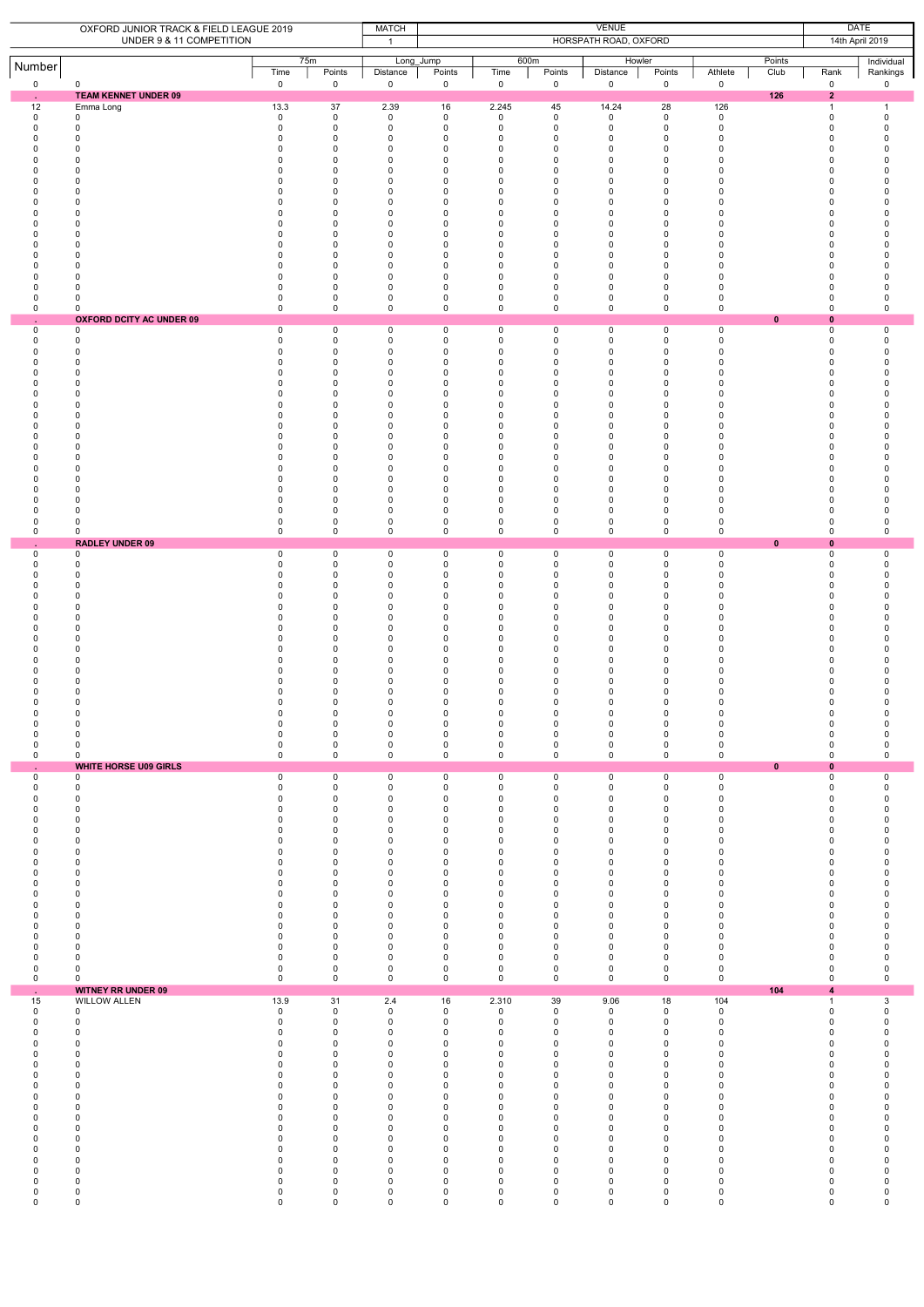|                                                                                                                                 | OXFORD JUNIOR TRACK & FIELD LEAGUE 2019<br>UNDER 9 & 11 COMPETITION                                                                                                                                                                                                                                       |                                                                                                                                                                                                                                                                            |                                                                                                                                                                                                                                                                    | <b>MATCH</b><br>$\mathbf{1}$                                                                                                                                                                                                                    |                                                                                                                                                                                              |                                                                                                                                                                                                                             |                                                                                                                                                                                                                                                       | <b>VENUE</b><br>HORSPATH ROAD, OXFORD                                                                                                                                                                 |                                                                                                                                                                                                                                                                    |                                                                                                                                                                          |                |                                                                                                                                                                                                                                                                    | <b>DATE</b><br>14th April 2019                                                                                                                                                                                                                         |
|---------------------------------------------------------------------------------------------------------------------------------|-----------------------------------------------------------------------------------------------------------------------------------------------------------------------------------------------------------------------------------------------------------------------------------------------------------|----------------------------------------------------------------------------------------------------------------------------------------------------------------------------------------------------------------------------------------------------------------------------|--------------------------------------------------------------------------------------------------------------------------------------------------------------------------------------------------------------------------------------------------------------------|-------------------------------------------------------------------------------------------------------------------------------------------------------------------------------------------------------------------------------------------------|----------------------------------------------------------------------------------------------------------------------------------------------------------------------------------------------|-----------------------------------------------------------------------------------------------------------------------------------------------------------------------------------------------------------------------------|-------------------------------------------------------------------------------------------------------------------------------------------------------------------------------------------------------------------------------------------------------|-------------------------------------------------------------------------------------------------------------------------------------------------------------------------------------------------------|--------------------------------------------------------------------------------------------------------------------------------------------------------------------------------------------------------------------------------------------------------------------|--------------------------------------------------------------------------------------------------------------------------------------------------------------------------|----------------|--------------------------------------------------------------------------------------------------------------------------------------------------------------------------------------------------------------------------------------------------------------------|--------------------------------------------------------------------------------------------------------------------------------------------------------------------------------------------------------------------------------------------------------|
| Number                                                                                                                          |                                                                                                                                                                                                                                                                                                           | Time                                                                                                                                                                                                                                                                       | 75m<br>Points                                                                                                                                                                                                                                                      | Long Jump<br>Distance                                                                                                                                                                                                                           | Points                                                                                                                                                                                       | 600m<br>Time                                                                                                                                                                                                                | Points                                                                                                                                                                                                                                                | Howler<br>Distance                                                                                                                                                                                    | Points                                                                                                                                                                                                                                                             | Athlete                                                                                                                                                                  | Points<br>Club | Rank                                                                                                                                                                                                                                                               | Individual<br>Rankings                                                                                                                                                                                                                                 |
| 16<br>17<br>18<br>19<br>20<br>21<br>0<br>0<br>0<br>0<br>0<br>0<br>0<br>0<br>0<br>0<br>0<br>0<br>0<br>0<br>$\sim$                | <b>ABINGDON UNDER 11</b><br>Tom Spokes<br>Jack Sands<br>Nico Abitabile<br>Reuben Minto<br><b>Elliot Frost</b><br>Jake Grant<br>0<br>0<br>0<br>0<br>0<br>0<br>0<br>0<br>0<br>0<br>0<br>0<br>0<br>0<br><b>BANBURY UNDER 11</b>                                                                              | 12.5<br>13<br>12.7<br>13.4<br>13.5<br>13<br>$\mathbf 0$<br>$\mathbf 0$<br>$\mathbf 0$<br>$\mathbf 0$<br>0<br>$\mathbf 0$<br>$\mathbf 0$<br>$\mathbf 0$<br>$\mathbf 0$<br>$\mathbf 0$<br>$\mathbf 0$<br>0<br>$\mathbf 0$<br>$\pmb{0}$                                       | 45<br>40<br>43<br>36<br>35<br>40<br>$\pmb{0}$<br>$\mathbf 0$<br>$\mathbf 0$<br>$\pmb{0}$<br>$\mathbf 0$<br>$\mathbf 0$<br>$\mathbf 0$<br>$\mathbf 0$<br>$\mathbf{0}$<br>$\mathbf 0$<br>$\mathbf 0$<br>$\mathbf 0$<br>$\mathbf 0$<br>$\mathsf 0$                    | 2.48<br>2.63<br>3.02<br>2.68<br>2.87<br>2.95<br>$\mathbf 0$<br>$\mathbf 0$<br>$\pmb{0}$<br>$\mathbf 0$<br>0<br>$\mathbf 0$<br>$\mathbf 0$<br>$\pmb{0}$<br>$\Omega$<br>0<br>$\mathbf 0$<br>0<br>$\mathbf 0$<br>$\mathbf 0$                       | 19<br>24<br>37<br>26<br>32<br>35<br>$\mathsf 0$<br>$\mathbf 0$<br>0<br>0<br>0<br>$\mathbf 0$<br>$\mathbf 0$<br>$\mathbf 0$<br>$\mathbf 0$<br>$\mathsf 0$<br>0<br>0<br>$\mathbf 0$<br>0       | 2.076<br>2.186<br>2.109<br>2.224<br>2.124<br>2.086<br>0<br>$\mathbf 0$<br>$\mathbf 0$<br>$\mathbf 0$<br>0<br>$\Omega$<br>$\mathbf 0$<br>0<br>$\mathbf 0$<br>$\mathbf 0$<br>$\mathbf 0$<br>0<br>$\mathbf 0$<br>0             | 62<br>51<br>59<br>47<br>57<br>61<br>$\mathbf 0$<br>$\Omega$<br>0<br>$\mathbf 0$<br>0<br>$\Omega$<br>$\Omega$<br>$\mathbf 0$<br>$\Omega$<br>$\Omega$<br>$\mathbf 0$<br>0<br>$\mathbf 0$<br>$\mathbf 0$                                                 | 22.57<br>24<br>16.86<br>13.16<br>12.32<br>15.95<br>0<br>0<br>0<br>0<br>$\Omega$<br>$\mathbf 0$<br>$\pmb{0}$<br>$\pmb{0}$<br>$\Omega$<br>0<br>$\Omega$<br>$\Omega$<br>$\mathbf 0$<br>0                 | 45<br>48<br>33<br>26<br>24<br>31<br>$\mathsf 0$<br>$\Omega$<br>$\mathbf 0$<br>$\mathbf 0$<br>0<br>$\Omega$<br>$\Omega$<br>$\mathsf 0$<br>$\Omega$<br>$\mathbf 0$<br>$\mathbf 0$<br>0<br>$\mathbf 0$<br>$\mathbf 0$                                                 | 171<br>163<br>172<br>135<br>148<br>167<br>$\mathbf 0$<br>$\mathbf 0$<br>0<br>0<br>0<br>$\mathbf 0$<br>0<br>0<br>$\mathbf 0$<br>0<br>0<br>0<br>0<br>0                     | 808<br>777     | $\overline{2}$<br>$\overline{c}$<br>4<br>$\mathbf{1}$<br>6<br>$\,$ 5 $\,$<br>3<br>$\mathsf 0$<br>$\mathbf 0$<br>$\mathsf 0$<br>0<br>0<br>$\mathbf 0$<br>0<br>0<br>$\mathbf 0$<br>$\mathsf 0$<br>0<br>0<br>$\mathbf 0$<br>$\mathsf 0$<br>$\mathbf{3}$               | 15<br>20<br>13<br>30<br>24<br>18<br>$\mathbf 0$<br>$\mathbf 0$<br>$\mathsf 0$<br>$\mathbf 0$<br>0<br>0<br>0<br>$\mathbf 0$<br>$\mathbf 0$<br>$\mathsf 0$<br>$\mathbf 0$<br>0<br>$\mathbf 0$<br>$\mathsf 0$                                             |
| 22<br>23<br>24<br>25<br>0<br>0<br>0<br>$\Omega$<br>0<br>0<br>0<br>0<br>0<br>0<br>0<br>0<br>0<br>0<br>0<br>0<br>$\sim$           | <b>ALEX BURT</b><br>OLIVER LLOYD-THOMAS<br><b>AUSTIN WILKINS</b><br><b>ADAM BISHOP</b><br>$\mathsf 0$<br>0<br>0<br>0<br>0<br>0<br>0<br>0<br>0<br>0<br>0<br>0<br>0<br>0<br>0<br>0<br><b>BICESTER AC UNDER 11</b>                                                                                           | 13.2<br>11.3<br>11.6<br>13.3<br>0<br>$\mathbf 0$<br>$\mathbf 0$<br>$\mathbf 0$<br>$\mathbf 0$<br>$\mathbf 0$<br>0<br>$\mathbf 0$<br>$\mathbf 0$<br>$\mathbf 0$<br>$\mathbf 0$<br>$\mathbf 0$<br>$\mathbf 0$<br>0<br>$\mathbf 0$<br>$\pmb{0}$                               | 38<br>57<br>54<br>37<br>$\mathbf 0$<br>$\mathbf 0$<br>$\pmb{0}$<br>$\mathbf 0$<br>$\mathbf 0$<br>$\pmb{0}$<br>0<br>$\mathbf 0$<br>$\mathbf 0$<br>$\pmb{0}$<br>$\mathbf{0}$<br>$\mathbf 0$<br>$\pmb{0}$<br>$\mathbf 0$<br>$\mathbf 0$<br>$\mathsf 0$                | 2.49<br>3.94<br>3.21<br>2.68<br>$\mathbf 0$<br>$\mathbf 0$<br>$\pmb{0}$<br>$\mathbf 0$<br>$\Omega$<br>$\Omega$<br>$\mathbf 0$<br>$\Omega$<br>$\mathbf 0$<br>$\pmb{0}$<br>$\Omega$<br>$\Omega$<br>$\mathbf 0$<br>0<br>$\mathbf 0$<br>$\mathbf 0$ | 19<br>68<br>43<br>26<br>$\mathbf 0$<br>$\mathbf 0$<br>$\mathbf 0$<br>$\mathbf 0$<br>0<br>0<br>0<br>0<br>$\mathbf 0$<br>0<br>$\mathbf 0$<br>$\mathbf 0$<br>0<br>0<br>$\mathbf 0$<br>0         | 2.035<br>1.591<br>2.137<br>2.235<br>0<br>$\mathbf 0$<br>0<br>$\Omega$<br>$\mathbf 0$<br>$\mathbf 0$<br>0<br>$\mathbf 0$<br>$\mathbf 0$<br>0<br>$\mathbf 0$<br>$\mathbf 0$<br>$\mathbf 0$<br>0<br>$\mathbf 0$<br>$\mathbf 0$ | 66<br>70<br>56<br>46<br>$\mathbf 0$<br>$\mathbf 0$<br>0<br>$\Omega$<br>0<br>$\mathbf 0$<br>0<br>$\Omega$<br>$\Omega$<br>$\mathbf 0$<br>$\Omega$<br>$\mathbf 0$<br>$\mathbf 0$<br>0<br>$\mathbf 0$<br>$\mathbf 0$                                      | 24.06<br>30.2<br>25.19<br>19.9<br>0<br>0<br>$\pmb{0}$<br>$\mathbf 0$<br>0<br>0<br>0<br>$\Omega$<br>$\pmb{0}$<br>$\pmb{0}$<br>$\Omega$<br>0<br>0<br>0<br>$\mathbf 0$<br>0                              | 48<br>60<br>50<br>39<br>$\mathsf 0$<br>0<br>$\mathsf 0$<br>$\Omega$<br>$\mathbf 0$<br>$\mathbf 0$<br>0<br>$\mathbf 0$<br>$\Omega$<br>$\mathbf 0$<br>$\Omega$<br>$\Omega$<br>$\mathbf 0$<br>0<br>$\mathbf 0$<br>$\mathbf 0$                                         | 171<br>255<br>203<br>148<br>$\mathsf 0$<br>0<br>0<br>$\mathbf 0$<br>0<br>0<br>0<br>0<br>0<br>0<br>$\Omega$<br>0<br>0<br>0<br>0<br>$\mathbf 0$                            | 763            | $\mathbf{3}$<br>$\mathbf{1}$<br>$\overline{c}$<br>4<br>$\mathsf 0$<br>0<br>$\mathsf 0$<br>$\mathbf 0$<br>0<br>0<br>0<br>$\mathsf 0$<br>0<br>$\mathsf 0$<br>$\mathbf 0$<br>$\mathsf 0$<br>0<br>0<br>$\mathbf 0$<br>$\mathsf 0$<br>$\boldsymbol{4}$                  | 15<br>$\mathbf{1}$<br>5<br>24<br>$\mathsf 0$<br>$\mathbf 0$<br>$\mathbf 0$<br>$\mathbf 0$<br>$\mathsf 0$<br>$\mathbf 0$<br>0<br>0<br>0<br>$\mathbf 0$<br>$\mathbf 0$<br>$\mathsf 0$<br>$\mathbf 0$<br>0<br>$\mathbf 0$<br>$\mathsf 0$                  |
| 26<br>27<br>28<br>29<br>0<br>0<br>0<br>$\Omega$<br>0<br>0<br>0<br>0<br>0<br>0<br>0<br>0<br>$\Omega$<br>0<br>0<br>0              | Joel Hodges<br>Jack Green<br>Simon Cheeseman<br>George Mansell<br>0<br>0<br>0<br>0<br>0<br>0<br>0<br>0<br>0<br>0<br>0<br>0<br>0<br>0<br>$\mathsf 0$<br>$\mathbf 0$                                                                                                                                        | 12.1<br>12.1<br>12.6<br>12.7<br>$\mathsf 0$<br>$\mathbf 0$<br>$\mathbf 0$<br>$\mathbf 0$<br>$\mathbf 0$<br>$\mathbf 0$<br>0<br>$\mathbf 0$<br>0<br>0<br>0<br>$\mathbf 0$<br>$\Omega$<br>0<br>$\pmb{0}$<br>$\pmb{0}$                                                        | 49<br>49<br>44<br>43<br>$\mathbf 0$<br>$\mathbf 0$<br>$\pmb{0}$<br>$\mathbf 0$<br>$\mathbf 0$<br>$\pmb{0}$<br>0<br>$\mathbf 0$<br>$\mathbf 0$<br>$\mathbf 0$<br>$\mathbf 0$<br>0<br>$\mathbf 0$<br>0<br>$\mathsf 0$<br>$\mathsf 0$                                 | 3.28<br>2.79<br>2.96<br>3.28<br>$\mathbf 0$<br>$\mathbf 0$<br>$\pmb{0}$<br>$\mathbf 0$<br>0<br>$\mathbf 0$<br>0<br>$\Omega$<br>$\mathbf 0$<br>$\pmb{0}$<br>$\Omega$<br>0<br>$\Omega$<br>0<br>$\mathbf 0$<br>$\mathbf 0$                         | 46<br>29<br>35<br>46<br>$\mathsf 0$<br>$\mathbf 0$<br>$\mathbf 0$<br>$\mathbf 0$<br>0<br>0<br>0<br>0<br>$\mathbf 0$<br>0<br>$\mathbf 0$<br>$\mathbf 0$<br>$\Omega$<br>0<br>$\mathbf 0$<br>0  | 2.118<br>2.008<br>2.294<br>2.110<br>0<br>$\mathbf 0$<br>$\mathsf 0$<br>$\Omega$<br>0<br>$\mathbf 0$<br>0<br>$\mathbf 0$<br>$\mathbf 0$<br>0<br>0<br>$\mathbf 0$<br>$\Omega$<br>0<br>$\mathbf 0$<br>0                        | 58<br>69<br>40<br>59<br>$\mathbf 0$<br>$\mathbf 0$<br>0<br>$\Omega$<br>0<br>$\mathbf 0$<br>0<br>$\Omega$<br>0<br>$\mathbf 0$<br>$\Omega$<br>$\mathbf 0$<br>$\Omega$<br>0<br>$\mathbf 0$<br>$\mathbf 0$                                                | 21.72<br>31.69<br>21.51<br>23.52<br>0<br>0<br>$\pmb{0}$<br>$\mathbf 0$<br>0<br>$\Omega$<br>0<br>0<br>$\pmb{0}$<br>$\pmb{0}$<br>$\Omega$<br>0<br>$\Omega$<br>0<br>0<br>0                               | 43<br>63<br>43<br>47<br>$\mathsf 0$<br>$\mathbf 0$<br>$\mathsf 0$<br>$\Omega$<br>0<br>$\mathbf 0$<br>0<br>$\mathbf{0}$<br>$\Omega$<br>$\mathbf 0$<br>$\Omega$<br>$\mathbf 0$<br>$\Omega$<br>0<br>$\mathsf 0$<br>$\mathsf 0$                                        | 196<br>210<br>162<br>195<br>$\mathsf 0$<br>0<br>0<br>0<br>0<br>0<br>0<br>0<br>0<br>0<br>$\Omega$<br>0<br>0<br>0<br>$\mathsf 0$<br>$\mathbf 0$                            |                | $\overline{c}$<br>$\mathbf{1}$<br>4<br>3<br>$\mathsf 0$<br>0<br>$\mathsf 0$<br>$\mathbf 0$<br>0<br>0<br>0<br>$\mathsf 0$<br>$\mathbf 0$<br>0<br>0<br>$\mathsf 0$<br>$\Omega$<br>0<br>$\mathsf 0$<br>$\mathsf 0$                                                    | $\overline{7}$<br>3<br>21<br>8<br>$\mathsf 0$<br>$\mathbf 0$<br>$\mathbf 0$<br>$\mathbf 0$<br>$\mathbf 0$<br>$\mathbf 0$<br>$\mathbf 0$<br>0<br>0<br>$\mathbf 0$<br>$\Omega$<br>$\mathbf 0$<br>$\Omega$<br>0<br>$\mathsf 0$<br>$\mathsf 0$             |
| $\sim$<br>30<br>31<br>0<br>0<br>0<br>0<br>0<br>0<br>0<br>0<br>0<br>0<br>0<br>0<br>0<br>0<br>0<br>0<br>0<br>0                    | <b>TEAM KENNET UNDER 11</b><br>Charlie Todd<br>Harry Fenner<br>0<br>0<br>$\mathsf 0$<br>0<br>0<br>0<br>0<br>0<br>0<br>0<br>0<br>0<br>0<br>0<br>0<br>0<br>$\mathsf 0$<br>$\mathbf 0$                                                                                                                       | 12.8<br>12.4<br>$\pmb{0}$<br>$\mathbf 0$<br>$\pmb{0}$<br>$\mathbf 0$<br>$\mathbf 0$<br>$\mathbf 0$<br>$\mathbf 0$<br>$\mathbf 0$<br>$\mathbf 0$<br>$\mathbf 0$<br>$\mathbf 0$<br>$\mathbf 0$<br>$\mathbf 0$<br>$\mathbf 0$<br>$\mathbf 0$<br>0<br>$\pmb{0}$<br>$\mathbf 0$ | 42<br>46<br>$\pmb{0}$<br>$\mathbf 0$<br>$\mathbf 0$<br>$\pmb{0}$<br>$\mathbf 0$<br>$\mathbf 0$<br>$\mathbf 0$<br>$\pmb{0}$<br>$\mathbf 0$<br>$\mathbf 0$<br>$\mathbf 0$<br>$\pmb{0}$<br>$\mathbf 0$<br>$\mathbf 0$<br>$\pmb{0}$<br>0<br>$\mathsf 0$<br>$\mathsf 0$ | 2.56<br>3.12<br>$\mathsf 0$<br>$^{\circ}$<br>0<br>$\mathbf 0$<br>0<br>$\mathbf 0$<br>0<br>$\mathbf 0$<br>0<br>0<br>$\mathbf 0$<br>$\pmb{0}$<br>$\mathbf 0$<br>0<br>$\mathbf 0$<br>0<br>$\mathbf 0$<br>$\mathbf 0$                               | 22<br>40<br>$\mathsf 0$<br>$\mathbf 0$<br>0<br>0<br>$\mathbf 0$<br>$\mathbf 0$<br>0<br>0<br>$\mathbf 0$<br>0<br>$\mathbf 0$<br>$\mathbf 0$<br>$\mathbf 0$<br>0<br>0<br>0<br>$\mathsf 0$<br>0 | 2.055<br>2.248<br>0<br>$\mathbf 0$<br>0<br>$\mathbf 0$<br>0<br>$\Omega$<br>$\mathbf 0$<br>$\mathbf 0$<br>$\mathbf 0$<br>$\pmb{0}$<br>$\mathbf 0$<br>0<br>$\Omega$<br>$\mathbf 0$<br>$\mathbf 0$<br>0<br>$\pmb{0}$<br>0      | 64<br>45<br>$\mathbf 0$<br>$\mathbf 0$<br>$\mathbf 0$<br>$\mathbf 0$<br>$\mathbf 0$<br>$\mathbf 0$<br>0<br>$\mathbf 0$<br>$\mathbf 0$<br>$\mathbf 0$<br>$\mathbf 0$<br>$\mathbf 0$<br>$\Omega$<br>0<br>$\mathbf 0$<br>0<br>$\mathsf 0$<br>$\mathbf 0$ | 13.11<br>30.65<br>0<br>$\mathbf 0$<br>$\pmb{0}$<br>$\pmb{0}$<br>$\pmb{0}$<br>$\mathbf 0$<br>0<br>0<br>$\Omega$<br>$\pmb{0}$<br>$\pmb{0}$<br>$\pmb{0}$<br>$\mathbf 0$<br>0<br>0<br>0<br>$\pmb{0}$<br>0 | 26<br>61<br>$\mathsf 0$<br>$\mathbf 0$<br>$\mathsf 0$<br>$\mathbf 0$<br>$\mathbf 0$<br>$\mathbf 0$<br>0<br>$\mathbf 0$<br>$\mathbf 0$<br>$\mathbf 0$<br>$\mathbf 0$<br>$\mathbf 0$<br>$\mathbf 0$<br>$\mathbf 0$<br>$\mathbf 0$<br>0<br>$\mathsf 0$<br>$\mathbf 0$ | 154<br>192<br>$\mathsf 0$<br>0<br>$\mathsf 0$<br>0<br>0<br>$\mathsf 0$<br>0<br>0<br>$\mathbf 0$<br>0<br>0<br>0<br>$\pmb{0}$<br>0<br>0<br>0<br>$\mathsf 0$<br>$\mathbf 0$ | 346            | $\overline{7}$<br>$\overline{c}$<br>$\mathbf{1}$<br>$\mathsf 0$<br>$\mathbf 0$<br>$\mathsf 0$<br>0<br>$\mathsf 0$<br>$\mathsf 0$<br>$\mathsf 0$<br>0<br>$\mathbf 0$<br>$\mathsf 0$<br>0<br>$\mathsf 0$<br>$\mathsf 0$<br>$\mathsf 0$<br>0<br>0<br>$\mathsf 0$<br>0 | 23<br>11<br>$\mathsf 0$<br>$\mathbf 0$<br>$\mathsf 0$<br>0<br>$\mathsf 0$<br>$\mathsf 0$<br>$\mathsf 0$<br>0<br>$\mathbf 0$<br>$\mathsf 0$<br>0<br>$\pmb{0}$<br>$\mathsf 0$<br>$\mathsf 0$<br>$\mathbf 0$<br>$\mathbf 0$<br>$\mathsf 0$<br>$\mathbf 0$ |
| $\sim$<br>32<br>33<br>34<br>35<br>36<br>37<br>38<br>39<br>40<br>41<br>42<br>0<br>0<br>0<br>0<br>0<br>0<br>0<br>0<br>0<br>$\sim$ | <b>OXFORD CITY AC UNDER 11</b><br><b>Bathie Faye</b><br>Kai Taylor<br>Toni Deji-Makinde<br>Nathan Odiase<br>Zaky Readman<br>Kieran Legg<br>Joe Campbell<br>Alex Garry<br>Oisin Pringle<br>Matthew Howell<br>Rehan Ashfaq<br>0<br>0<br>0<br>0<br>0<br>0<br>0<br>$\mathsf 0$<br>0<br><b>RADLEY UNDER 11</b> | 13.2<br>12.5<br>12<br>12.9<br>11.6<br>13.9<br>12.6<br>12.4<br>14.5<br>$\mathbf 0$<br>14.8<br>0<br>$\mathbf 0$<br>$\mathbf 0$<br>$\mathbf 0$<br>$\mathbf 0$<br>$\mathbf 0$<br>0<br>$\pmb{0}$<br>$\pmb{0}$                                                                   | 38<br>45<br>50<br>41<br>54<br>31<br>44<br>46<br>25<br>$\pmb{0}$<br>22<br>$\mathsf 0$<br>$\mathbf 0$<br>$\pmb{0}$<br>$\mathbf 0$<br>$\mathbf 0$<br>$\pmb{0}$<br>$\mathbf 0$<br>$\mathsf 0$<br>$\mathbf 0$                                                           | 3.15<br>2.71<br>3.43<br>2.41<br>3.78<br>2.7<br>3.19<br>3.06<br>2.46<br>$\mathbf 0$<br>1.97<br>$\mathbf 0$<br>$\mathbf 0$<br>0<br>$\mathbf 0$<br>0<br>$\mathbf 0$<br>0<br>$\mathbf 0$<br>$\mathbf 0$                                             | 41<br>27<br>51<br>17<br>62<br>26<br>43<br>38<br>18<br>0<br>10<br>$\mathsf 0$<br>$\mathbf 0$<br>$\mathbf 0$<br>$\mathbf 0$<br>0<br>0<br>0<br>$\mathsf 0$<br>0                                 | 2.136<br>2.350<br>2.129<br>2.294<br>2.045<br>2.374<br>2.025<br>1.590<br>0.000<br>0.000<br>3.052<br>0<br>$\mathbf 0$<br>0<br>$\Omega$<br>0<br>$\mathbf 0$<br>0<br>$\pmb{0}$<br>0                                             | 56<br>35<br>57<br>40<br>65<br>32<br>67<br>71<br>$\mathbf 0$<br>$\mathbf 0$<br>10<br>$\mathbf 0$<br>$\mathbf 0$<br>$\mathbf 0$<br>$\mathbf 0$<br>0<br>$\mathbf 0$<br>0<br>$\mathsf 0$<br>$\mathbf 0$                                                   | 21.69<br>18.25<br>24.47<br>7.69<br>25.48<br>11.2<br>20.12<br>22.62<br>$\mathbf 0$<br>$\mathsf{O}$<br>9.28<br>0<br>0<br>0<br>$\mathbf 0$<br>0<br>0<br>0<br>$\pmb{0}$<br>0                              | 43<br>36<br>48<br>15<br>50<br>22<br>40<br>45<br>$\mathbf 0$<br>$\mathbf 0$<br>18<br>$\mathsf 0$<br>$\mathbf 0$<br>$\mathsf 0$<br>$\mathbf 0$<br>$\mathbf 0$<br>$\mathbf 0$<br>0<br>$\mathsf 0$<br>$\mathbf 0$                                                      | 178<br>143<br>206<br>113<br>231<br>111<br>194<br>200<br>43<br>$\mathbf 0$<br>60<br>$\mathsf 0$<br>0<br>0<br>$\pmb{0}$<br>0<br>0<br>0<br>$\mathsf 0$<br>$\mathbf 0$       | 831<br>685     | $\overline{1}$<br>$\,$ 5 $\,$<br>6<br>$\sqrt{2}$<br>$\overline{7}$<br>$\mathbf{1}$<br>8<br>4<br>3<br>10<br>0<br>9<br>$\mathsf 0$<br>0<br>$\mathsf 0$<br>$\mathsf 0$<br>0<br>0<br>0<br>$\mathsf 0$<br>0<br>5                                                        | 12<br>27<br>$\overline{4}$<br>32<br>$\overline{c}$<br>34<br>9<br>6<br>37<br>$\pmb{0}$<br>36<br>$\mathsf 0$<br>$\mathbf 0$<br>$\pmb{0}$<br>$\mathsf 0$<br>$\mathsf 0$<br>$\mathbf 0$<br>$\mathbf 0$<br>$\mathsf 0$<br>$\mathsf 0$                       |
| 43<br>44<br>45<br>46<br>47<br>48<br>0<br>0<br>0                                                                                 | Alfie Jones<br>Raul Ly<br>Divine Ihene<br><b>Charlie Rice</b><br>Aidan Williams<br>Sholto Hunt<br>0<br>0<br>$\mathsf 0$                                                                                                                                                                                   | 13<br>14.8<br>11.3<br>12.8<br>13.2<br>12.9<br>$\mathbf 0$<br>$\pmb{0}$<br>$\pmb{0}$                                                                                                                                                                                        | 40<br>22<br>57<br>42<br>38<br>41<br>$\mathbf 0$<br>$\pmb{0}$<br>$\pmb{0}$                                                                                                                                                                                          | 2.73<br>$\overline{2}$<br>3.22<br>2.67<br>3.01<br>2.77<br>$\mathbf 0$<br>$\mathbf 0$<br>$\mathsf 0$                                                                                                                                             | 27<br>10<br>44<br>25<br>37<br>29<br>$\mathbf 0$<br>0<br>0                                                                                                                                    | 2.100<br>2.319<br>2.030<br>2.242<br>2.300<br>2.232<br>0<br>0<br>$\mathsf 0$                                                                                                                                                 | 60<br>38<br>67<br>45<br>40<br>46<br>0<br>$\mathbf 0$<br>$\mathbf 0$                                                                                                                                                                                   | 22.64<br>13.94<br>13.16<br>17.04<br>20.15<br>24.04<br>0<br>0<br>$\mathsf 0$                                                                                                                           | 45<br>27<br>26<br>34<br>40<br>48<br>0<br>$\mathbf 0$<br>$\mathbf 0$                                                                                                                                                                                                | 172<br>97<br>194<br>146<br>155<br>164<br>0<br>0<br>$\mathsf 0$                                                                                                           |                | $\overline{c}$<br>6<br>1<br>5<br>$\overline{4}$<br>3<br>0<br>$\mathsf 0$<br>$\mathsf 0$                                                                                                                                                                            | 13<br>35<br>9<br>26<br>22<br>19<br>$\mathbf 0$<br>$\mathsf 0$<br>$\mathsf 0$                                                                                                                                                                           |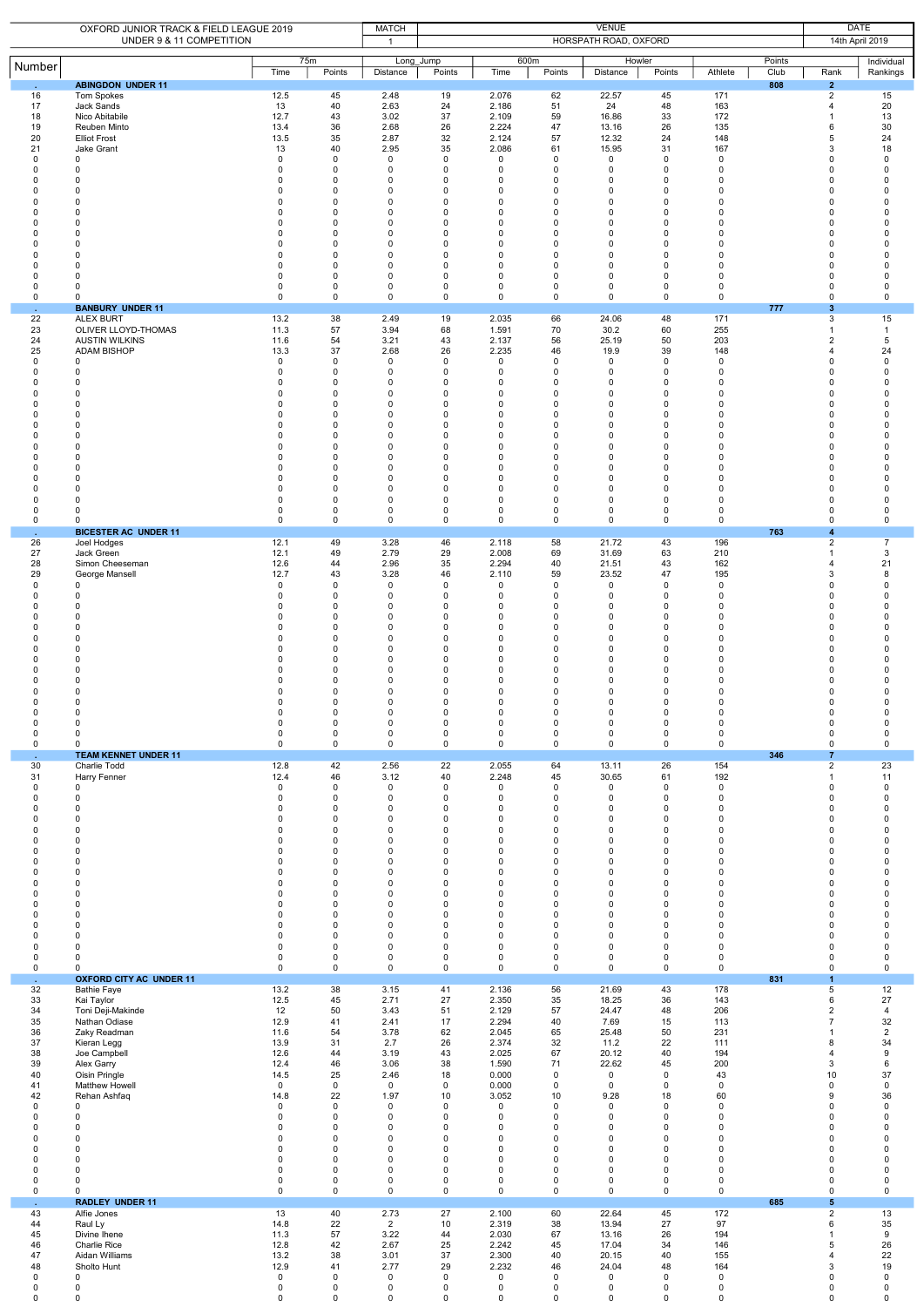|              | OXFORD JUNIOR TRACK & FIELD LEAGUE 2019 |              |             | <b>MATCH</b>   | <b>VENUE</b> |             |             |                       |             |             |        |          | <b>DATE</b>     |  |
|--------------|-----------------------------------------|--------------|-------------|----------------|--------------|-------------|-------------|-----------------------|-------------|-------------|--------|----------|-----------------|--|
|              | UNDER 9 & 11 COMPETITION                |              |             | $\overline{1}$ |              |             |             | HORSPATH ROAD, OXFORD |             |             |        |          | 14th April 2019 |  |
|              |                                         |              | 75m         |                | Long Jump    |             | 600m        | Howler                |             |             | Points |          | Individual      |  |
| Number       |                                         | Time         | Points      | Distance       | Points       | Time        | Points      | Distance              | Points      | Athlete     | Club   | Rank     | Rankings        |  |
|              | 0                                       | $\Omega$     | $\Omega$    | $\Omega$       | $\mathbf 0$  | $\mathbf 0$ | $\mathbf 0$ | $\Omega$              | $\mathbf 0$ | 0           |        |          |                 |  |
|              |                                         |              |             |                | $\Omega$     | $\Omega$    | $\Omega$    | O                     | $\Omega$    |             |        |          |                 |  |
|              |                                         |              |             |                | $\Omega$     | $\Omega$    |             |                       | $\Omega$    |             |        |          |                 |  |
|              |                                         |              |             |                | $\Omega$     | C           |             |                       | $\Omega$    |             |        |          |                 |  |
|              |                                         |              |             |                |              |             |             |                       | $\Omega$    |             |        |          |                 |  |
|              |                                         |              |             |                |              |             |             |                       |             |             |        |          |                 |  |
|              |                                         |              |             |                |              | $\Omega$    |             |                       | $\Omega$    |             |        |          |                 |  |
|              |                                         |              |             |                |              |             |             |                       | $\Omega$    |             |        |          |                 |  |
|              |                                         |              |             |                |              | $\Omega$    |             |                       | $\Omega$    |             |        |          |                 |  |
|              |                                         |              |             |                | $\Omega$     | $\mathbf 0$ |             |                       | $\Omega$    | O           |        |          |                 |  |
|              |                                         | $\Omega$     | $\Omega$    | $\Omega$       | $\Omega$     | $\mathbf 0$ | $\Omega$    | $\Omega$              | $\Omega$    | $\mathbf 0$ |        |          |                 |  |
| $\sim$       | <b>WHITE HORSE U11 BOYS</b>             |              |             |                |              |             |             |                       |             |             | 401    | 6        |                 |  |
| 0            | $\mathbf 0$                             | $\mathbf{0}$ | $\mathbf 0$ | $\mathbf 0$    | $\mathbf 0$  | $\mathsf 0$ | $\mathbf 0$ | 0                     | $\mathbf 0$ | $\mathbf 0$ |        | $\Omega$ | $\Omega$        |  |
| 93           | Henry Richardson                        | 14.7         | 23          | 2.16           | 10           | 2.254       | 44          | 20.74                 | 41          | 118         |        |          | 31              |  |
| 88           | Josh Wilkinson                          | 14           | 30          | 1.79           | 10           | 2.236       | 46          | 13.18                 | 26          | 112         |        |          | 33              |  |
| 89           | James Sucksmith                         | 12.2         | 48          | 2.25           | 11           | 2.053       | 64          | 24.3                  | 48          | 171         |        |          | 15              |  |
|              | U                                       | $\Omega$     | $\Omega$    | $\Omega$       | $\Omega$     | $\mathbf 0$ | $\Omega$    | $\Omega$              | $\Omega$    | $\Omega$    |        |          |                 |  |
|              |                                         |              |             | $\Omega$       | $\Omega$     | $\Omega$    | n           | O                     | $\Omega$    |             |        |          |                 |  |
|              |                                         |              |             |                | $\Omega$     | $\Omega$    |             |                       | $\Omega$    |             |        |          |                 |  |
|              |                                         |              |             |                |              | $\Omega$    |             |                       | $\Omega$    |             |        |          |                 |  |
|              |                                         |              |             |                |              | $\Omega$    |             |                       | $\Omega$    |             |        |          |                 |  |
|              |                                         |              |             |                |              |             |             |                       |             |             |        |          |                 |  |
|              |                                         |              |             |                |              |             |             |                       |             |             |        |          |                 |  |
|              |                                         |              |             |                |              |             |             |                       | $\Omega$    |             |        |          |                 |  |
|              |                                         |              |             |                |              |             |             |                       | O           |             |        |          |                 |  |
|              |                                         |              |             |                |              |             |             |                       | $\Omega$    |             |        |          |                 |  |
|              |                                         |              |             |                |              |             |             |                       | $\Omega$    |             |        |          |                 |  |
|              |                                         |              |             |                | $\Omega$     | $\Omega$    | n           |                       | $\Omega$    |             |        |          |                 |  |
|              |                                         |              |             |                | n            | $\Omega$    |             |                       | $\Omega$    |             |        |          |                 |  |
|              |                                         |              |             |                | $\Omega$     | $\Omega$    | n           |                       | $\Omega$    | n           |        |          |                 |  |
|              |                                         |              |             |                | $\Omega$     | $\Omega$    |             |                       | $\Omega$    | n           |        |          |                 |  |
|              |                                         | $\Omega$     | $\Omega$    | $\Omega$       | $\Omega$     | $\mathbf 0$ | $\Omega$    | $\Omega$              | $\Omega$    | $\mathbf 0$ |        |          |                 |  |
| $\mathbf{r}$ | <b>WITNEY RR UNDER 11</b>               |              |             |                |              |             |             |                       |             |             | 285    | 8        |                 |  |
| 49           | <b>RHYS JONES</b>                       | 13.3         | 37          | 2.37           | 15           | 2.111       | 58          | 16.45                 | 32          | 142         |        | 2        | 29              |  |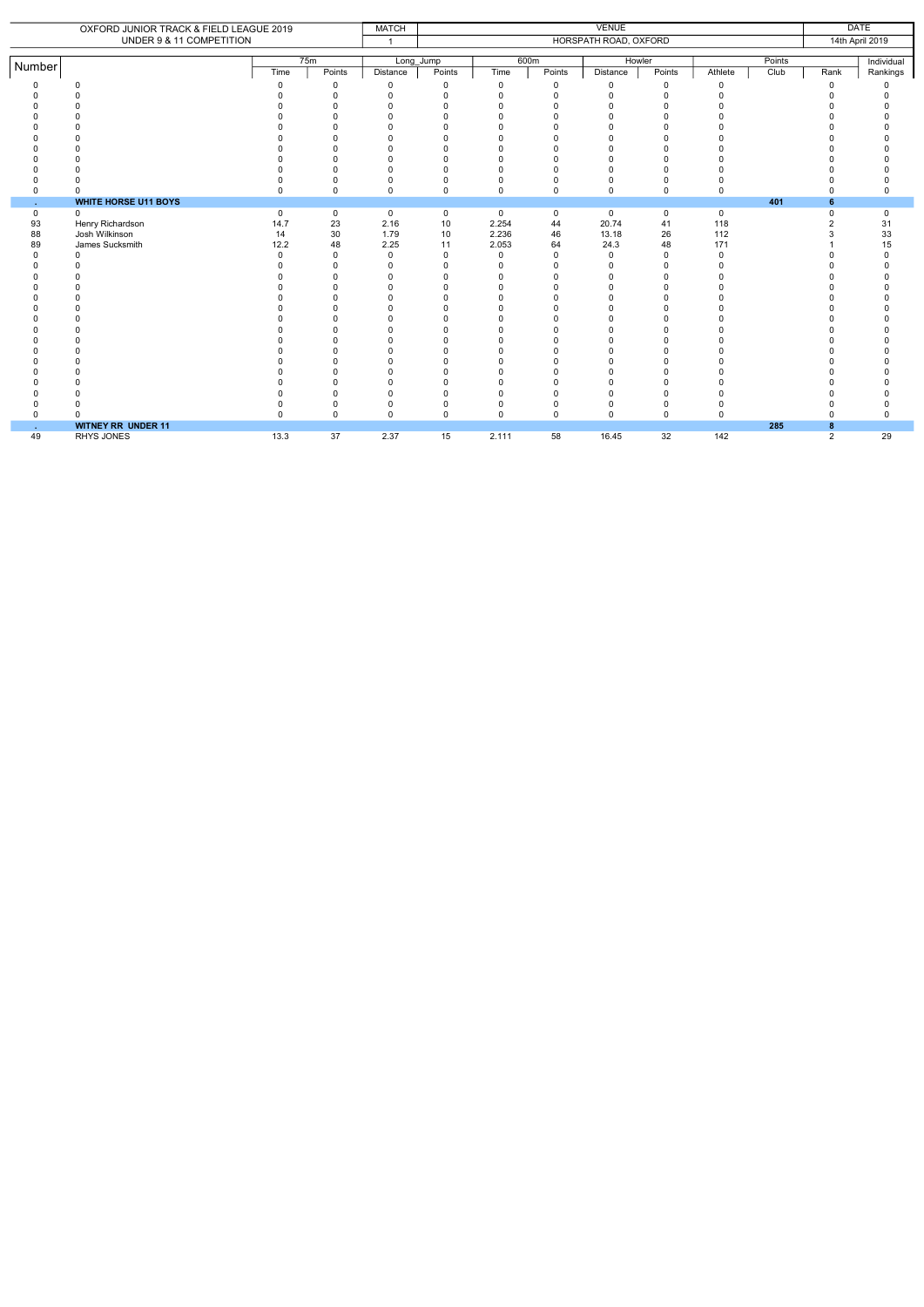|                                                                                                                                          | OXFORD JUNIOR TRACK & FIELD LEAGUE 2019<br>UNDER 9 & 11 COMPETITION                                                                                                                                                                                                                                                          |                                                                                                                                                                                                                                |                                                                                                                                                                                                                                                                       | <b>MATCH</b><br>$\overline{1}$                                                                                                                                                                                                                                               |                                                                                                                                                                                                                                         |                                                                                                                                                                                                                              |                                                                                                                                                                                                     | <b>VENUE</b><br>HORSPATH ROAD, OXFORD                                                                                                                                                                                                          |                                                                                                                                                                                                                                                            |                                                                                                                                                                                                               |                |                                                                                                                                                                                                                                                                            | DATE<br>14th April 2019                                                                                                                                                                                                                                   |
|------------------------------------------------------------------------------------------------------------------------------------------|------------------------------------------------------------------------------------------------------------------------------------------------------------------------------------------------------------------------------------------------------------------------------------------------------------------------------|--------------------------------------------------------------------------------------------------------------------------------------------------------------------------------------------------------------------------------|-----------------------------------------------------------------------------------------------------------------------------------------------------------------------------------------------------------------------------------------------------------------------|------------------------------------------------------------------------------------------------------------------------------------------------------------------------------------------------------------------------------------------------------------------------------|-----------------------------------------------------------------------------------------------------------------------------------------------------------------------------------------------------------------------------------------|------------------------------------------------------------------------------------------------------------------------------------------------------------------------------------------------------------------------------|-----------------------------------------------------------------------------------------------------------------------------------------------------------------------------------------------------|------------------------------------------------------------------------------------------------------------------------------------------------------------------------------------------------------------------------------------------------|------------------------------------------------------------------------------------------------------------------------------------------------------------------------------------------------------------------------------------------------------------|---------------------------------------------------------------------------------------------------------------------------------------------------------------------------------------------------------------|----------------|----------------------------------------------------------------------------------------------------------------------------------------------------------------------------------------------------------------------------------------------------------------------------|-----------------------------------------------------------------------------------------------------------------------------------------------------------------------------------------------------------------------------------------------------------|
| Number                                                                                                                                   |                                                                                                                                                                                                                                                                                                                              | 75m<br>Time                                                                                                                                                                                                                    | Points                                                                                                                                                                                                                                                                | Long Jump<br>Distance                                                                                                                                                                                                                                                        | Points                                                                                                                                                                                                                                  | 600m<br>Time                                                                                                                                                                                                                 | Points                                                                                                                                                                                              | Howler<br>Distance                                                                                                                                                                                                                             | Points                                                                                                                                                                                                                                                     | Athlete                                                                                                                                                                                                       | Points<br>Club | Rank                                                                                                                                                                                                                                                                       | Individual<br>Rankings                                                                                                                                                                                                                                    |
| 50<br>0<br>0<br>0<br>0<br>0<br>0<br>0                                                                                                    | <b>NED HERBERT</b><br>0<br>$\mathbf 0$<br>0<br>$\mathbf 0$<br>$\Omega$<br>$\mathbf 0$<br>$\mathbf 0$                                                                                                                                                                                                                         | 13.7<br>0<br>$\mathbf 0$<br>0<br>$\mathbf 0$<br>$\mathbf 0$<br>$\mathbf 0$<br>0                                                                                                                                                | 33<br>$\mathsf 0$<br>$\mathbf 0$<br>$\mathbf 0$<br>$\mathbf 0$<br>$\mathbf 0$<br>$\mathbf 0$<br>$\mathbf 0$                                                                                                                                                           | 2.68<br>$\mathbf 0$<br>$\mathbf 0$<br>$\mathbf 0$<br>$\mathbf 0$<br>$\Omega$<br>$\mathbf 0$<br>$\mathbf 0$                                                                                                                                                                   | 26<br>$\mathbf 0$<br>$\mathbf 0$<br>0<br>0<br>$\Omega$<br>0<br>$\mathbf 0$                                                                                                                                                              | 2.302<br>$\mathbf 0$<br>$\mathbf 0$<br>0<br>$\mathbf 0$<br>$\mathbf 0$<br>0<br>$\mathbf 0$                                                                                                                                   | 39<br>0<br>$\mathbf 0$<br>0<br>$\Omega$<br>$\mathbf 0$<br>$\mathbf 0$<br>$\Omega$                                                                                                                   | 22.64<br>0<br>$\mathbf 0$<br>0<br>$\mathbf 0$<br>0<br>$\mathbf 0$<br>$\mathbf 0$                                                                                                                                                               | 45<br>$\mathsf 0$<br>$\mathbf 0$<br>$\mathbf 0$<br>$\mathbf 0$<br>$\mathbf 0$<br>$\mathbf 0$<br>$\mathbf 0$                                                                                                                                                | 143<br>0<br>0<br>0<br>$\mathbf 0$<br>0<br>0<br>0                                                                                                                                                              |                | $\mathbf{1}$<br>$\mathsf 0$<br>$\mathbf 0$<br>0<br>0<br>$\mathbf 0$<br>0<br>0                                                                                                                                                                                              | 27<br>$\mathsf 0$<br>$\mathbf 0$<br>$\mathsf 0$<br>$\mathbf 0$<br>0<br>0<br>0                                                                                                                                                                             |
| 0<br>$\Omega$<br>0<br>0<br>0<br>$\Omega$<br>0<br>0<br>0<br>$\mathbf 0$<br>0                                                              | $\mathbf 0$<br>$\Omega$<br>$\mathbf 0$<br>$\mathbf 0$<br>0<br>$\mathbf 0$<br>$\mathbf 0$<br>$\mathbf 0$<br>$\Omega$<br>0<br>0<br><b>ABINGDON UNDER 11</b>                                                                                                                                                                    | $\Omega$<br>$\Omega$<br>0<br>$\mathbf 0$<br>$\Omega$<br>$\Omega$<br>0<br>$\mathbf 0$<br>$\mathbf 0$<br>$\mathsf 0$<br>$\mathbf 0$                                                                                              | $\mathbf 0$<br>$\mathbf 0$<br>$\mathbf 0$<br>$\mathbf 0$<br>$\mathbf 0$<br>$\mathbf 0$<br>$\mathbf 0$<br>$\mathbf 0$<br>$\mathbf 0$<br>$\mathbf 0$<br>$\mathbf 0$                                                                                                     | $\mathbf 0$<br>$\mathbf 0$<br>$\mathbf 0$<br>$\mathbf 0$<br>$^{\circ}$<br>$\mathbf 0$<br>$\mathbf 0$<br>$\mathbf 0$<br>$\mathbf 0$<br>$\mathbf 0$<br>$\mathbf 0$                                                                                                             | 0<br>$\mathbf 0$<br>0<br>0<br>$\Omega$<br>$\Omega$<br>$\Omega$<br>0<br>$\mathbf 0$<br>0<br>$\mathbf 0$                                                                                                                                  | 0<br>$\mathbf 0$<br>0<br>$\mathbf 0$<br>0<br>$\mathbf 0$<br>$\mathbf 0$<br>0<br>$\mathbf 0$<br>0<br>$\mathbf 0$                                                                                                              | 0<br>$\mathbf 0$<br>$\Omega$<br>$\Omega$<br>0<br>$\Omega$<br>$\Omega$<br>0<br>$\Omega$<br>$\mathbf 0$<br>0                                                                                          | $\pmb{0}$<br>$\mathbf 0$<br>0<br>$\mathbf 0$<br>0<br>$\mathbf 0$<br>0<br>$\pmb{0}$<br>$\mathbf 0$<br>$\mathbf 0$<br>$\mathbf 0$                                                                                                                | $\mathbf 0$<br>$\mathbf 0$<br>$\mathbf 0$<br>$\mathbf 0$<br>$\mathbf 0$<br>$\mathbf 0$<br>$\mathbf 0$<br>$\mathbf 0$<br>$\mathbf 0$<br>$\mathbf 0$<br>$\mathsf 0$                                                                                          | 0<br>$\Omega$<br>0<br>$\mathbf 0$<br>0<br>$\mathsf 0$<br>0<br>0<br>0<br>0<br>0                                                                                                                                | 546            | 0<br>$\mathbf 0$<br>0<br>0<br>0<br>$\mathsf 0$<br>0<br>0<br>$\mathbf 0$<br>0<br>0<br>$\overline{\mathbf{3}}$                                                                                                                                                               | $\mathbf 0$<br>$\mathbf 0$<br>$\mathbf 0$<br>$\mathbf 0$<br>0<br>0<br>0<br>$\mathbf 0$<br>0<br>$\mathsf 0$<br>$\mathbf 0$                                                                                                                                 |
| ä,<br>51<br>52<br>53<br>54<br>$\mathbf 0$<br>0<br>0<br>0<br>0<br>0<br>$\Omega$<br>0<br>$\Omega$<br>0<br>0<br>0<br>0<br>0<br>0<br>0<br>ä, | Maddie Kingson<br>Lily Marah<br>Myla Muir<br>Imogen Ford<br>$\mathbf 0$<br>$\mathsf 0$<br>$\Omega$<br>$\mathsf 0$<br>0<br>$\mathbf 0$<br>$\Omega$<br>$\mathbf 0$<br>$\mathbf 0$<br>$\Omega$<br>$\mathbf 0$<br>$\mathbf 0$<br>$\mathbf 0$<br>$\Omega$<br>0<br>$\mathbf 0$<br><b>BANBURY UNDER 11</b>                          | 11.9<br>13.7<br>14.9<br>12.8<br>0<br>0<br>0<br>$\mathbf 0$<br>$\mathbf 0$<br>0<br>$\Omega$<br>0<br>$\mathbf 0$<br>$\mathbf 0$<br>$\mathbf 0$<br>0<br>0<br>$\mathbf 0$<br>0<br>$\mathbf 0$                                      | 51<br>33<br>21<br>42<br>$\mathbf 0$<br>$\mathbf 0$<br>$\mathbf 0$<br>$\mathbf 0$<br>$\mathbf 0$<br>$\mathbf 0$<br>$\mathbf 0$<br>$\mathbf 0$<br>$\mathbf 0$<br>$\mathbf{0}$<br>$\mathbf 0$<br>$\mathbf 0$<br>$\mathbf 0$<br>$\mathbf 0$<br>$\mathbf 0$<br>$\mathbf 0$ | 3.17<br>2.63<br>1.99<br>2.55<br>0<br>$\mathbf 0$<br>$\mathbf 0$<br>$\mathbf 0$<br>$\mathbf 0$<br>$\mathbf 0$<br>$\mathbf 0$<br>$\mathbf 0$<br>$\mathbf 0$<br>$\Omega$<br>$\mathbf 0$<br>$\mathbf 0$<br>$\mathbf 0$<br>$\mathbf 0$<br>$\mathbf 0$<br>$\mathbf 0$              | 42<br>24<br>10<br>21<br>$^{\circ}$<br>0<br>$\Omega$<br>0<br>$\mathbf 0$<br>0<br>$\mathbf 0$<br>0<br>0<br>$\Omega$<br>0<br>$\mathbf 0$<br>0<br>$\mathbf 0$<br>0<br>$\mathbf 0$                                                           | 2.059<br>2.229<br>2.487<br>2.293<br>$^{\circ}$<br>0<br>0<br>$\mathbf 0$<br>$\mathbf 0$<br>0<br>$\mathbf 0$<br>0<br>$\mathbf 0$<br>$\mathbf 0$<br>$\mathbf 0$<br>$\mathbf 0$<br>0<br>$\mathbf 0$<br>0<br>$\mathbf 0$          | 64<br>47<br>21<br>40<br>0<br>0<br>$\Omega$<br>$\Omega$<br>$\Omega$<br>0<br>$\mathbf 0$<br>0<br>$\Omega$<br>$\Omega$<br>$\Omega$<br>$\Omega$<br>0<br>$\mathbf 0$<br>0<br>0                           | 20.92<br>18.2<br>9.67<br>17.17<br>0<br>$\pmb{0}$<br>0<br>$\mathbf 0$<br>$\mathbf 0$<br>$\pmb{0}$<br>$\mathbf 0$<br>0<br>$\mathbf 0$<br>0<br>$\mathbf 0$<br>$\mathbf 0$<br>$\pmb{0}$<br>$\Omega$<br>0<br>$\mathbf 0$                            | 41<br>36<br>19<br>34<br>$\mathsf 0$<br>$\mathsf 0$<br>$\mathbf 0$<br>$\mathbf 0$<br>$\mathbf 0$<br>$\mathbf 0$<br>$\mathbf 0$<br>$\mathbf 0$<br>$\mathbf 0$<br>$\mathbf 0$<br>$\mathbf 0$<br>$\mathbf 0$<br>$\mathbf 0$<br>$\mathbf 0$<br>0<br>$\mathsf 0$ | 198<br>140<br>71<br>137<br>0<br>$\mathsf 0$<br>0<br>0<br>0<br>0<br>$\Omega$<br>0<br>$\mathbf 0$<br>$\Omega$<br>$\mathsf 0$<br>0<br>0<br>0<br>0<br>0                                                           | 341            | $\mathbf{1}$<br>$\sqrt{2}$<br>4<br>3<br>0<br>$\mathsf 0$<br>$\mathbf 0$<br>0<br>0<br>0<br>$\mathbf 0$<br>0<br>0<br>$\mathbf 0$<br>$\mathsf 0$<br>0<br>0<br>$\mathbf 0$<br>0<br>0<br>6                                                                                      | $\overline{2}$<br>8<br>42<br>10<br>$\mathbf 0$<br>$\mathbf 0$<br>0<br>0<br>0<br>$\mathbf 0$<br>$\mathbf 0$<br>$\mathsf 0$<br>$\mathbf 0$<br>0<br>$\mathsf 0$<br>0<br>$\mathbf 0$<br>$\mathbf 0$<br>$\mathbf 0$<br>$\mathbf 0$                             |
| 55<br>56<br>57<br>58<br>$\mathbf 0$<br>0<br>0<br>0<br>0<br>0<br>$\Omega$<br>0<br>$\Omega$<br>0<br>0<br>0<br>0<br>$\mathbf 0$<br>0<br>0   | <b>MILLIE FRIDAY</b><br>ELSA BRUCE-SIMMS<br><b>ESME GREENHALGH</b><br><b>AVA STEVENS</b><br>$\mathbf 0$<br>$\mathsf 0$<br>$\Omega$<br>$\mathbf 0$<br>$\mathbf 0$<br>$\mathbf 0$<br>$\Omega$<br>$\mathbf 0$<br>$\mathbf 0$<br>$\Omega$<br>$\mathbf 0$<br>$\mathbf 0$<br>$\mathbf 0$<br>$\Omega$<br>$\mathsf 0$<br>$\mathbf 0$ | 12.3<br>14.3<br>14.2<br>$\mathbf 0$<br>0<br>$\mathbf 0$<br>0<br>$\mathbf 0$<br>0<br>0<br>$\Omega$<br>0<br>$\mathbf 0$<br>0<br>$\mathbf 0$<br>$\Omega$<br>$\Omega$<br>$\Omega$<br>0<br>$\pmb{0}$                                | 47<br>27<br>28<br>$\mathbf 0$<br>0<br>$\mathbf 0$<br>$\mathbf 0$<br>$\mathbf 0$<br>$\mathbf 0$<br>$\mathbf 0$<br>$\mathbf 0$<br>$\mathbf 0$<br>$\mathbf 0$<br>$\mathbf 0$<br>$\mathbf 0$<br>$\mathbf 0$<br>$\mathbf 0$<br>$\mathbf 0$<br>$\mathbf 0$<br>$\mathsf 0$   | 2.6<br>1.81<br>1.81<br>$\mathbf 0$<br>$\mathbf 0$<br>$\mathbf 0$<br>$\Omega$<br>$\mathbf 0$<br>$\mathbf 0$<br>$\mathbf 0$<br>$\mathbf 0$<br>$\mathbf 0$<br>$\mathbf 0$<br>$\Omega$<br>$\mathbf 0$<br>$\mathbf 0$<br>$\mathbf 0$<br>$\mathbf 0$<br>$\mathbf 0$<br>$\mathsf 0$ | 23<br>10<br>10<br>$\mathbf 0$<br>0<br>0<br>$\Omega$<br>0<br>$\mathbf 0$<br>0<br>$\mathbf 0$<br>0<br>0<br>$\Omega$<br>0<br>0<br>0<br>$\mathbf 0$<br>0<br>0                                                                               | 2.143<br>2.297<br>2.388<br>0.000<br>0<br>0<br>0<br>0<br>$\mathbf 0$<br>0<br>$\mathbf 0$<br>0<br>$\mathbf 0$<br>$\mathbf 0$<br>0<br>$\mathbf 0$<br>0<br>$\mathbf 0$<br>0<br>0                                                 | 55<br>40<br>31<br>$\mathbf 0$<br>$\mathbf 0$<br>0<br>$\Omega$<br>$\Omega$<br>$\Omega$<br>0<br>$\mathbf 0$<br>$\Omega$<br>$\Omega$<br>$\Omega$<br>$\Omega$<br>$\Omega$<br>0<br>$\mathbf 0$<br>0<br>0 | 22.26<br>7.49<br>6.35<br>$\mathbf 0$<br>0<br>$\pmb{0}$<br>0<br>$\mathbf 0$<br>$\mathbf 0$<br>$\pmb{0}$<br>$\mathbf 0$<br>0<br>$\mathbf 0$<br>0<br>$\mathbf 0$<br>0<br>$\pmb{0}$<br>$\mathbf 0$<br>0<br>0                                       | 44<br>14<br>12<br>$\mathbf 0$<br>0<br>$\mathsf 0$<br>$\mathbf 0$<br>$\mathbf 0$<br>$\mathbf 0$<br>$\mathbf 0$<br>$\mathbf 0$<br>$\mathbf 0$<br>$\mathbf 0$<br>$\mathbf 0$<br>$\mathbf 0$<br>$\mathbf 0$<br>$\mathbf 0$<br>$\Omega$<br>$\mathbf 0$<br>0     | 169<br>91<br>81<br>$\mathbf 0$<br>0<br>0<br>$\Omega$<br>0<br>0<br>0<br>$\Omega$<br>0<br>$\mathbf 0$<br>$\Omega$<br>0<br>0<br>0<br>0<br>0<br>0                                                                 |                | 1<br>$\sqrt{2}$<br>3<br>$\mathbf 0$<br>0<br>$\mathsf 0$<br>$\mathbf 0$<br>0<br>0<br>0<br>$\mathbf 0$<br>0<br>0<br>$\mathbf 0$<br>0<br>0<br>0<br>$\mathbf 0$<br>$\mathbf 0$<br>0<br>$5\phantom{.0}$                                                                         | 3<br>32<br>37<br>$\mathbf 0$<br>$\mathbf 0$<br>$\mathbf 0$<br>0<br>0<br>0<br>$\mathsf 0$<br>$\mathbf 0$<br>$\mathbf 0$<br>$\mathbf 0$<br>0<br>0<br>$\mathbf 0$<br>$\Omega$<br>0<br>0<br>0                                                                 |
| ä,<br>59<br>60<br>61<br>62<br>63<br>0<br>0<br>0<br>0<br>0<br>$\mathbf 0$<br>0<br>0<br>0<br>0<br>0<br>0<br>$\mathbf 0$<br>0<br>0          | <b>BICESTER AC UNDER 11</b><br>Annie-Rose Willis<br>Georgia Bower<br>Amber Busby<br>Isla Wooding<br>Charlotte Hornby<br>$\mathsf 0$<br>0<br>$\mathsf 0$<br>$\pmb{0}$<br>0<br>$\mathbf 0$<br>0<br>0<br>$\mathbf 0$<br>$\mathsf 0$<br>0<br>0<br>$\mathbf 0$<br>$\mathbf 0$<br>$\mathbf 0$                                      | 13.4<br>12.6<br>13.4<br>13.2<br>14.1<br>$\pmb{0}$<br>$\mathbf 0$<br>$\mathbf 0$<br>$\pmb{0}$<br>0<br>$\mathbf{0}$<br>0<br>$\pmb{0}$<br>$\mathbf 0$<br>$\mathbf 0$<br>0<br>$\pmb{0}$<br>$\mathbf 0$<br>$\mathbf 0$<br>$\pmb{0}$ | 36<br>44<br>36<br>38<br>29<br>$\mathbf 0$<br>$\mathbf 0$<br>$\mathbf 0$<br>$\pmb{0}$<br>$\mathbf 0$<br>$\mathbf 0$<br>$\mathbf 0$<br>$\mathbf 0$<br>$\mathbf{0}$<br>$\mathbf 0$<br>$\mathbf 0$<br>$\mathbf 0$<br>$\mathbf 0$<br>$\mathbf 0$<br>$\mathbf 0$            | 2.74<br>3.04<br>2.64<br>2.56<br>2.18<br>$\mathbf 0$<br>$\mathbf 0$<br>$\mathsf 0$<br>$\pmb{0}$<br>$\mathbf 0$<br>$\mathbf 0$<br>$\mathbf 0$<br>$\mathbf 0$<br>$\mathbf 0$<br>$\mathsf 0$<br>$\mathbf 0$<br>$\mathsf 0$<br>$\mathbf 0$<br>$\mathsf 0$<br>$\mathsf 0$          | 28<br>38<br>24<br>22<br>10<br>$\mathsf 0$<br>$\mathbf 0$<br>$\mathbf 0$<br>$\mathsf 0$<br>$\mathbf 0$<br>$\mathbf 0$<br>$\mathbf 0$<br>0<br>$\mathbf 0$<br>$\mathbf 0$<br>$\mathbf 0$<br>$\mathbf 0$<br>$\mathbf 0$<br>0<br>$\mathbf 0$ | 2.257<br>2.466<br>2.205<br>2.217<br>2.333<br>$\mathbf 0$<br>$\mathbf 0$<br>$\mathbf 0$<br>$\pmb{0}$<br>0<br>$\mathbf 0$<br>0<br>$\pmb{0}$<br>$\mathbf 0$<br>$\mathbf 0$<br>$\mathbf 0$<br>0<br>$\mathbf 0$<br>0<br>$\pmb{0}$ | 44<br>23<br>49<br>48<br>36<br>0<br>$\mathbf 0$<br>$\mathbf 0$<br>0<br>0<br>$\mathbf 0$<br>0<br>0<br>$\mathbf 0$<br>$\mathbf 0$<br>$\mathbf 0$<br>0<br>$\mathbf 0$<br>0<br>0                         | 14.09<br>10.15<br>7.08<br>10.83<br>9.59<br>0<br>$\mathbf 0$<br>$\mathbf 0$<br>$\mathbf 0$<br>0<br>$\mathbf 0$<br>$\mathbf 0$<br>$\mathbf 0$<br>$\mathbf 0$<br>$\mathbf 0$<br>$\mathbf 0$<br>$\pmb{0}$<br>$\mathbf 0$<br>$\pmb{0}$<br>$\pmb{0}$ | 28<br>20<br>14<br>21<br>19<br>$\mathsf 0$<br>$\mathbf 0$<br>$\mathbf 0$<br>$\mathbf 0$<br>$\mathbf 0$<br>$\mathbf 0$<br>$\mathbf 0$<br>$\mathbf 0$<br>$\mathbf 0$<br>$\mathbf 0$<br>$\mathbf 0$<br>$\mathbf 0$<br>$\mathbf 0$<br>$\mathbf 0$<br>0          | 136<br>125<br>123<br>129<br>94<br>$\mathsf 0$<br>$\mathbf 0$<br>$\mathsf 0$<br>$\mathsf 0$<br>0<br>$\mathsf 0$<br>0<br>$\mathsf 0$<br>0<br>$\mathsf 0$<br>0<br>0<br>$\mathsf 0$<br>$\mathsf 0$<br>$\mathsf 0$ | 513<br>606     | $\mathbf{1}$<br>3<br>4<br>$\sqrt{2}$<br>5<br>$\mathsf 0$<br>$\mathbf 0$<br>$\mathsf 0$<br>$\pmb{0}$<br>0<br>$\mathsf 0$<br>$\mathsf 0$<br>$\mathsf 0$<br>$\mathbf 0$<br>$\mathsf 0$<br>0<br>$\mathsf 0$<br>$\mathsf 0$<br>$\mathsf 0$<br>$\pmb{0}$<br>$\overline{1}$       | 11<br>17<br>20<br>16<br>30<br>$\mathbf 0$<br>$\mathbf 0$<br>$\mathsf 0$<br>$\pmb{0}$<br>$\mathbf 0$<br>$\mathbf 0$<br>$\mathsf 0$<br>$\mathsf 0$<br>$\mathbf 0$<br>$\mathsf 0$<br>$\mathbf 0$<br>$\mathsf 0$<br>$\mathbf 0$<br>$\mathsf 0$<br>$\mathsf 0$ |
| ×.<br>64<br>65<br>66<br>67<br>68<br>69<br>70<br>71<br>72<br>73<br>0<br>0<br>0<br>0<br>0<br>0<br>0<br>$\mathbf 0$<br>0<br>0               | <b>TEAM KENNET UNDER 11</b><br>Bethany MacLean<br>Erin Gosney<br><b>Tillie Bell</b><br><b>Amber Stiles</b><br>Lilia Gale<br>Florence Waite<br>Zoe Dickson<br>Imogen Cowell<br>Eliska Simpson<br><b>Scarlett Morris</b><br>0<br>0<br>$\mathbf 0$<br>0<br>$\mathbf 0$<br>0<br>0<br>$\mathsf 0$<br>0<br>$\mathbf 0$             | 12.4<br>12.5<br>13.3<br>13.3<br>14.1<br>15.3<br>15<br>14.3<br>14.4<br>14.3<br>$\mathbf{0}$<br>0<br>$\pmb{0}$<br>$\mathbf 0$<br>$\mathbf 0$<br>$\mathbf 0$<br>$\pmb{0}$<br>$\mathbf 0$<br>$\mathbf 0$<br>$\pmb{0}$              | 46<br>45<br>37<br>37<br>29<br>17<br>20<br>27<br>26<br>27<br>$\mathbf 0$<br>$\mathbf 0$<br>$\mathbf 0$<br>$\mathbf 0$<br>$\mathbf 0$<br>$\mathbf 0$<br>$\mathbf 0$<br>$\mathbf 0$<br>$\mathbf 0$<br>$\mathbf 0$                                                        | 3.28<br>2.7<br>2.6<br>2.65<br>2.19<br>2.36<br>1.73<br>2.12<br>2.43<br>1.94<br>$\mathbf 0$<br>$\mathsf 0$<br>$\mathbf 0$<br>$\mathbf 0$<br>$\mathsf 0$<br>$\mathbf 0$<br>$\mathsf 0$<br>$\mathbf 0$<br>$\mathsf 0$<br>$\mathsf 0$                                             | 46<br>26<br>23<br>25<br>10<br>15<br>10<br>10<br>17<br>10<br>$\mathbf 0$<br>$\mathbf 0$<br>$\mathsf 0$<br>$\mathbf 0$<br>$\mathbf 0$<br>$\mathbf 0$<br>$\mathbf 0$<br>$\mathbf 0$<br>0<br>$\mathbf 0$                                    | 2.072<br>2.155<br>2.474<br>2.274<br>2.284<br>2.527<br>3.103<br>2.465<br>2.596<br>2.427<br>$\mathbf 0$<br>0<br>0<br>$\mathbf 0$<br>0<br>$\mathbf 0$<br>0<br>$\mathbf 0$<br>0<br>0                                             | 62<br>54<br>22<br>42<br>41<br>17<br>10<br>23<br>10<br>27<br>$\mathbf 0$<br>0<br>0<br>$\Omega$<br>$\mathbf 0$<br>$\mathbf 0$<br>0<br>$\mathbf 0$<br>0<br>0                                           | 28.37<br>20.53<br>12.32<br>10.26<br>12.75<br>9.1<br>11.54<br>11.47<br>14.32<br>8.45<br>$\mathbf 0$<br>0<br>$\mathbf 0$<br>$\mathbf 0$<br>$\mathbf 0$<br>$\mathbf 0$<br>$\pmb{0}$<br>$\mathbf 0$<br>$\pmb{0}$<br>$\pmb{0}$                      | 56<br>41<br>24<br>20<br>25<br>18<br>23<br>22<br>28<br>16<br>$\mathbf 0$<br>$\mathsf 0$<br>$\mathbf 0$<br>$\mathbf 0$<br>$\pmb{0}$<br>$\mathbf 0$<br>$\mathbf 0$<br>$\mathbf 0$<br>$\mathsf 0$<br>0                                                         | 210<br>166<br>106<br>124<br>105<br>67<br>63<br>82<br>81<br>80<br>$\mathsf 0$<br>$\mathsf 0$<br>$\mathsf 0$<br>0<br>$\mathsf 0$<br>0<br>$\mathsf 0$<br>$\mathsf 0$<br>$\mathsf 0$<br>$\mathsf 0$               |                | $\mathbf{1}$<br>$\overline{\mathbf{c}}$<br>$\overline{4}$<br>$\mathsf 3$<br>$\,$ 5 $\,$<br>9<br>10<br>6<br>$\boldsymbol{7}$<br>8<br>$\mathsf 0$<br>$\mathsf 0$<br>$\mathsf 0$<br>$\mathbf 0$<br>$\mathsf 0$<br>0<br>$\mathsf 0$<br>$\mathsf 0$<br>$\mathsf 0$<br>$\pmb{0}$ | $\mathbf{1}$<br>$\overline{4}$<br>26<br>18<br>28<br>43<br>44<br>36<br>37<br>39<br>$\mathsf 0$<br>$\mathsf 0$<br>$\mathsf 0$<br>$\mathbf 0$<br>$\mathsf 0$<br>$\mathbf 0$<br>$\mathsf 0$<br>$\mathbf 0$<br>$\mathsf 0$<br>$\mathsf 0$                      |
| $\mathcal{L}_{\mathcal{C}}$<br>74<br>75<br>76<br>77<br>78<br>79<br>80<br>81<br>82<br>83<br>$\mathbf 0$                                   | <b>OXFORD DCITY AC UNDER 11</b><br>Evie Costar<br>Jessica Tosti<br>Flora Reynolds<br>Sylvie Kentish<br><b>Ruby Rogers</b><br>Hannah Palin<br>Ella Ramsay<br>Phoebe Reynolds<br>Eleanor Percy-Bowersox<br>Lena Revidon<br>0                                                                                                   | 13.7<br>13.2<br>13.7<br>14<br>12.5<br>14.3<br>13.1<br>14.4<br>14.4<br>13.3<br>$\mathbf 0$                                                                                                                                      | 33<br>38<br>33<br>30<br>45<br>27<br>39<br>26<br>26<br>37<br>$\mathsf 0$                                                                                                                                                                                               | 2.81<br>2.8<br>$\overline{2}$<br>2.19<br>2.9<br>2.79<br>2.46<br>2.38<br>2.74<br>2.34<br>$\mathbf 0$                                                                                                                                                                          | 30<br>30<br>10<br>10<br>33<br>29<br>18<br>16<br>28<br>14<br>$\mathbf{0}$                                                                                                                                                                | 2.200<br>2.241<br>2.323<br>2.209<br>2.264<br>2.270<br>2.132<br>2.364<br>2.370<br>2.521<br>$\mathbf 0$                                                                                                                        | 50<br>45<br>37<br>49<br>43<br>43<br>56<br>33<br>33<br>17<br>0                                                                                                                                       | 10.01<br>11.92<br>8.95<br>10.1<br>11.84<br>8.07<br>14.16<br>8.64<br>9.95<br>9.61<br>$\mathsf{O}$                                                                                                                                               | 20<br>23<br>17<br>20<br>23<br>16<br>28<br>17<br>19<br>19<br>$\mathbf 0$                                                                                                                                                                                    | 133<br>136<br>97<br>109<br>144<br>115<br>141<br>92<br>106<br>87<br>$\mathsf 0$                                                                                                                                | 554            | $\overline{2}$<br>4<br>$\ensuremath{\mathsf{3}}$<br>8<br>6<br>$\mathbf{1}$<br>5<br>$\overline{2}$<br>9<br>$\overline{7}$<br>10<br>$\mathsf 0$                                                                                                                              | 13<br>11<br>29<br>25<br>5<br>23<br>$\overline{7}$<br>31<br>26<br>33<br>$\mathsf 0$                                                                                                                                                                        |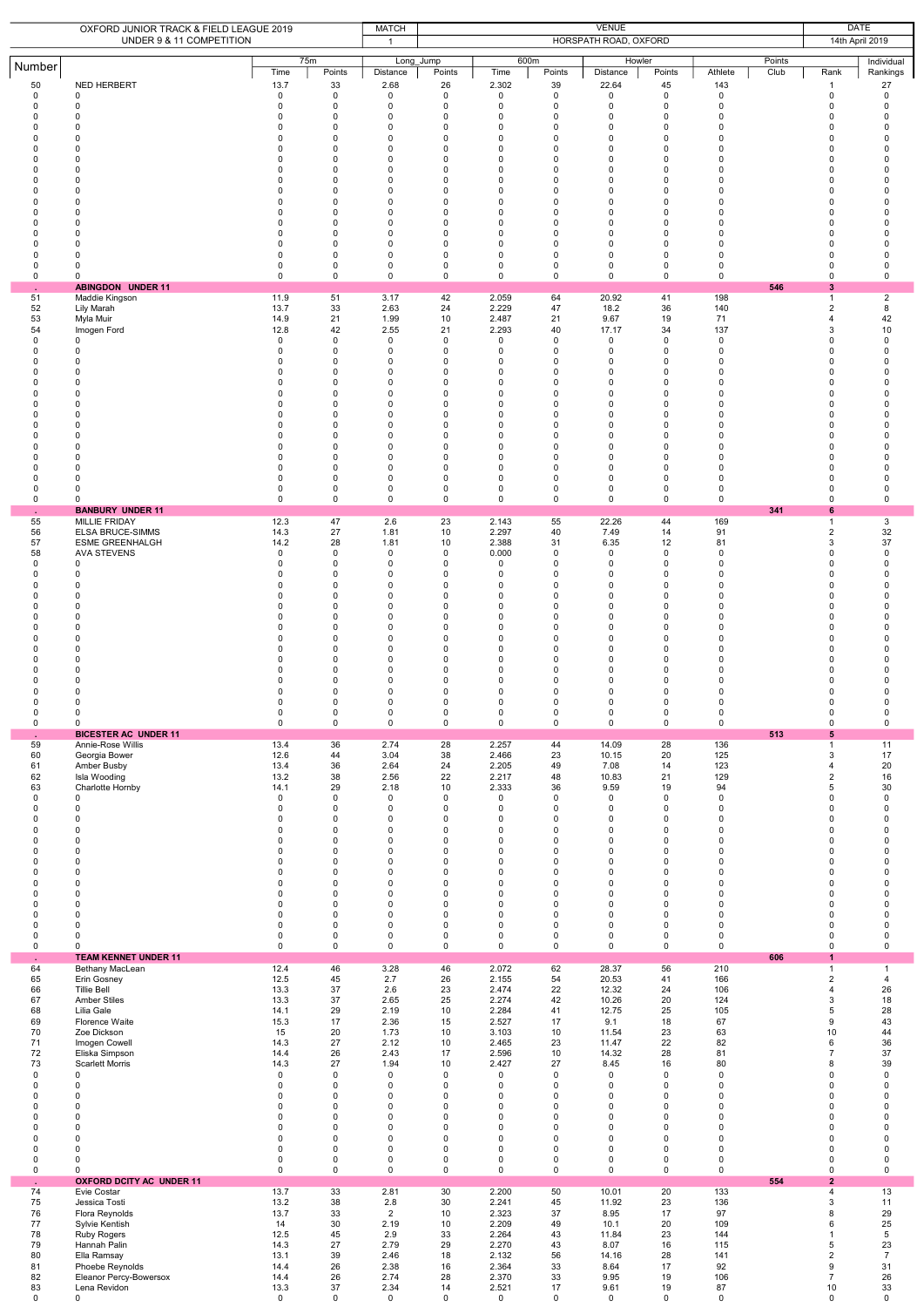|                                                                                                                                                                                                             | OXFORD JUNIOR TRACK & FIELD LEAGUE 2019<br>UNDER 9 & 11 COMPETITION                                                                                                                                                                 |                                                                                                                                                                                                                                                             |                                                                                                                                                                                                                          | <b>MATCH</b><br>$\mathbf{1}$                                                                                                                                                                                                          |                                                                                                                                                                                                                                                                   |                                                                                                                                                                                                                                                         |                                                                                                                                                                                                                                                       | <b>VENUE</b><br>HORSPATH ROAD, OXFORD                                                                                                                      |                                                                                                                                  |                                                                                                                                                                                                         |                |                                                                                                                                                                                                                                                                                | <b>DATE</b><br>14th April 2019                                                                                                                                                                                                                                           |
|-------------------------------------------------------------------------------------------------------------------------------------------------------------------------------------------------------------|-------------------------------------------------------------------------------------------------------------------------------------------------------------------------------------------------------------------------------------|-------------------------------------------------------------------------------------------------------------------------------------------------------------------------------------------------------------------------------------------------------------|--------------------------------------------------------------------------------------------------------------------------------------------------------------------------------------------------------------------------|---------------------------------------------------------------------------------------------------------------------------------------------------------------------------------------------------------------------------------------|-------------------------------------------------------------------------------------------------------------------------------------------------------------------------------------------------------------------------------------------------------------------|---------------------------------------------------------------------------------------------------------------------------------------------------------------------------------------------------------------------------------------------------------|-------------------------------------------------------------------------------------------------------------------------------------------------------------------------------------------------------------------------------------------------------|------------------------------------------------------------------------------------------------------------------------------------------------------------|----------------------------------------------------------------------------------------------------------------------------------|---------------------------------------------------------------------------------------------------------------------------------------------------------------------------------------------------------|----------------|--------------------------------------------------------------------------------------------------------------------------------------------------------------------------------------------------------------------------------------------------------------------------------|--------------------------------------------------------------------------------------------------------------------------------------------------------------------------------------------------------------------------------------------------------------------------|
| Number                                                                                                                                                                                                      |                                                                                                                                                                                                                                     | Time                                                                                                                                                                                                                                                        | 75m<br>Points                                                                                                                                                                                                            | Distance                                                                                                                                                                                                                              | Long_Jump<br>Points                                                                                                                                                                                                                                               | 600m<br>Time                                                                                                                                                                                                                                            | Points                                                                                                                                                                                                                                                | Howler<br>Distance                                                                                                                                         | Points                                                                                                                           | Athlete                                                                                                                                                                                                 | Points<br>Club | Rank                                                                                                                                                                                                                                                                           | Individual<br>Rankings                                                                                                                                                                                                                                                   |
| $\Omega$<br>$\Omega$<br>$\Omega$<br>$\Omega$<br>$\Omega$<br>$\Omega$<br>$\Omega$<br>0<br>0                                                                                                                  | 0<br>0<br>0<br>0<br>0<br>0<br>0<br>0<br>0<br><b>RADLEY UNDER 11</b>                                                                                                                                                                 | $\mathsf 0$<br>$\mathbf 0$<br>$\mathbf 0$<br>$\mathbf 0$<br>0<br>$\mathbf 0$<br>$\mathbf 0$<br>0<br>$\mathbf 0$                                                                                                                                             | 0<br>$\mathbf 0$<br>0<br>0<br>0<br>0<br>$\mathbf 0$<br>0<br>$\mathbf 0$                                                                                                                                                  | $\pmb{0}$<br>$\mathbf 0$<br>0<br>$\mathbf 0$<br>0<br>$\mathbf 0$<br>$\mathbf 0$<br>0<br>$\mathbf 0$                                                                                                                                   | $\mathsf 0$<br>$\mathbf 0$<br>$\mathbf 0$<br>$\mathbf 0$<br>$\mathbf 0$<br>$\mathbf 0$<br>$\mathbf 0$<br>$\mathbf 0$<br>$\mathbf 0$                                                                                                                               | $\mathsf 0$<br>$\mathbf 0$<br>0<br>$\mathbf 0$<br>0<br>$\mathbf 0$<br>$\mathbf 0$<br>$\mathbf 0$<br>$\mathbf 0$                                                                                                                                         | $\mathsf 0$<br>$\pmb{0}$<br>0<br>$\mathbf 0$<br>0<br>$\mathbf 0$<br>0<br>$\mathsf 0$<br>$\mathbf 0$                                                                                                                                                   | 0<br>0<br>0<br>0<br>0<br>0<br>0<br>0<br>$\mathbf 0$                                                                                                        | 0<br>$\mathbf 0$<br>0<br>0<br>0<br>0<br>0<br>0<br>0                                                                              | 0<br>$\mathsf 0$<br>0<br>0<br>0<br>$\mathsf 0$<br>0<br>0<br>0                                                                                                                                           | 246            | $\pmb{0}$<br>$\mathbf 0$<br>$\pmb{0}$<br>$\mathbf 0$<br>$\Omega$<br>$\mathbf 0$<br>$\Omega$<br>$\Omega$<br>$\mathbf 0$<br>$\overline{7}$                                                                                                                                       | $\pmb{0}$<br>$\mathbf 0$<br>$\mathbf 0$<br>$\mathbf 0$<br>$\mathbf 0$<br>$\pmb{0}$<br>$\mathbf 0$<br>$\mathsf 0$<br>$\mathbf 0$                                                                                                                                          |
| 0<br>84<br>85<br>0<br>$\mathbf 0$<br>0<br>$\Omega$<br>$\Omega$<br>0<br>$\Omega$<br>$\mathbf 0$<br>$\mathbf 0$<br>0<br>$\Omega$<br>$\Omega$<br>0<br>$\mathbf 0$<br>$\mathsf 0$<br>0                          | 0<br>Daisy Franklin<br>Ruby West<br>0<br>0<br>0<br>0<br>0<br>0<br>0<br>0<br>0<br>0<br>0<br>0<br>0<br>0<br>0<br>0<br><b>WHITE HORSE U11 GIRLS</b>                                                                                    | $\mathsf 0$<br>13.6<br>12.4<br>$\mathbf 0$<br>$\mathbf 0$<br>0<br>$\mathbf 0$<br>0<br>$\mathbf 0$<br>0<br>0<br>$\mathbf 0$<br>$\mathbf 0$<br>$\mathbf 0$<br>$\mathbf 0$<br>$\mathsf 0$<br>$\mathbf 0$<br>$\pmb{0}$<br>$\mathbf 0$                           | $\mathbf 0$<br>34<br>46<br>$\mathbf 0$<br>$\mathbf 0$<br>0<br>0<br>$\Omega$<br>0<br>$\Omega$<br>0<br>$\mathbf 0$<br>0<br>0<br>$\mathbf 0$<br>$\pmb{0}$<br>$\mathbf 0$<br>0<br>$\mathbf 0$                                | $\mathsf 0$<br>2.41<br>2.5<br>$\mathbf 0$<br>$\mathbf 0$<br>0<br>$\mathbf 0$<br>$\pmb{0}$<br>$\mathbf 0$<br>$\pmb{0}$<br>$\mathbf 0$<br>$\mathbf 0$<br>$\Omega$<br>$\Omega$<br>$\mathbf 0$<br>$\mathbf 0$<br>$\pmb{0}$<br>$\mathbf 0$ | $\mathbf 0$<br>17<br>20<br>$\mathbf 0$<br>$\mathbf 0$<br>$\mathbf 0$<br>$\mathbf 0$<br>$\mathbf 0$<br>$\mathbf 0$<br>$\mathbf 0$<br>$\mathbf 0$<br>$\mathbf 0$<br>$\mathbf 0$<br>$\mathbf 0$<br>$\Omega$<br>$\mathbf 0$<br>$\Omega$<br>$\mathbf 0$<br>$\mathbf 0$ | $\mathsf 0$<br>2.225<br>2.313<br>$\mathbf 0$<br>$\mathbf 0$<br>0<br>$\pmb{0}$<br>$\mathbf 0$<br>$\mathbf 0$<br>$\mathbf 0$<br>$\mathbf 0$<br>$\mathbf 0$<br>0<br>$\mathbf 0$<br>$\mathbf 0$<br>$\mathbf 0$<br>$\mathbf 0$<br>$\mathbf 0$<br>$\mathbf 0$ | 0<br>47<br>38<br>$\mathbf 0$<br>$\mathbf 0$<br>0<br>$\pmb{0}$<br>$\Omega$<br>$\pmb{0}$<br>0<br>$\mathsf 0$<br>$\Omega$<br>0<br>0<br>$\Omega$<br>$\pmb{0}$<br>$\mathsf 0$<br>$\mathsf 0$<br>$\mathbf 0$                                                | $\mathsf 0$<br>9.24<br>13.34<br>$\mathbf 0$<br>$\mathbf 0$<br>0<br>0<br>0<br>0<br>0<br>0<br>0<br>0<br>0<br>0<br>0<br>0<br>$\mathsf 0$<br>0                 | 0<br>18<br>26<br>0<br>$\mathbf 0$<br>0<br>0<br>0<br>0<br>0<br>0<br>0<br>0<br>0<br>0<br>0<br>0<br>0<br>0                          | $\mathsf 0$<br>116<br>130<br>0<br>$\mathbf 0$<br>0<br>0<br>$\mathbf 0$<br>$\mathsf 0$<br>0<br>$\pmb{0}$<br>$\mathbf 0$<br>$\pmb{0}$<br>0<br>$\mathbf 0$<br>$\mathsf 0$<br>0<br>0<br>0                   | 538            | $\pmb{0}$<br>$\mathbf 0$<br>$\overline{2}$<br>$\overline{1}$<br>0<br>$\mathbf 0$<br>0<br>$\Omega$<br>0<br>$\Omega$<br>$\Omega$<br>$\Omega$<br>$\mathbf 0$<br>0<br>$\mathbf 0$<br>0<br>$\mathbf 0$<br>$\Omega$<br>$\mathbf 0$<br>$\mathbf 0$<br>$\overline{\mathbf{4}}$         | $\mathbf 0$<br>0<br>22<br>15<br>$\mathsf 0$<br>$\mathbf 0$<br>$\mathbf 0$<br>$\mathbf 0$<br>$\mathbf 0$<br>$\pmb{0}$<br>$\mathbf 0$<br>$\mathbf 0$<br>$\mathbf 0$<br>$\mathbf 0$<br>$\mathbf 0$<br>$\mathbf 0$<br>$\mathbf 0$<br>$\mathbf 0$<br>$\pmb{0}$<br>$\mathbf 0$ |
| 94<br>95<br>96<br>97<br>98<br>91<br>99<br>90<br>$\mathbf 0$<br>$\mathbf 0$<br>$\Omega$<br>$\mathbf 0$<br>$\mathbf 0$<br>0<br>$\Omega$<br>$\Omega$<br>$\pmb{0}$<br>$\mathbf 0$<br>$\mathsf 0$<br>0           | Alice Crawshaw<br>Annie Beames<br>Elle Wilkinson<br>Iona Sucksmith<br>Kirsty Besse-Dente<br>Megan Rowe<br>Jade Atkinson<br>Kayleigh Goding<br>0<br>0<br>0<br>0<br>0<br>0<br>0<br>0<br>0<br>0<br>0<br>0<br><b>WITNEY RR UNDER 11</b> | 12.9<br>13.1<br>13.8<br>15<br>12.7<br>14.5<br>13<br>12.8<br>$\mathbf 0$<br>0<br>0<br>0<br>$\mathbf 0$<br>0<br>$\mathbf 0$<br>$\Omega$<br>$\mathsf 0$<br>$\mathbf 0$<br>$\mathbf 0$<br>$\mathbf 0$                                                           | 41<br>39<br>32<br>20<br>43<br>25<br>40<br>42<br>$\mathbf 0$<br>0<br>$\mathbf 0$<br>$\pmb{0}$<br>0<br>0<br>0<br>$\Omega$<br>$\pmb{0}$<br>$\mathbf 0$<br>0<br>0                                                            | 2.68<br>1.74<br>1.83<br>1.7<br>2.84<br>1.58<br>2.25<br>2.29<br>$\mathbf 0$<br>0<br>$\mathbf 0$<br>$\pmb{0}$<br>$\mathbf 0$<br>$\mathbf 0$<br>$\Omega$<br>$\Omega$<br>$\mathbf 0$<br>$\mathbf 0$<br>$\pmb{0}$<br>$\mathbf 0$           | 26<br>10<br>10<br>10<br>31<br>10<br>11<br>13<br>$\mathbf 0$<br>$\mathbf 0$<br>$\mathbf 0$<br>$\mathbf 0$<br>$\mathbf 0$<br>$\mathbf 0$<br>$\mathbf 0$<br>$\Omega$<br>$\mathbf 0$<br>$\mathbf 0$<br>$\mathbf 0$<br>$\mathbf 0$                                     | 2.275<br>2.177<br>2.356<br>2.356<br>2.244<br>2.398<br>3.090<br>2.135<br>$\mathbf 0$<br>0<br>0<br>$\mathbf 0$<br>$\mathbf 0$<br>$\mathbf 0$<br>$\mathbf 0$<br>$\mathbf 0$<br>$\pmb{0}$<br>$\mathbf 0$<br>$\mathbf 0$<br>$\mathbf 0$                      | 42<br>52<br>34<br>34<br>45<br>30<br>10<br>56<br>$\mathbf 0$<br>$\mathsf 0$<br>$\mathsf 0$<br>$\mathsf 0$<br>$\Omega$<br>$\mathsf 0$<br>$\mathbf 0$<br>$\Omega$<br>$\pmb{0}$<br>$\mathbf 0$<br>$\mathsf 0$<br>$\mathbf 0$                              | 17.46<br>11.83<br>17.96<br>6.12<br>9.72<br>7.72<br>11.32<br>11.2<br>$\mathbf 0$<br>$\mathsf 0$<br>0<br>0<br>0<br>0<br>0<br>0<br>0<br>0<br>$\mathsf 0$<br>0 | 34<br>23<br>35<br>12<br>19<br>15<br>22<br>22<br>0<br>0<br>0<br>0<br>$\mathbf 0$<br>0<br>0<br>0<br>0<br>0<br>0<br>0               | 143<br>124<br>111<br>76<br>138<br>80<br>83<br>133<br>0<br>$\mathsf 0$<br>0<br>0<br>$\mathbf 0$<br>$\pmb{0}$<br>0<br>$\mathbf 0$<br>$\mathsf 0$<br>0<br>0<br>0                                           | 208            | $\mathbf{1}$<br>$\overline{4}$<br>5<br>8<br>$\overline{2}$<br>$\overline{7}$<br>6<br>3<br>$\mathbf 0$<br>$\mathbf 0$<br>0<br>0<br>$\mathbf 0$<br>0<br>$\mathbf 0$<br>0<br>$\mathbf 0$<br>$\Omega$<br>$\pmb{0}$<br>$\mathbf 0$<br>8                                             | 6<br>18<br>24<br>41<br>9<br>39<br>35<br>13<br>$\mathsf 0$<br>$\mathbf 0$<br>$\mathbf 0$<br>$\mathbf 0$<br>$\mathbf 0$<br>$\mathbf 0$<br>$\mathbf 0$<br>$\mathbf 0$<br>$\mathbf 0$<br>$\mathbf 0$<br>$\mathsf 0$<br>$\mathbf 0$                                           |
| 86<br>87<br>0<br>$\mathbf 0$<br>$\Omega$<br>$\Omega$<br>$\mathbf 0$<br>$\mathbf 0$<br>$\Omega$<br>0<br>0<br>0<br>$\mathbf 0$<br>0<br>$\mathbf 0$<br>$\Omega$<br>$\mathbf 0$<br>$\Omega$<br>0<br>$\mathbf 0$ | <b>GEORGIE BURCH</b><br>JULIET POLLARD<br>0<br>0<br>0<br>0<br>0<br>0<br>0<br>0<br>0<br>0<br>0<br>0<br>0<br>0<br>0<br>0<br>0<br>0                                                                                                    | 13.4<br>14.4<br>$\mathbf 0$<br>$\mathsf 0$<br>0<br>$\Omega$<br>$\Omega$<br>$\Omega$<br>$\mathbf 0$<br>$\pmb{0}$<br>$\mathbf 0$<br>0<br>$\mathbf 0$<br>$\mathbf 0$<br>$\mathbf 0$<br>$\mathbf 0$<br>$\mathbf 0$<br>$\mathbf 0$<br>$\mathsf 0$<br>$\mathbf 0$ | 36<br>26<br>$\mathbf 0$<br>$\mathbf 0$<br>0<br>0<br>$\mathbf 0$<br>$\mathbf 0$<br>0<br>0<br>$\mathsf 0$<br>$\mathsf 0$<br>$\mathbf 0$<br>0<br>0<br>$\mathbf 0$<br>$\pmb{0}$<br>$\mathbf 0$<br>$\mathsf 0$<br>$\mathbf 0$ | 2.85<br>2.42<br>0<br>0<br>0<br>$\Omega$<br>$\Omega$<br>$\Omega$<br>0<br>$\mathbf 0$<br>$\mathbf 0$<br>0<br>$\Omega$<br>0<br>$\mathbf 0$<br>$\Omega$<br>$\mathbf 0$<br>$\mathbf 0$<br>0<br>$\Omega$                                    | 31<br>17<br>$\mathbf 0$<br>$\mathbf 0$<br>0<br>$\Omega$<br>$\Omega$<br>$\Omega$<br>$\mathbf 0$<br>$\mathbf 0$<br>$\mathbf 0$<br>0<br>$\mathbf 0$<br>$\mathbf 0$<br>$\mathbf 0$<br>$\mathbf 0$<br>$\mathbf 0$<br>$\mathbf 0$<br>$\mathbf 0$<br>$\mathbf 0$         | 2.325<br>2.407<br>0<br>0<br>0<br>$\Omega$<br>$\mathbf 0$<br>$\mathbf 0$<br>$\mathbf 0$<br>$\pmb{0}$<br>$\mathbf 0$<br>0<br>$\mathbf 0$<br>0<br>$\mathbf 0$<br>$\mathbf 0$<br>$\mathbf 0$<br>$\mathbf 0$<br>$\mathbf 0$<br>$\mathbf 0$                   | 37<br>29<br>$\mathbf 0$<br>$\mathsf 0$<br>$\mathsf 0$<br>$\Omega$<br>$\Omega$<br>$\mathbf 0$<br>$\mathbf 0$<br>$\pmb{0}$<br>$\mathsf 0$<br>$\mathsf 0$<br>$\Omega$<br>$\mathsf 0$<br>$\pmb{0}$<br>0<br>$\mathbf 0$<br>0<br>$\mathsf 0$<br>$\mathbf 0$ | 9.84<br>6.65<br>$\mathbf 0$<br>$\mathbf 0$<br>0<br>0<br>0<br>0<br>0<br>0<br>0<br>0<br>0<br>0<br>0<br>0<br>0<br>0<br>0<br>$\mathbf 0$                       | 19<br>13<br>0<br>0<br>0<br>0<br>0<br>0<br>0<br>0<br>0<br>0<br>$\mathbf 0$<br>0<br>0<br>0<br>$\mathbf 0$<br>0<br>0<br>$\mathbf 0$ | 123<br>85<br>0<br>0<br>0<br>0<br>$\mathbf 0$<br>$\mathbf 0$<br>0<br>$\mathsf 0$<br>$\mathsf 0$<br>0<br>$\mathsf 0$<br>$\mathsf 0$<br>$\mathsf 0$<br>0<br>$\mathsf 0$<br>0<br>$\mathsf 0$<br>$\mathbf 0$ |                | $\mathbf{1}$<br>$\overline{2}$<br>$\Omega$<br>$\mathbf 0$<br>$\Omega$<br>$\mathbf 0$<br>$\mathbf 0$<br>$\Omega$<br>0<br>$\pmb{0}$<br>$\mathbf 0$<br>$\Omega$<br>$\mathbf 0$<br>$\pmb{0}$<br>$\mathbf 0$<br>$\mathbf 0$<br>$\mathbf 0$<br>$\pmb{0}$<br>$\pmb{0}$<br>$\mathbf 0$ | 20<br>34<br>$\mathbf 0$<br>$\pmb{0}$<br>$\mathbf 0$<br>$\Omega$<br>$\Omega$<br>$\Omega$<br>0<br>$\pmb{0}$<br>$\pmb{0}$<br>$\mathbf 0$<br>$\pmb{0}$<br>$\pmb{0}$<br>$\pmb{0}$<br>$\mathbf 0$<br>$\pmb{0}$<br>$\mathbf 0$<br>$\pmb{0}$<br>$\pmb{0}$                        |
| <b>Great Milton</b><br>13<br>14                                                                                                                                                                             | Maya Roach GM U11G<br>Gracie Wilson GM U11G                                                                                                                                                                                         | 12.2<br>12.1                                                                                                                                                                                                                                                | 48<br>49                                                                                                                                                                                                                 | 2.83<br>2.57                                                                                                                                                                                                                          | 31<br>22                                                                                                                                                                                                                                                          | 2.075<br>2.170                                                                                                                                                                                                                                          | 62<br>53                                                                                                                                                                                                                                              | 15.11<br>17.89                                                                                                                                             | 30<br>35                                                                                                                         | 171<br>159                                                                                                                                                                                              |                | $\overline{1}$<br>$\overline{2}$                                                                                                                                                                                                                                               | $\mathbf{1}$<br>$\overline{2}$                                                                                                                                                                                                                                           |

| <b>OXFORD JUNIOR TRACK &amp; FIELD LEAGUE 2019</b><br><b>UNDER 9 &amp; 11 COMPETITION</b> |                 |
|-------------------------------------------------------------------------------------------|-----------------|
|                                                                                           | <b>MATCH</b>    |
| <b>HORSPATH ROAD, OXFORD</b>                                                              |                 |
|                                                                                           | DATE            |
|                                                                                           | 14th April 2019 |

| <b>UNDER 09 BOYS</b> | <b>POINTS</b> | Match points | <b>POSITION</b> |
|----------------------|---------------|--------------|-----------------|
| <b>ABINGDON</b>      | 0             | 0            | 0               |
| <b>BANBURY</b>       | 276           | 8            |                 |
| <b>BICESTER</b>      |               |              |                 |
| <b>TEAM KENNET</b>   | 227           |              | າ               |
| <b>OXFORD</b>        | 117           | 5            |                 |
| <b>RADLEY</b>        | 119           | 6            | 3               |
| WHITE HORSE          | 0             |              |                 |
| <b>WITNEY</b>        |               |              |                 |
|                      |               |              |                 |

| <b>UNDER 09 GIRLS</b> | <b>POINTS</b> | Match points | <b>POSITION</b> |
|-----------------------|---------------|--------------|-----------------|
| <b>ABINGDON</b>       |               |              |                 |
| <b>BANBURY</b>        | 233           | 8            |                 |
| <b>BICESTER</b>       | 118           | հ            | 3               |
| <b>TEAM KENNET</b>    | 126           |              |                 |
| <b>OXFORD</b>         | n             |              |                 |
| <b>RADLEY</b>         |               |              |                 |
| <b>WHITE HORSE</b>    |               |              |                 |
| <b>WITNEY</b>         | 104           |              |                 |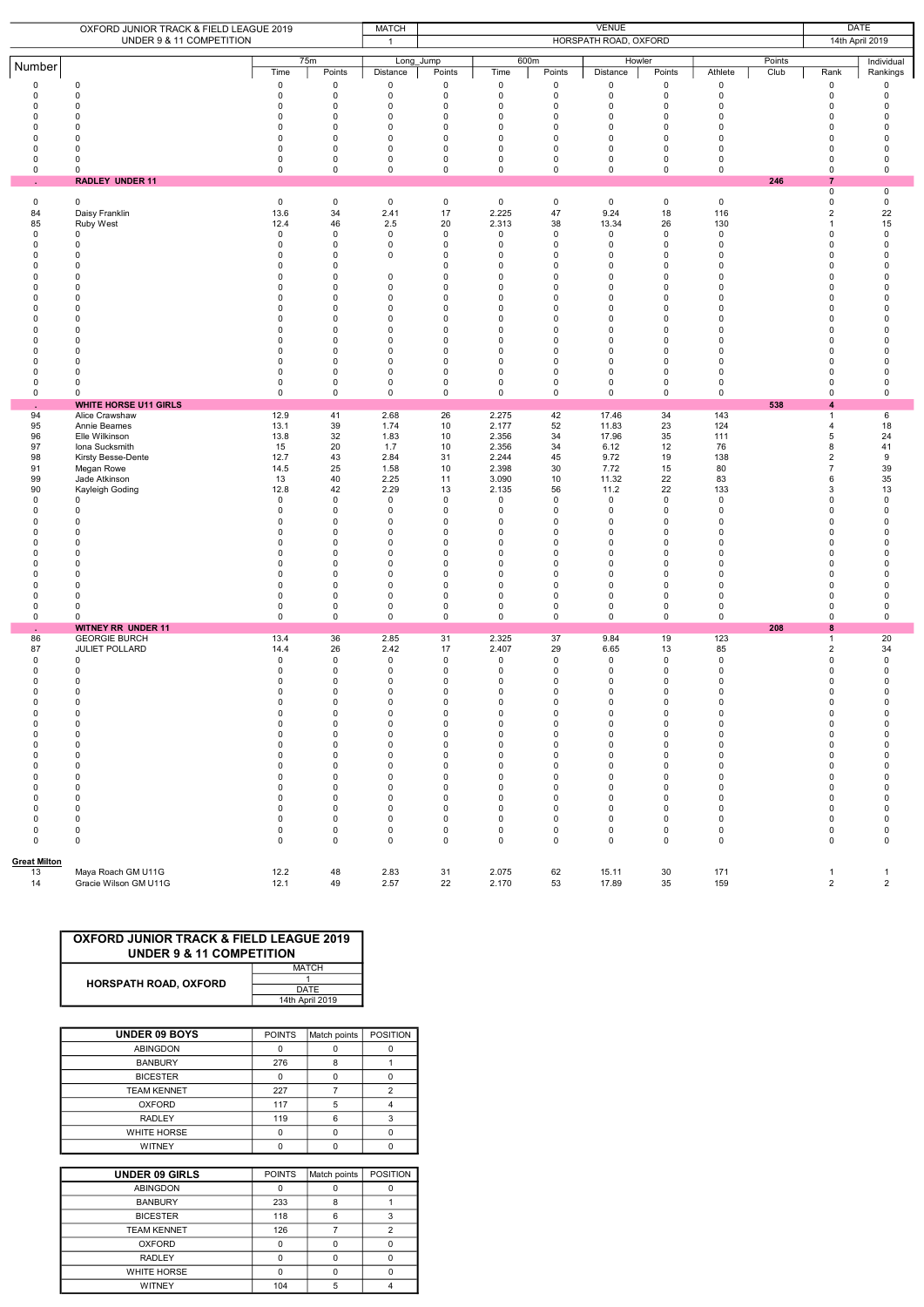| OXFORD JUNIOR TRACK & FIELD LEAGUE 2019 |  |      |        | <b>MATCH</b>          | <b>VENUE</b> |      |        |          | DATE            |         |        |      |           |
|-----------------------------------------|--|------|--------|-----------------------|--------------|------|--------|----------|-----------------|---------|--------|------|-----------|
| UNDER 9 & 11 COMPETITION                |  |      |        | HORSPATH ROAD, OXFORD |              |      |        |          | 14th April 2019 |         |        |      |           |
|                                         |  |      |        |                       |              |      |        |          |                 |         |        |      |           |
| Number                                  |  |      | 75m    | Lona                  | Jump         |      | 600m   |          | Howler          |         | Points |      | Individua |
|                                         |  | ⊺ime | Points | <b>Distance</b>       | Points       | Time | Points | Distance | Points          | Athlete | Club   | Rank | Rankings  |

| <b>UNDER 11 BOYS</b> | <b>POINTS</b> | Match points   | <b>POSITION</b>   |
|----------------------|---------------|----------------|-------------------|
|                      |               |                |                   |
| <b>ABINGDON</b>      | 808           |                | $\overline{2}$    |
| <b>BANBURY</b>       | 777           | 6              | 3                 |
| <b>BICESTER</b>      | 763           | 5              |                   |
| <b>TEAM KENNET</b>   | 346           | $\overline{2}$ |                   |
| <b>OXFORD</b>        | 831           | 8              |                   |
| <b>RADLEY</b>        | 685           |                | 5                 |
| WHITE HORSE          | 401           | 3              | 6                 |
| <b>WITNEY</b>        | 285           |                | 8                 |
|                      |               |                |                   |
| .                    | _ _ _ _ _ _   | .              | _ _ _ _ _ _ _ _ _ |

| <b>UNDER 11 GIRLS</b> | <b>POINTS</b> | Match points | <b>POSITION</b> |
|-----------------------|---------------|--------------|-----------------|
| <b>ABINGDON</b>       | 546           | 6            |                 |
| <b>BANBURY</b>        | 341           |              |                 |
| <b>BICESTER</b>       | 513           |              |                 |
| <b>TEAM KENNET</b>    | 606           | 8            |                 |
| <b>OXFORD</b>         | 554           |              |                 |
| RADLEY                | 246           | 2            |                 |
| WHITE HORSE           | 538           | 5            |                 |
| <b>WITNEY</b>         | 208           |              |                 |